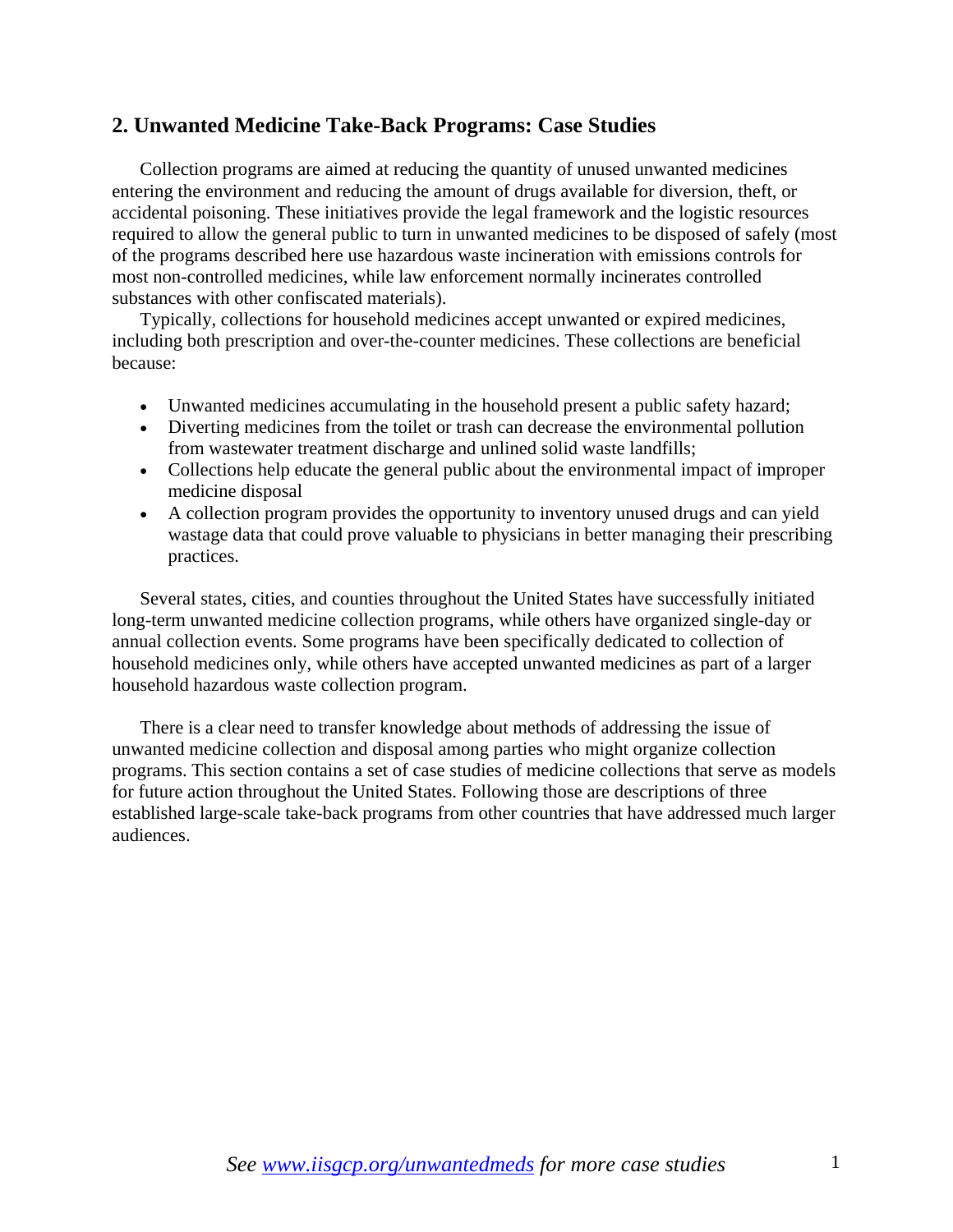# **Table of Contents—Case Studies**

| <b>Programs Offering Continuous Drop-off Sites</b>                                                                                                                                                                                                           |                                                                                        |                                            |                            |                            |        |
|--------------------------------------------------------------------------------------------------------------------------------------------------------------------------------------------------------------------------------------------------------------|----------------------------------------------------------------------------------------|--------------------------------------------|----------------------------|----------------------------|--------|
| Alachua County, Florida.                                                                                                                                                                                                                                     | <b>Contract Contract</b>                                                               |                                            | $\mathcal{L}^{\text{max}}$ |                            | 3      |
| Clark County, Washington Theorem 2014. The Clark County, Washington                                                                                                                                                                                          |                                                                                        |                                            |                            |                            | 5      |
|                                                                                                                                                                                                                                                              |                                                                                        |                                            |                            |                            | $\tau$ |
|                                                                                                                                                                                                                                                              |                                                                                        |                                            |                            |                            | 9      |
|                                                                                                                                                                                                                                                              |                                                                                        |                                            |                            |                            | 12     |
| Prescription Pill and Drug Disposal Program $(P^2D^2)$ , Illinois                                                                                                                                                                                            |                                                                                        |                                            |                            |                            | 14     |
| Southern California (Los Angeles and Orange Counties)                                                                                                                                                                                                        |                                                                                        |                                            |                            |                            | 16     |
| Washington State . The contract of the state of the state of the state of the state of the state of the state o                                                                                                                                              |                                                                                        |                                            |                            |                            | 19     |
| <b>Programs Sponsoring Single-Day Collection Events</b>                                                                                                                                                                                                      |                                                                                        |                                            |                            |                            |        |
| Allen County, Indiana                                                                                                                                                                                                                                        | $\mathcal{A}$ and $\mathcal{A}$ are all the set of the set of the set of $\mathcal{A}$ |                                            |                            |                            | 21     |
| Bay Area Pollution Prevention Group (BAPPG), California .                                                                                                                                                                                                    |                                                                                        |                                            |                            |                            | 22     |
|                                                                                                                                                                                                                                                              |                                                                                        |                                            |                            |                            | 24     |
|                                                                                                                                                                                                                                                              |                                                                                        |                                            |                            |                            | 26     |
| Earth Keeper Initiative, Upper Peninsula, Michigan                                                                                                                                                                                                           |                                                                                        |                                            |                            |                            | 28     |
| Erie, Pennsylvania<br>the contract of the contract of the contract of                                                                                                                                                                                        |                                                                                        |                                            |                            |                            | 30     |
|                                                                                                                                                                                                                                                              |                                                                                        |                                            |                            |                            | 34     |
|                                                                                                                                                                                                                                                              |                                                                                        |                                            |                            |                            | 37     |
| Monroe County, Indiana . The country of the country of the country of the country of the country of the country of the country of the country of the country of the country of the country of the country of the country of th                               |                                                                                        |                                            |                            |                            | 41     |
| Northeast Recycling Council (Mass., Maine, New Hampshire, Vermont)                                                                                                                                                                                           |                                                                                        |                                            |                            |                            | 43     |
| Sangamon County Department of Public Health, Illinois                                                                                                                                                                                                        |                                                                                        |                                            |                            | and the state of the state | 47     |
| <b>Mail-back Programs</b>                                                                                                                                                                                                                                    |                                                                                        |                                            |                            |                            |        |
| Maine<br>the contract of the contract of the contract of the                                                                                                                                                                                                 |                                                                                        |                                            |                            |                            | 49     |
| Nationally available Mail-back Program . The contract of the set of the Mail-back Program .                                                                                                                                                                  |                                                                                        |                                            |                            |                            | 51     |
| Wisconsin.<br>the contract of the contract of the contract of the contract of the contract of                                                                                                                                                                |                                                                                        |                                            |                            |                            | 52     |
| <b>Education Initiative</b>                                                                                                                                                                                                                                  |                                                                                        |                                            |                            |                            |        |
| Illinois-Indiana Sea Grant: Students as Agents for Change                                                                                                                                                                                                    |                                                                                        |                                            |                            |                            | 54     |
| <b>Broad-based Initiatives in the United States</b>                                                                                                                                                                                                          |                                                                                        |                                            |                            |                            |        |
| Hospitals for a Healthy Environment (H2E) .                                                                                                                                                                                                                  |                                                                                        |                                            |                            |                            | 56     |
| Product Stewardship Institute (PSI)                                                                                                                                                                                                                          |                                                                                        | $\mathbf{r}$ , $\mathbf{r}$ , $\mathbf{r}$ |                            |                            | 57     |
| <b>Programs in Other Countries</b>                                                                                                                                                                                                                           |                                                                                        |                                            |                            |                            |        |
| Australia                                                                                                                                                                                                                                                    |                                                                                        |                                            |                            |                            | 59     |
| Canada-British Columbia.                                                                                                                                                                                                                                     |                                                                                        | <b>All Contract Contract Contract</b>      |                            |                            | 60     |
| European Union.<br>$\mathcal{L}^{\mathcal{A}}$ . The contribution of the contribution of the contribution of the contribution of the contribution of the contribution of the contribution of the contribution of the contribution of the contribution of the |                                                                                        |                                            |                            |                            | 63     |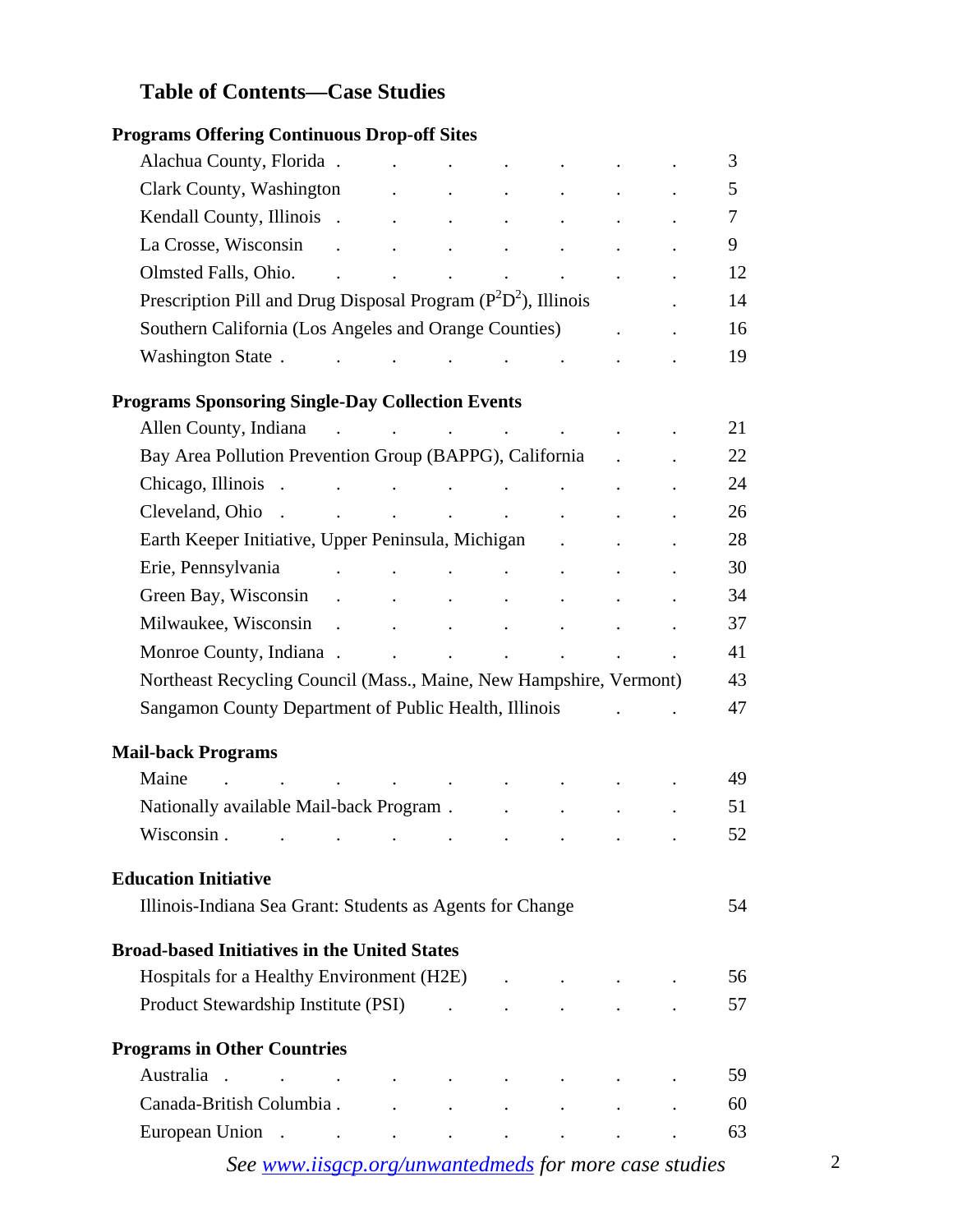### **Alachua County, Florida**

Program Overview: In the spring of 2004, the Alachua County (population 220,000) Environmental Protection Department (ACEPD) collected unwanted residential pharmaceuticals at 12 locations (pharmacies, clinics, and county facilities). The five-month, grant-funded collection program included prescription drugs, chemotherapy agents, and over-the-counter medications that were expired, damaged, no longer needed, or were otherwise unusable for their intended purpose. Only products in pill, capsule, or liquid form were collected. At collection locations, residents were asked to empty their medications into a collection container and then take home the empty containers. The collection container held a dilute acid to render the drugs unusable.

Additionally, a comprehensive advertising campaign was implemented to inform residents of the pharmaceutical waste collection project. Included in the media campaign was:

- Disbursement of a press release to all local media outlets
- A public service announcement
- Advertising in the Gainesville Sun and the Senior Times newspapers
- A Weather Channel Crawl on the local Cox cable system
- Printing of a point of purchase flyer
- Posting on the Alachua County web page
- Posting on the Earth 911 website

Sites: Twelve locations throughout Alachua County participated in the collection project. In selecting locations, the organizers aimed to include the county's smaller cities as well as locations within the city of Gainesville where the largest number of potential participants reside. Drop-off locations included the Alachua County Household Hazardous Waste Collection facility, the Alachua County Fire Rescue Department warehouse, pharmacies, and health department clinics.

Key Motivation: The pilot project collected unwanted and expired pharmaceuticals in an effort to (1) prevent second-hand use of prescription drugs, (2) reduce identity theft, and (3) prevent water supply contamination. The intent of the project was to make residents more aware of the potential negative impacts of improper disposal practices and to determine the effectiveness of a local program to collect and properly dispose of unwanted medicines. This pilot project aimed to establish a model for a safe, simple collection program that has a positive impact on the community and a diminished negative impact on the environment at a relatively low cost.

Organizing Body: The unwanted medication take-back pilot was primarily organized by the Alachua County Environmental Protection Department (ACEPD).

Partners: The Florida Department of Environmental Protection, the Alachua County Household Waste Collection facility, Fire/Rescue personnel, various pharmacies, and health department clinics also offered assistance.

Level of Implementation: This program was enacted at the county level.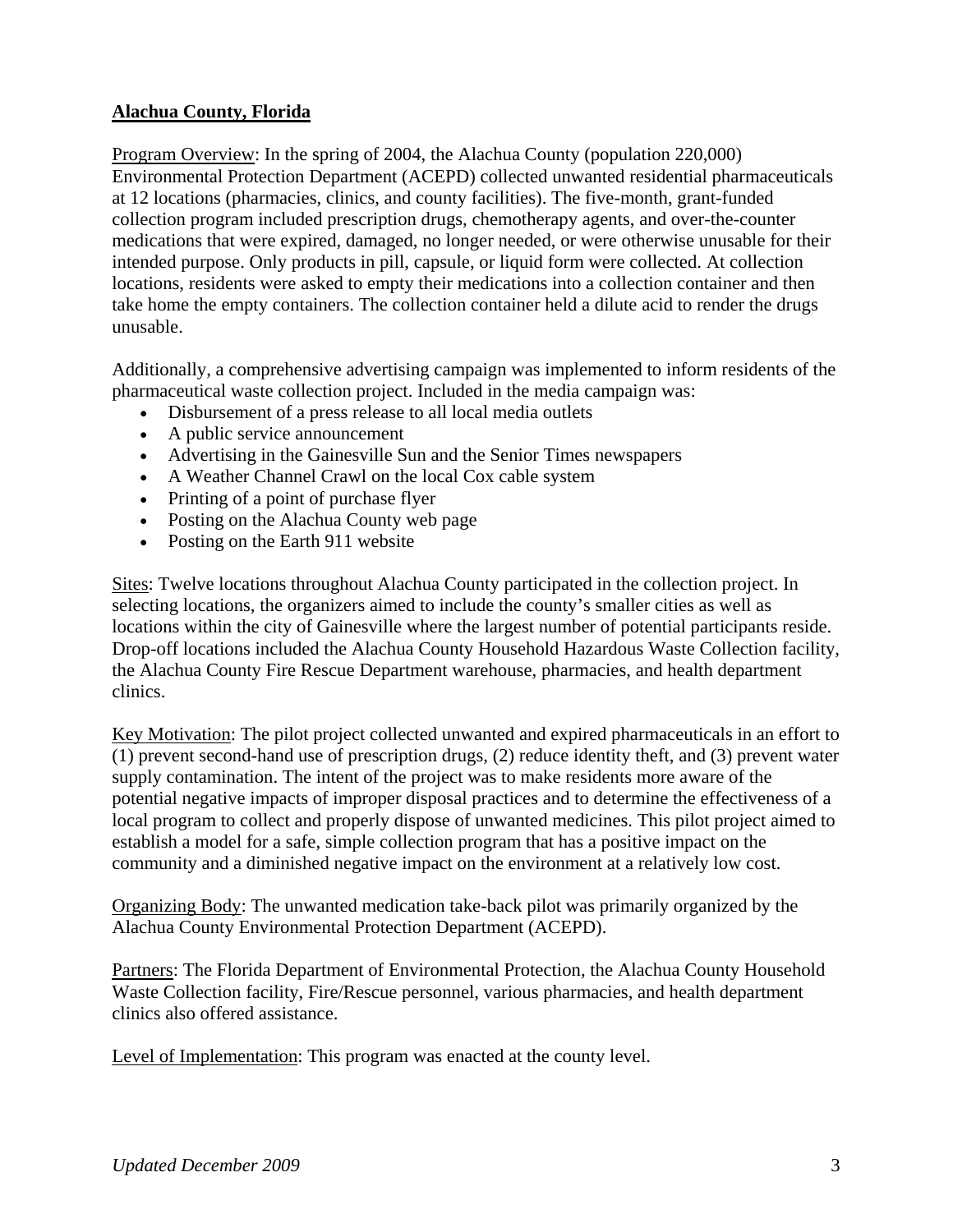Cost: The pilot project was funded by a matching grant from the Florida Department of Environmental Protection. The final budget for the pilot project was \$15,944; the breakdown of expenses incurred in the project is as follows:

- Total personnel expenses (including salaries, etc.)  $=$  \$9,384
- Professional services (drum disposal costs) =  $$550$
- Promotional activities and advertising  $= $4,643$
- Operating expenses (drums, pails, funnels, labels) =  $$1,367$

Outcome: During the pilot project, a total of 305 pounds of pharmaceutical waste was collected and shipped to a hazardous waste disposal facility for incineration. An estimated 500 residents participated in the project.

Long-term Actions: The Household Hazardous Waste Collection facility continued to collect the medications after the five-month pilot as part of their existing program.

| Contacts: | Kurt Seaburg                              |
|-----------|-------------------------------------------|
|           | Hazardous Waste Coordinator for the ACEPD |
|           | Phone: (352) 334-0440                     |
|           | E-mail: kurt@alachuacounty.us             |
|           | Fax: (352) 334-0442                       |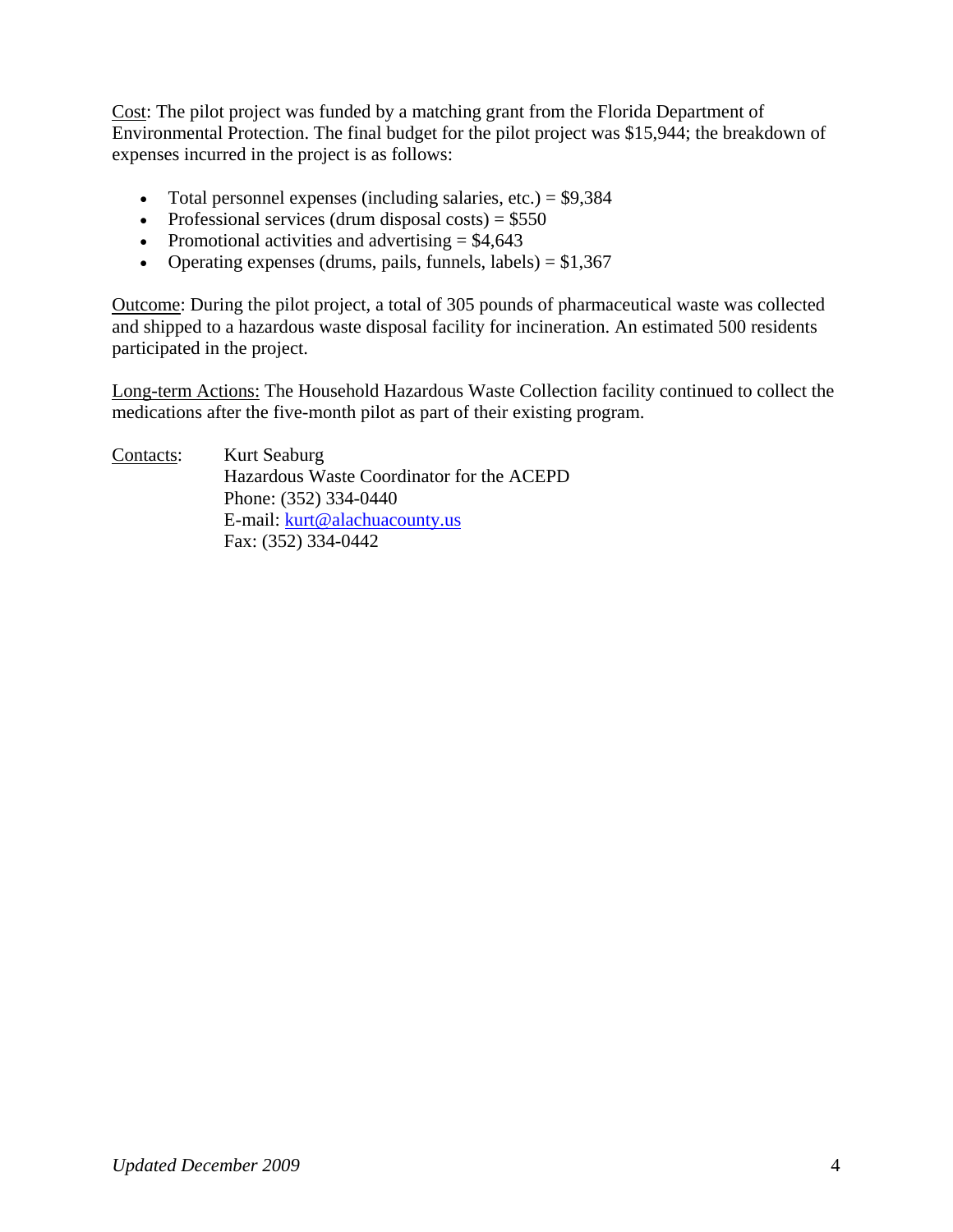### **Clark County, Washington**

Program Overview: In late 2003, Clark County, Washington, (population 380,000) established a program to safely dispose of unwanted or outdated medications. The county-funded program is called the Unwanted Medications Take Back Program. Many of the county's pharmacies are participating in the program (Clark County has 60-70 pharmacies). Residents can drop off unwanted pharmaceuticals at participating pharmacies at no charge if the medication is:

- Not a controlled substance:
- In the original container with the name of the medicine clearly marked;
- In a sealed container that does not leak;
- In a container that has all patient information either removed or crossed out.

Pharmacies put the collected pharmaceuticals into a shipping container. When the container is full, pharmacies notify the county and ship the materials to the county's hazardous waste contractor for incineration. The county pays for the shipments by allowing pharmacies to charge the shipment to its FedEx account number.

Pharmacists can refuse any patient return, as long as they tell the patient why the return was refused. For example, pharmacists will not accept leaking containers and controlled substances. When a product is refused, the pharmacist directs the resident to the county household hazardous waste program or to the sheriff.

Clark County tells residents to check with a doctor or pharmacist to determine if their drug is a controlled substance. Residents are instructed to bring controlled medicines to any of four local police and sheriff's offices, where each controlled substance is heat-sealed in a plastic bag and secured in a locked container until it is shipped off-site for disposal with drugs collected by the sheriff as evidence in criminal cases.

Additionally, Clark County has been taking back non-controlled consumer drugs for approximately 12 years at three household hazardous waste (HHW) facilities. The state also offered a pharmaceutical waste training program in October 2003.

Collection Sites: Collection of unwanted and expired medicines occurs at 47 pharmacies, two sheriff's offices, and two police departments. For a list of participating pharmacists, police stations and household hazardous waste collection facilities, visit http://www.clark.wa.gov/recycle/a-z/materials/drugs.html or call (360) 397- 6118 ext. 4352 and ask for a copy to be mailed to you. Their program brochure can also be downloaded at www.clark.wa.gov/recycle/publication.html.

Key Motivation: The Medications Take Back Program began in 2003 after proper drug disposal was recognized as a leading environmental issue. Clark County has been primarily motivated by the potential environmental threat posed by discharging pharmaceutical products to the environment.

Organizing Body: The HHW and pharmacy take-back program was the result of the combined efforts of all local pharmacies, the state board of pharmacy, the Drug Enforcement Administration (DEA), and the county sheriff's office.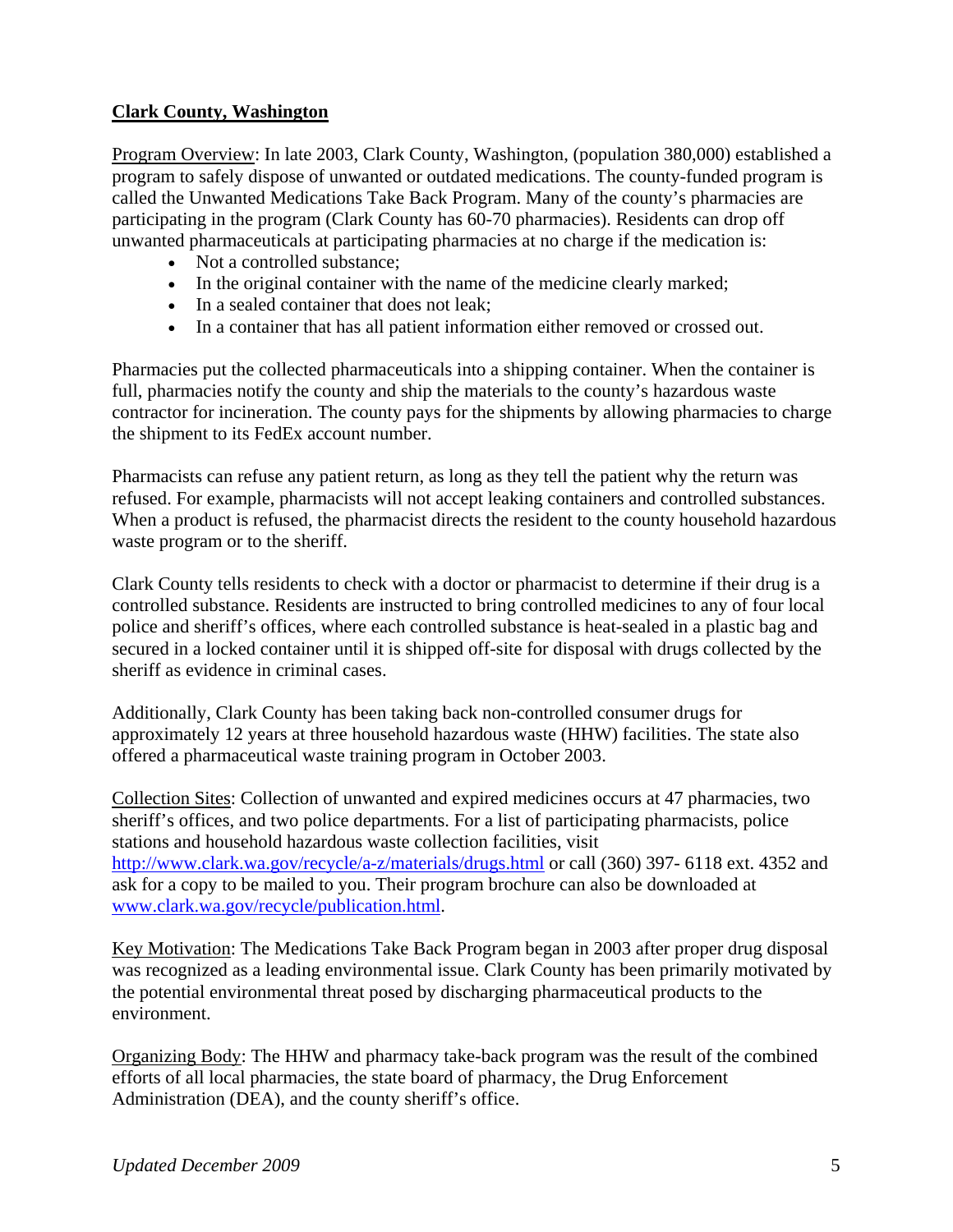Partners: Pharmacies, County Sheriff, Household Hazardous Waste Collection program

Level of Implementation: This program was implemented at the county level, although it required statewide cooperation.

Cost: The costs of this program were absorbed through public programs and the local pharmacies.

Outcome: The total weight and number of pills collected is not known. However, it has been documented that 23 lbs. of *controlled* pharmaceuticals were collected in 2006.

Long-term Actions: This program is available every day.

Contacts: Jim Mansfield Solid Waste Program, Public Works Department Phone: (360) 397-6118 x 4016 E-mail: jim.mansfield@clark.wa.gov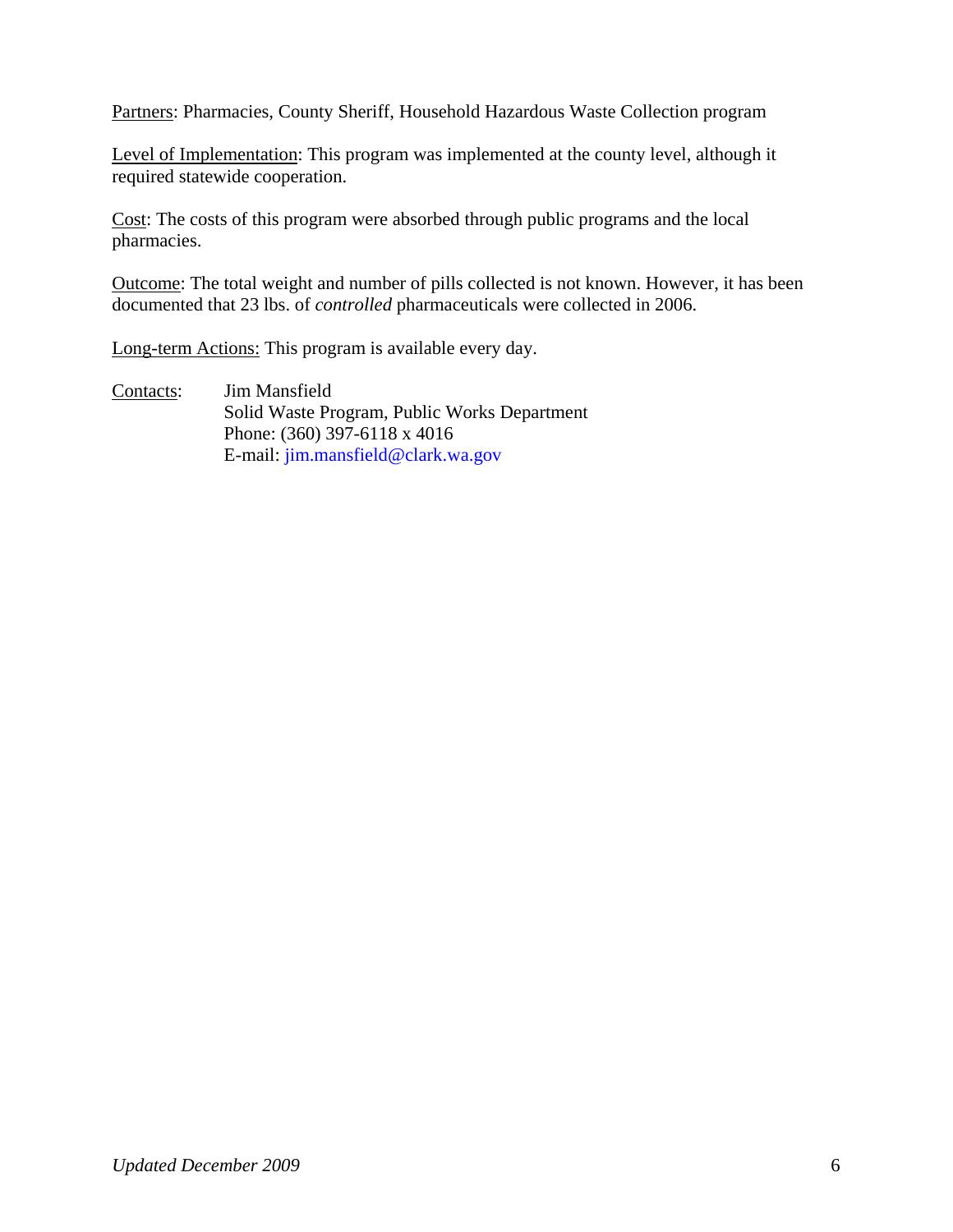### **Kendall County, Illinois**

Program Overview: Kendall County has developed an ongoing collection program to allow residents to dispose of unused drugs safely year-round rather than requiring them to wait for a single-day collection event. Medicine drop-offs are accepted daily at the Yorkville police department, which is centrally located in the county. The program is available from 8 am to 5 pm every Monday-Friday starting July 2, 2007. Because the collection takes place under the supervision of law enforcement, both controlled and non-controlled medicines can be accepted.

On an as-needed basis, the Yorkville Police Department will request the pharmacists' expertise in segregating the controlled from the non-controlled substances. The non-controlled will be packaged in containers supplied by Illinois EPA, who will coordinate pick-up with their HHW contractor. The controlled substances will be destroyed by the Yorkville Police Department along with the other contraband collected during normal law enforcement operations.

The collection was initially publicized through organizations such as senior citizens' groups including the Kendall County TRIAD and Health Department's senior programs. The program was phased in with these organizations first and then expanded to the community at large via TV and newspaper advertising. Newspaper articles in the Aurora *Beacon News* and *Kendall County Record* were used to open the program to the general public. A talk-radio program on WSPY and TV program on WAUR channel 30 were also used to further publicize the collection. Fortunately in Kendall County all advertisement time was donated by the respective stations or papers.

Additionally, Kendall County adapted the informational trifold brochure developed by Illinois-Indiana Sea Grant. These brochures were distributed at local Senior Centers and at the Health Department.

Collection Site: Police Station

Key Motivation: The Yorkville Police Department and the County were pursuing a collection at the same time. The County's main goal was to protect the environment and the Yorkville Police Department's main goal was to help seniors dispose of unwanted medications properly.

Organizing Body: Kendall County Health Department and Kendall County TRIAD.

Partners: Yorkville Police Department Illinois EPA Osco Drug Kendall County State's Attorney's Office Illinois-Indiana Sea Grant Illinois County Solid Waste Management Association Yorkville-Bristol Sanitary District Radio station WSPY Television station WAUR Aurora *Beacon News* and *Kendall County Record* newspapers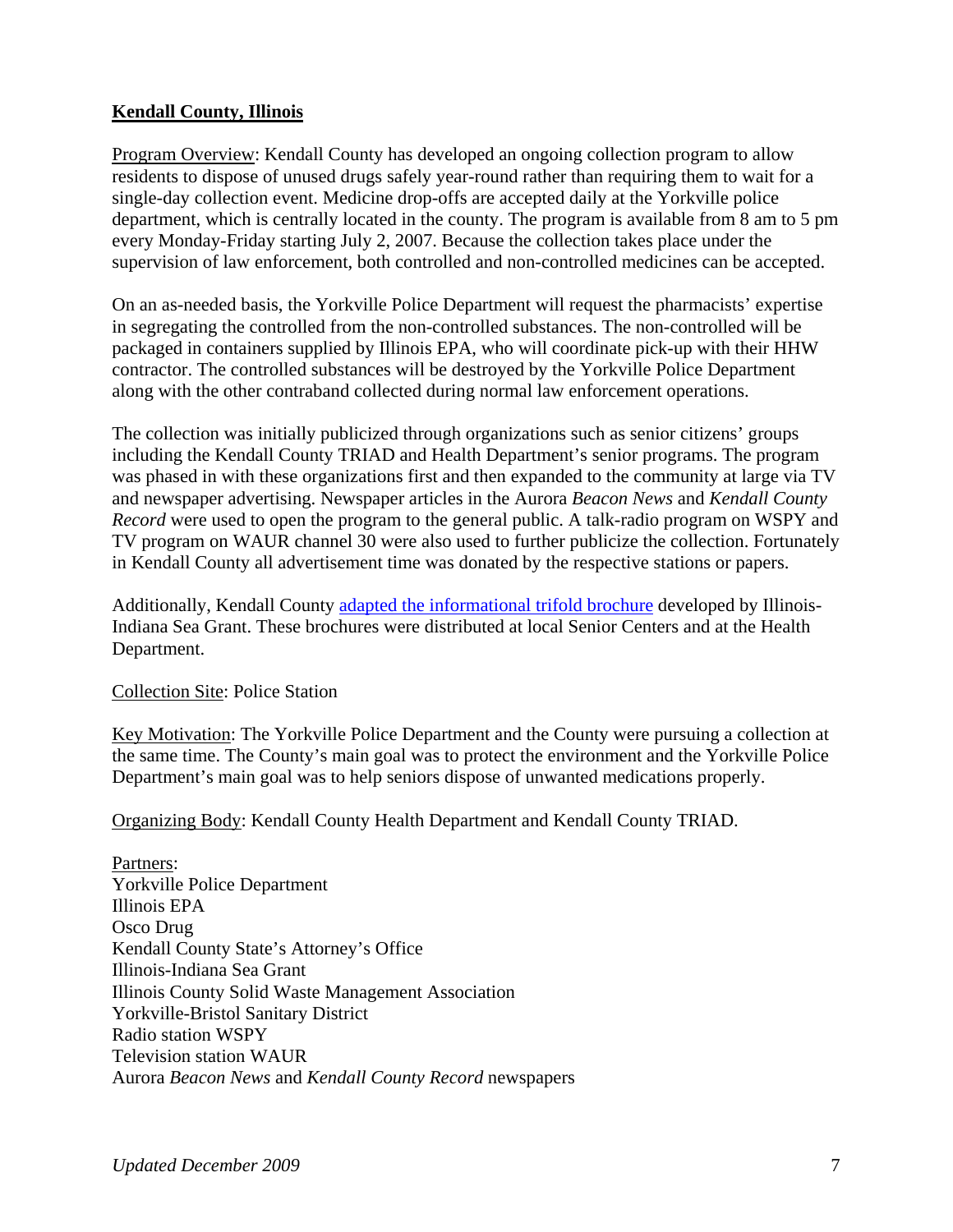Level of Implementation: The collection was organized at the county level but is intended to serve out of county residents as well.

Cost: Illinois EPA provided for the transportation and disposal of the collected non-controlled medicine waste. (In 2007, the Illinois Environmental Protection Agency offered to fund transportation and disposal of non-controlled medicines collected through county-organized collections.)

Osco Pharmacy provided an in-kind donation of its pharmacists' time and expertise.

The Yorkville Police Department provided the in-kind donation of its building and officer time to hold the collection and also provided safe and secure disposal of controlled medicines.

Publicity was aided by donations of advertising time on radio station WSPY and television station WAUR and articles in the Aurora *Beacon News* and *Kendall County Record* newspapers.

Funding for designing and printing brochures came through Illinois-Indiana Sea Grant.

Outcome: Collection statistics are not yet available (collection began July 2007).

Contact: Marlin Hartman Kendall County Solid Waste Coordinator Kendall County Health Department 811 W John St. Yorkville, IL 60416 Phone: 815-405-2978 E-mail: hartmn57@cbcast.com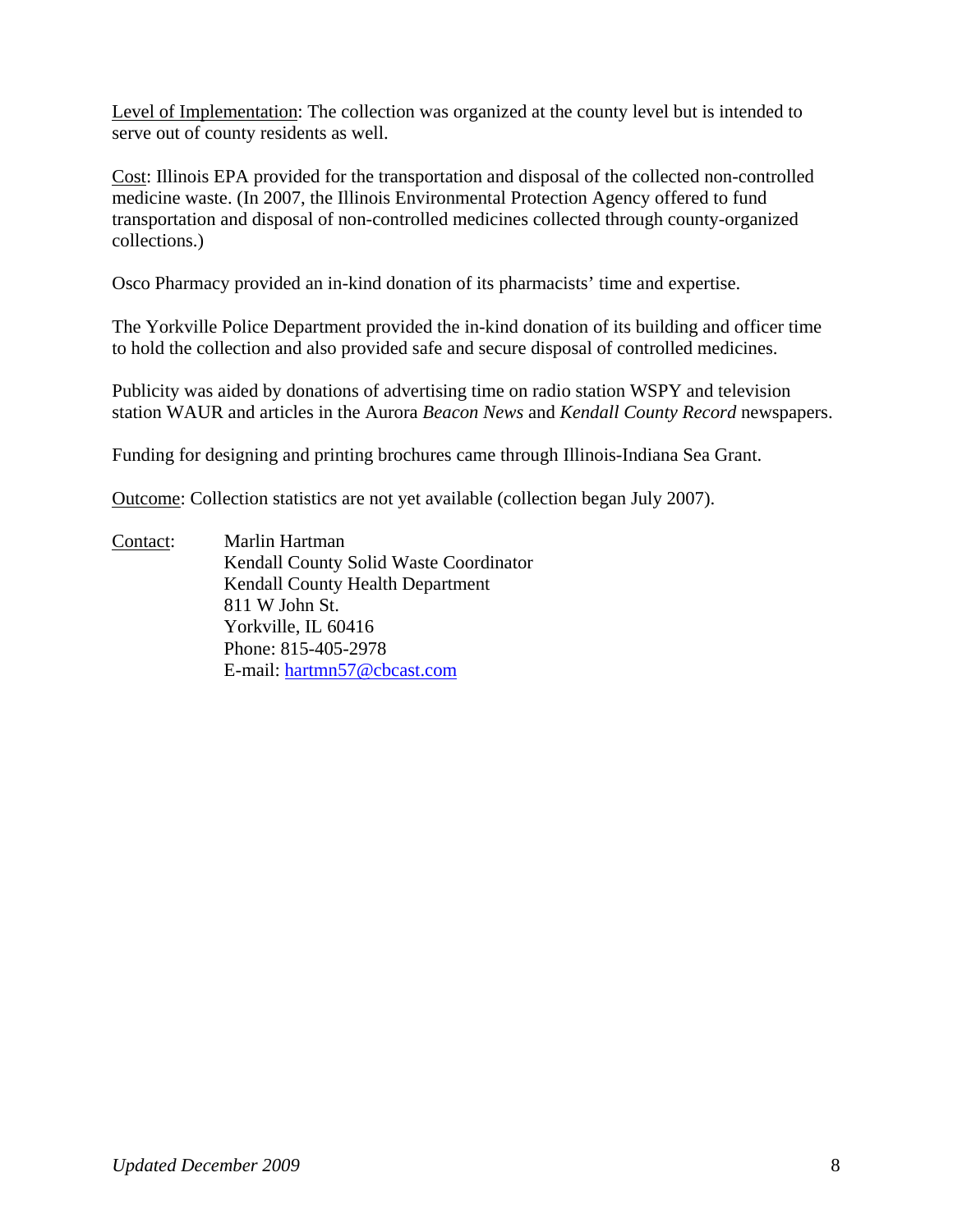#### **La Crosse, Wisconsin**

Program Overview: La Crosse County solid waste managers developed an innovative plan for disposing of households' unneeded medicines, including controlled substances. Four staff members from the solid waste department have been conditionally deputized by the county sheriff to receive controlled medicines *strictly for the purpose of safe disposal and for drugs from schedules II, III, IV, and V* (i.e. prescription medicines, but not schedule I, which includes recreational drugs). The deputation is temporary, lasting until 2011, and can be renewed. It specifically outlines the authority of the staff: they are not authorized to perform other law enforcement activities such as making arrests, and they are not eligible to be called up to serve as law enforcement in emergency situations the same way the county sheriff's police are. La Crosse County sought and obtained approval for the deputation from the state DEA in order to ensure compliance with the law. A copy of the agreement language follows this case study.

La Crosse County residents can drop off all of their unneeded household medicines for free at the county's hazardous materials facility. The program is also available with a small fee to residents of other counties and to businesses that qualify as VSQGs (very small quantity generators of hazardous waste). These may include nursing care facilities, public health departments, and schools. The facility is open for drop-offs every Wednesday and every other Saturday and by appointment on Tuesdays and Thursdays.

Program participants bring their medicines to the facility where staff inventory the controlled substances and then supervise the residents dropping the medicine through a funnel into a 55 gallon drum of solvent. The drum contains naptha and ipecac to deter diversion of the discarded drugs as well as water to dissolve the medicines. Program organizers state that within approximately two days, the drugs are completely dissolved, leaving a brown, gooey residue.

The DEA does not require inventorying of the collected medicines. However, the county's hazardous waste contractor, Veolia, requested that an inventory be kept of the drum's contents to ensure that appropriate disposal methods are used.

When the drum is full, it is transported using a La Crosse County vehicle and accompanied by two deputized staff to Veolia's hazardous waste incinerator near St. Louis, MO for disposal. Program organizers estimate that this will be necessary approximately once or twice per year.

The event was publicized via promotional flyers, which are being distributed to customers at local pharmacies. La Crosse County also runs radio ads for the program year-round.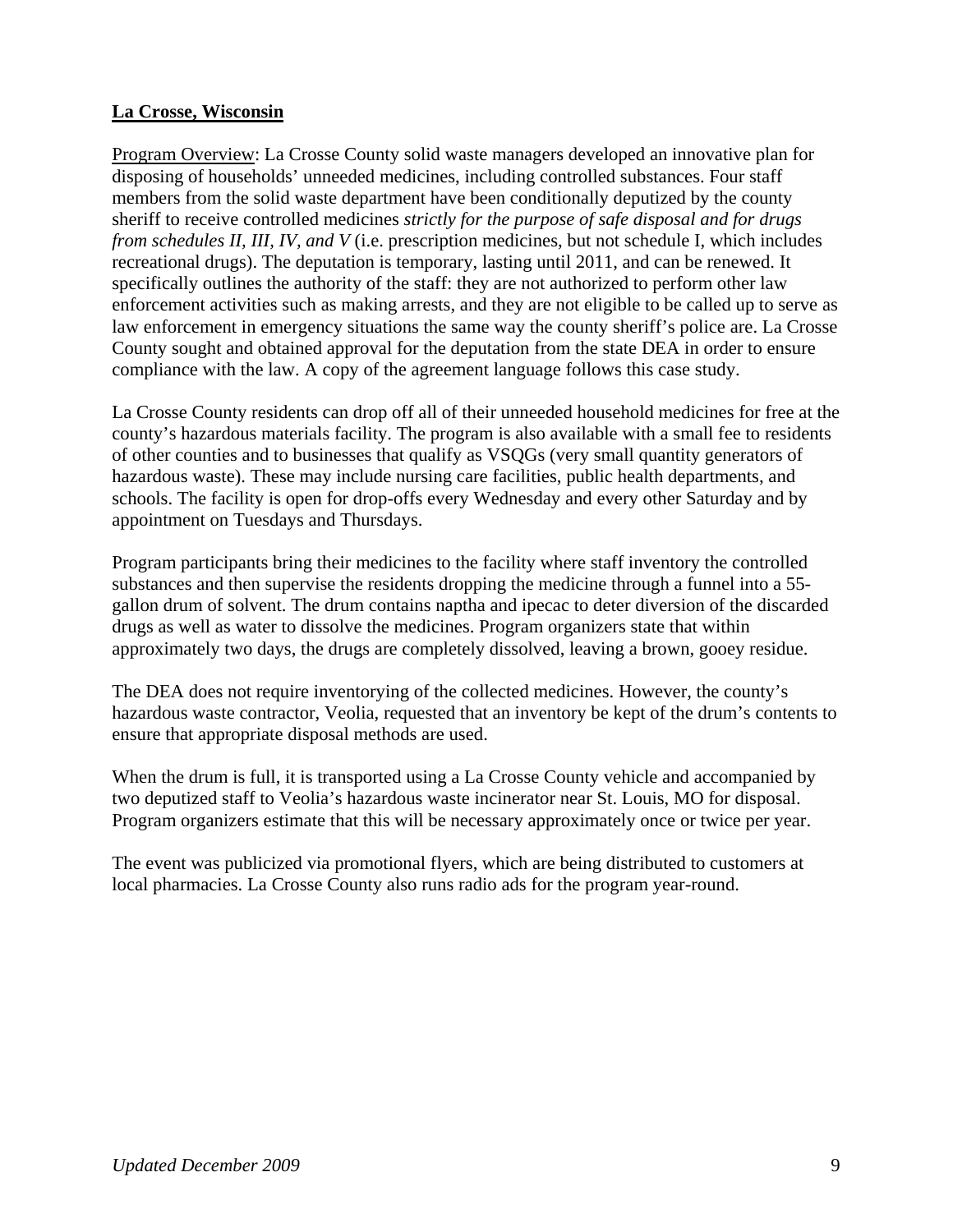Collection Site: Collection takes place at the county's hazardous materials facility, which has served in the past as the dropoff point for other materials such as paints, pesticides and electronics. The facility is centrally located in the county and is easily accessible from the interstate and other major highways in the county.



Key Motivation: The program was started due to concerns about environmental impacts of medicine waste as well as to protect against accidental poisoning and drug abuse. La Crosse County Solid Waste managers developed a way to controvert the conventional wisdom that has said that it "can't be done" under the existing rules. They have found a way to meet regulatory requirements, accept controlled substances, ensure that all collected material is incinerated at a licensed facility, provide service to businesses, and provide permanent, year round collection.

Organizing Body: La Crosse County Solid Waste Department

Partners: La Crosse County Sheriff's Office La Crosse area local pharmacies Franciscan Skemp Medical Center La Crosse area US Fish & Wildlife office

Level of Implementation: The collection was organized at the county level.

Cost: Veolia charges La Crosse County a disposal fee of \$650 per drum of medicine waste. Additionally, Veolia charges a \$1,800 witnessed burn fee for disposal of these medicines since it must move the drum of medicines to the front of its line and destroy them immediately upon receipt.

Other costs included \$2,000 to print 160,000 flyers publicizing the event.

The total annual cost including staffing is estimated to be \$12,000-\$15,000. Currently, these costs are being covered by the solid waste department's regular operating budget; they have not received additional operating funds for disposal or for salary to staff the operation. La Crosse County is raising \$25,000 to cover startup costs including advertising, printing, and additional security at the facility (cameras, active system, etc). Future costs will be partially offset by revenue generated by providing disposal services to area VSQGs.

Outcome: The program has been in operation for approximately one month. Participation is increasing as more people hear about the program. Area VSQGs and other counties have expressed interest in using this disposal method.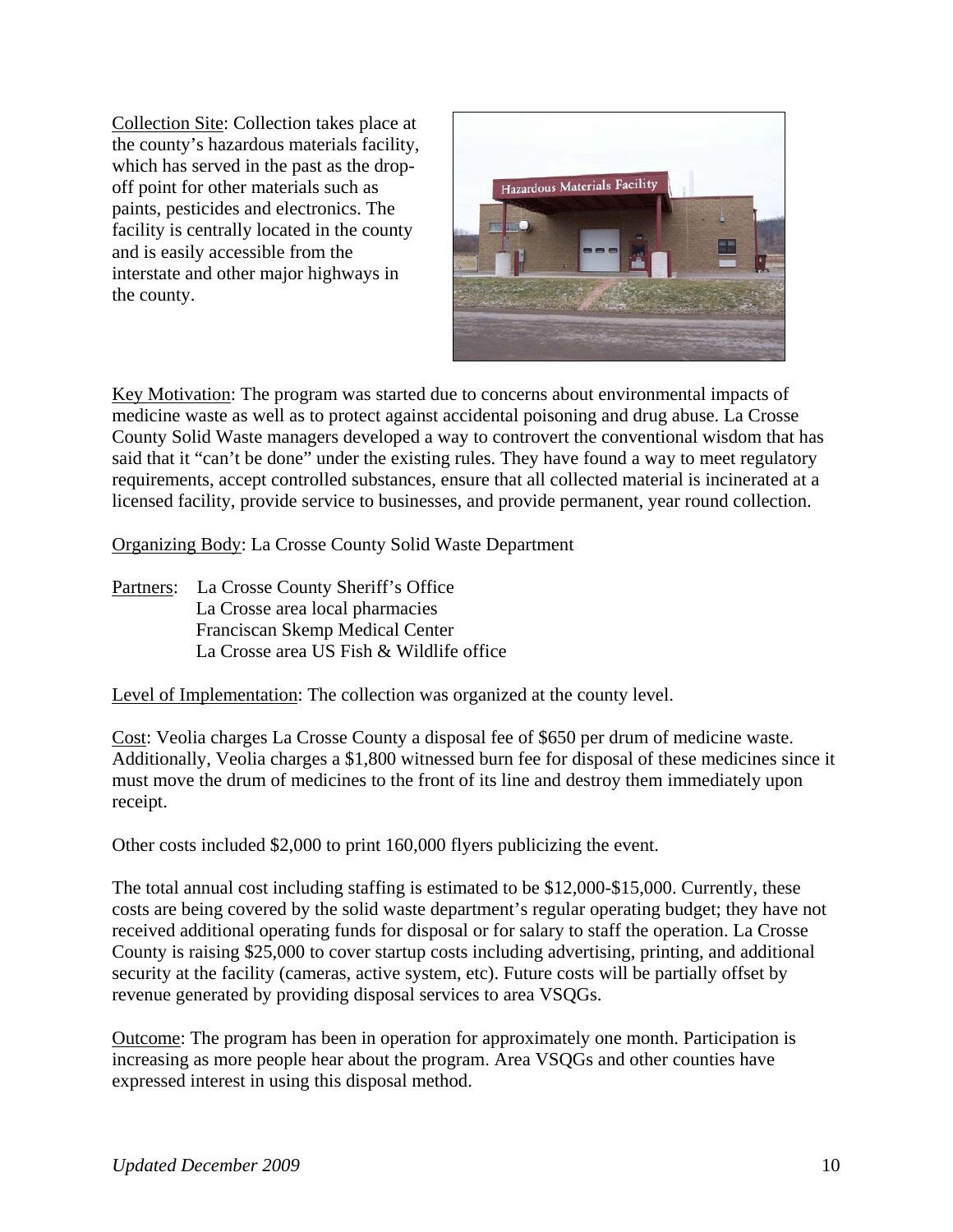Contact: Ben Dahlby La Crosse County Solid Waste Department 6502 State Road 16 La Crosse, WI 54601 Phone: (608) 785-9999 E-mail: dahlby.ben@co.la-crosse.wi.us www.lacrossecounty.org/hhm



#### **Sheriff's Office**

County of La Crosse, Wisconsin Courthouse & Law Enforcement Center + 333 Vine St + Rm 1500<br>Courthouse & Law Enforcement Center + 333 Vine St + Rm 1500<br>La Crosse, Wisconsin 54601-3296<br>Mon-Emergency Dispatch: (608) 785-5942<br>Web Site: www.co.la-crosse.wi.u STEVEN J. HELGESON SHERIFF

JEFFREY A. WOLF<br>CHIEF DEPUTY

As an employee of the La Crosse County Household Hazardous Materials Program, you are conditionally deputized for the sole purpose of collecting and properly disposing of Schedule II, III, IV, and V medications while on duty.

The conditional appointment to the position of Deputy Sheriff does not grant you the power of arrest or the authority to possess or carry a firearm or any other weapon in a manner that is not permissible by statutes for a non-deputized citizen.

This conditional deputation expires January 2, 2011 or immediately upon termination of employment with the Household Hazardous Materials Program. The Sheriff also has the discretion to rescind the deputization.

I understand the above information and agree to abide by the provisions.

Signature of Employee

JEFF GLOYI Printed Name

 $\geq$ 

Date

Date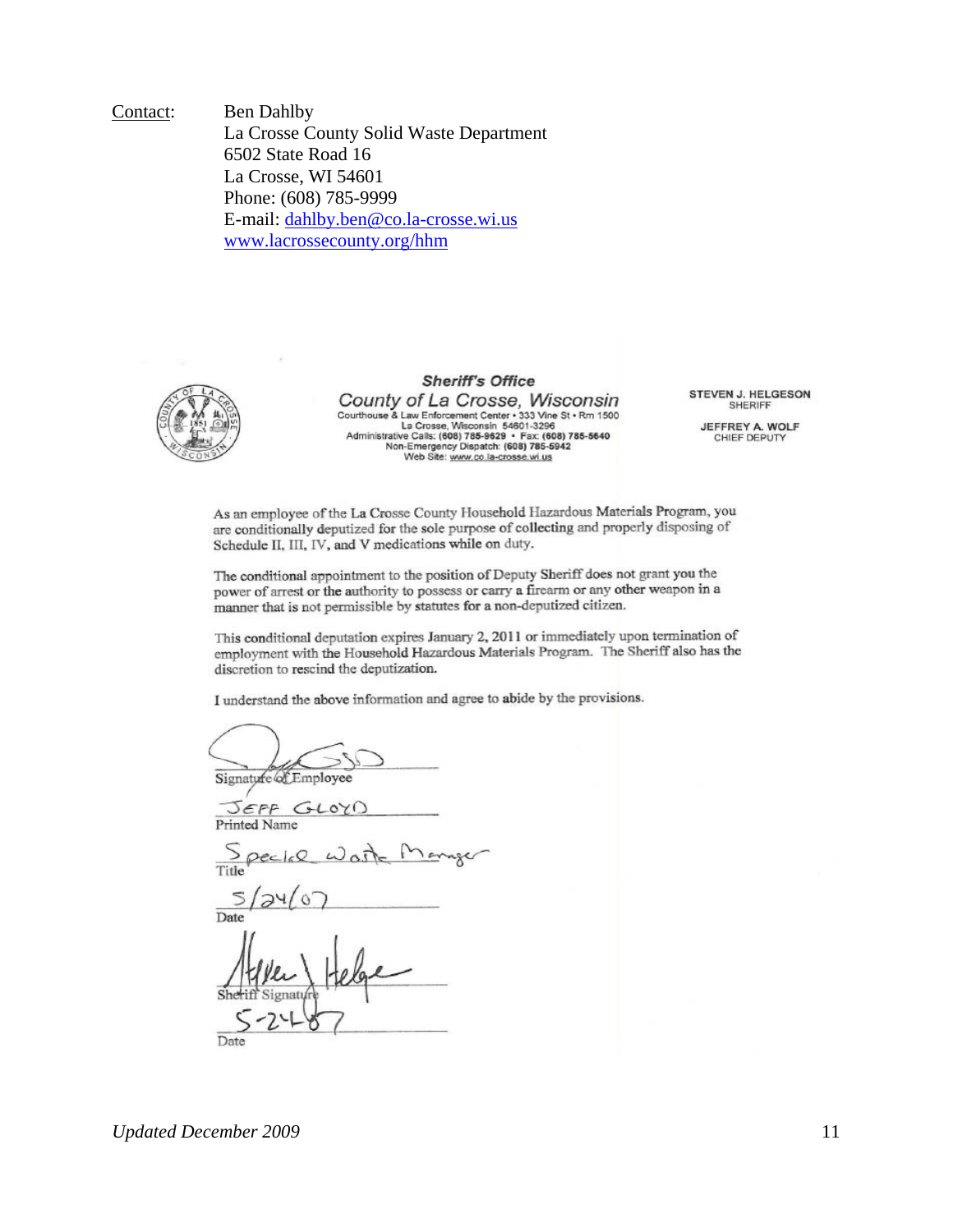#### **Olmsted Falls, Ohio**

Program Overview: The City of Olmsted Falls, Ohio (population 8,600) developed a medication disposal program in conjunction with a nearby hospital, Southwest General Health Center (354 beds). The Medication Disposal Program was launched in April 2006 as a pilot program. If there is continued interest, the hospital may expand participation to neighboring communities.

The program allows individuals to drop off outdated or unwanted medications at Southwest General Health Center's Protection Services Office (security office). The office is staffed 24 hours a day, 7 days a week. The hospital will accept non-prescription (OTC), prescription, and pet medications, as well as pills, ointments, liquids (the bottle must be placed inside a sealed plastic bag), and lotions. However, controlled substances are not accepted. The health center also cannot accept syringes, asthma inhalers or other drugs in aerosol canisters, or chemotherapy drugs. After collection, a professional medical waste handler processes the drugs safely in accordance with Ohio law.

Special 28-gallon collection containers are used to store the drugs until the medical waste handler picks them up for processing. The containers are located in a secure area of the security office.

If individuals are unable to drop off the medications themselves, they can call Southwest General's Health Connection. This health information and referral service will arrange a pick-up by a community volunteer.

Program planners developed a trifold brochure introducing the issue of medicine disposal and publicizing the program (included in section 4 of this resource kit).

Sites: Medications can be dropped off at the Protection Services Office at Southwest General Health Center between the hours of 7 a.m. and 8 p.m. every day.

Key Motivation: The main motivators for this collection program are:

- 1) To get old medicines out of the home medicine cabinet in order to avoid dosing errors and attempts at self-medication with out-of-date drugs, especially among senior citizens;
- 2) To get old medicines out of homes to avoid accidental poisonings, especially among children;
- 3) To reduce the potential for intentional abuse of medicines;
- 4) To dispose of medication responsibly and keep it out of landfills and the water supply, where it can cause harm to wildlife and the environment; and
- 5) To safeguard patient privacy by keeping medication vials out of landfills, where personal information could be discovered;
- 6) To further enhance and extend the Health Center's commitment to recycling efforts and community health and well-being. The hospital already sponsors a yearly collection program for mercury thermometers, and saw this program as another opportunity to serve the community.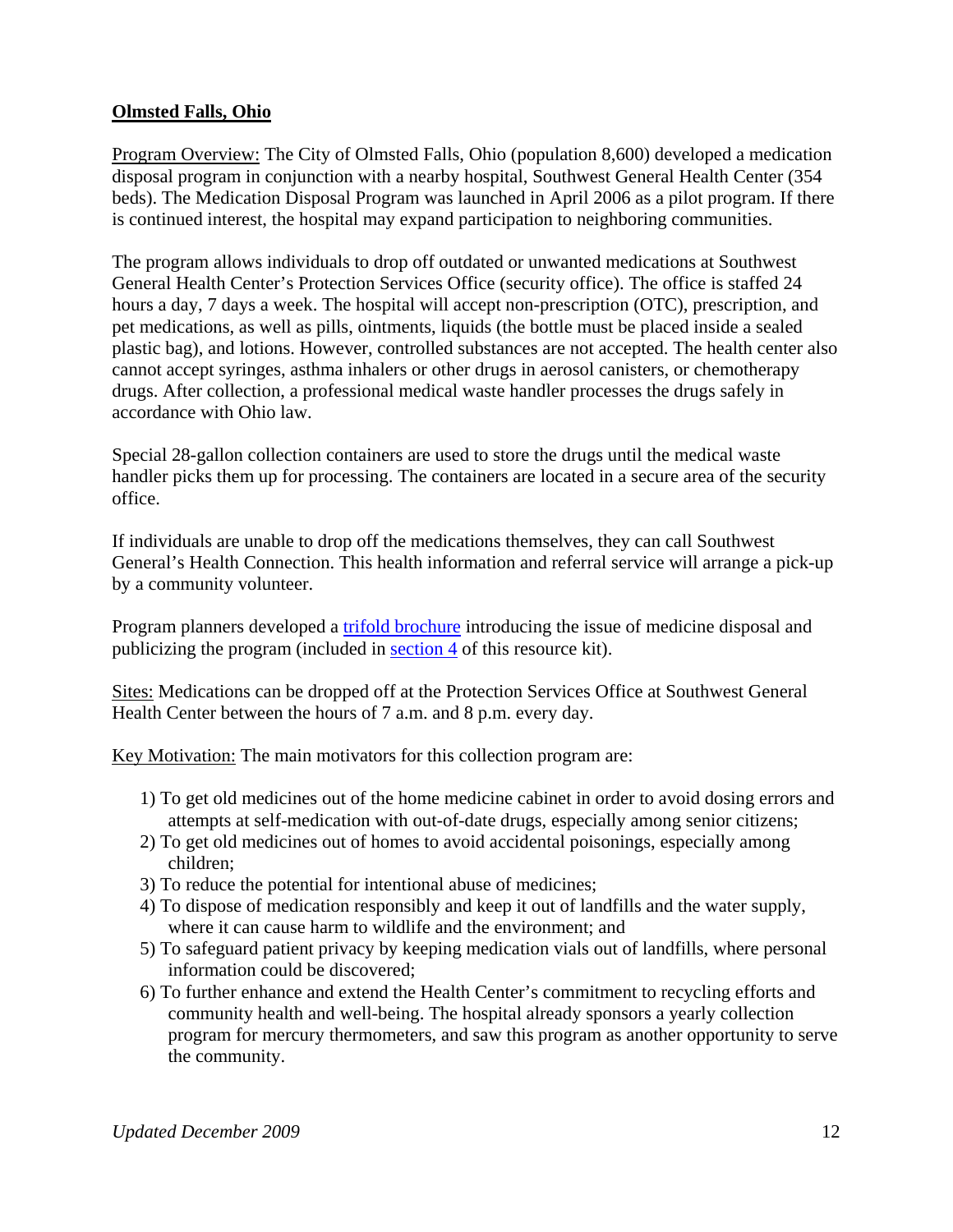Organizing Body: The pharmaceutical disposal program is primarily run by the Southwest General Health Center in partnership with the City of Olmsted Falls.

Partners: University Hospitals of Cleveland also assisted in the development of this program.

Level of Implementation: This collection program is implemented at the local level, primarily for residents of Olmsted Falls, OH, and the surrounding suburbs. This was started as a pilot program, and organizers hope that other communities will become involved this year.

Cost: Staff members of the hospital worked with a city councilman and a volunteer member of the community to develop, implement and promote the program. The hospital absorbed the costs of the brochure printing and the disposal costs of the medications collected. There is a \$60 flat fee to dispose of each container.

Outcome: The program is ongoing; collection statistics are not available at this time.

Contacts: Kristin Jacobs Volunteer promoter/Resident of Olmsted Falls E-mail: kristinjacobs125@yahoo.com Phone: 440-527-1398 (cell) http://www.olmstedfalls.org/meddisposal.htm

> Mary Van Dalen Corporate Communications Department Southwest General Health Center Phone: (440) 816-8000 www.swgeneral.com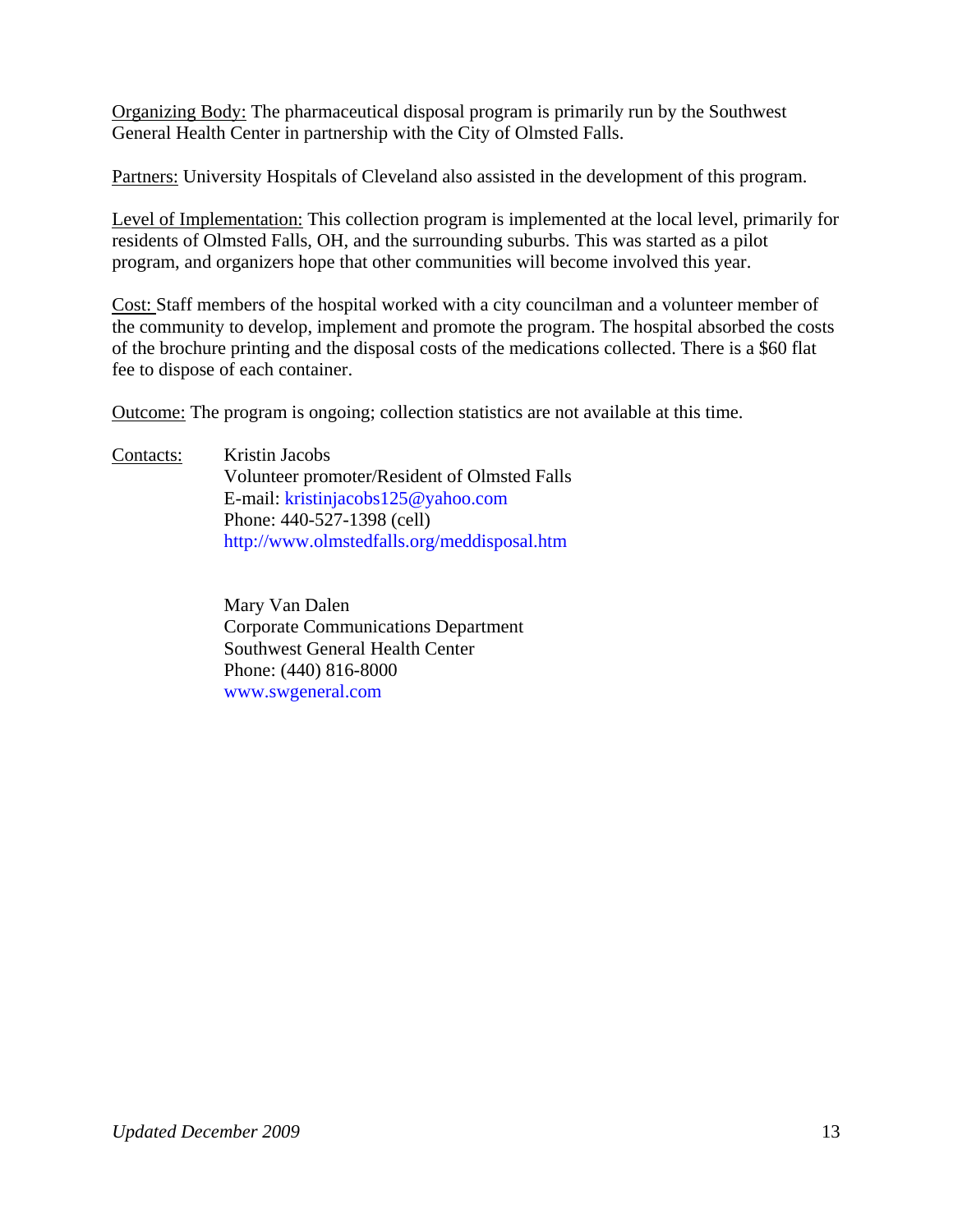## **Prescription Pill and Drug Disposal Program (P2 D2 ), Pontiac, Illinois**

Program Overview: The  $P^2D^2$  program developed out of a research project undertaken by Pontiac Township High School Ecology students about the disposal of unwanted medicines. The project quickly expanded to Illinois Studies classes. The students undertook a multi-faceted campaign to provide their community with safe medicine disposal options and partnered with local pharmacies in Livingston County, Illinois. The program adapted and evolved as they looked for sustainable approaches for their community. The program has since grown to include pharmacies in 25 Illinois counties, Washington, Texas, Wisconsin, and Michigan.

The students developed collection bins, billboards, press releases, and contacted many federal, state, and local officials to help encourage local communities to reduce the amount of unwanted medicines being thrown away inappropriately and ending up in Illinois waterways.

Illinois-Indiana Sea Grant works with communities that want to join the  $P^2D^2$  network by providing information needed to undertake safe and legal medicine collection programs and providing funding for program advertisements and for communities to purchase safe medicine collection bins for police stations.

The  $P^2D^2$  network also works with the state of Illinois to identify and coordinate collection programs state-wide. The State provides funding for disposal and transportation of unwanted medicines through state contracts with hazardous waste haulers. IL-IN Sea Grant has provided funding for collection bins for police stations and some advertising (billboards, flyers). Pharmaceuticals that are collected by the  $P^2D^2$  program are sent for incineration in a hazardous waste incinerator.

Sites: For a searchable map of collection programs in counties throughout Illinois, please visit http://www.epa.state.il.us/medication-disposal/locations/index.html. The  $P^2D^2$  program continually updates Illinois EPA to keep this map current.

This is a typical list of items accepted through the  $P^2D^2$  Program at local Pharmacies:

Items Accepted at Pharmacies

- Prescription medications (except controlled\*)
- All over-the-counter medications
- Medication samples
- Pet Medications
- Vitamins & Supplements
- Medicated ointments, lotions, creams, and oils
- Liquid medication in leakproof containers
- Homeopathic Remedies
- Suppositories

Items Not Accepted at Pharmacies

- Needles/sharps (including syringes)
- Thermometers
- Controlled prescriptions
- IV bags
- Bloody or infectious waste
- Personal care products
- Empty containers
- Hydrogen Peroxide

Items Accepted at Police Departments (look to map for your area)

• Controlled Substances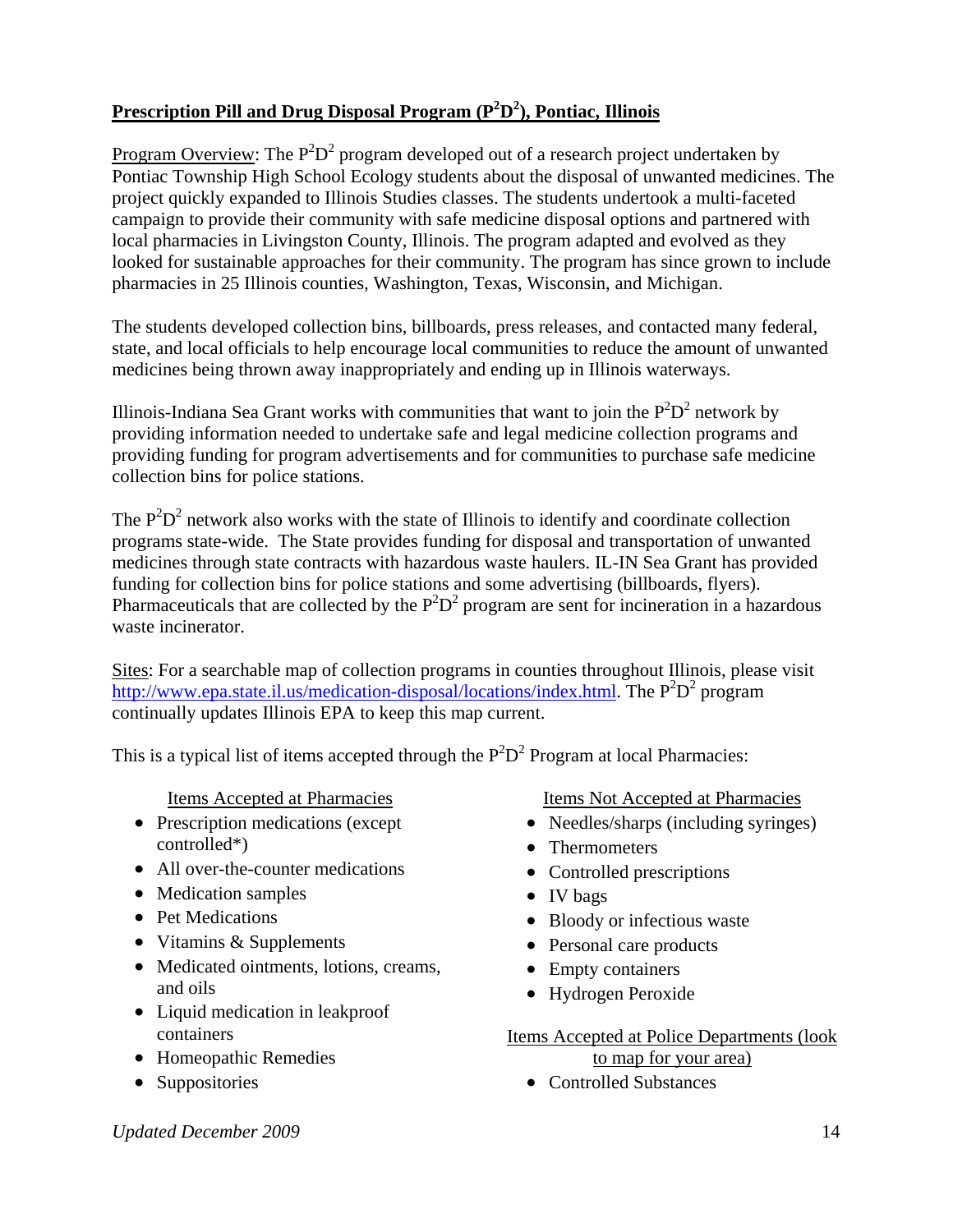Key Motivations: The purpose of the  $P^2D^2$  program is to provide students with the opportunity to act as a catalyst for change in their community. Through this program, students educate themselves on environmental protection and the dangers of drug abuse, while at the same time partnering with government agencies and grassroots campaigns to eliminate drug abuse, diversion of substances and environmental degradation.

Organizing Body: Pontiac Township High School (including instructors Paul Ritter, *Ecology class* and Eric Bohm, *Assistant Principle*)

Partners: Illinois-Indiana Sea Grant, Prairie Rivers Network, Illinois Environmental Protection Agency, Illinois American Water (water treatment plant), Walgreens of Pontiac, Doc's Drugs, Sartoris Super Drugs, K-mart in Pontiac, Pontiac Police Department, local government officials and many others.

Cost: Program costs vary by community. Currently either the pharmacy or IL EPA is paying for the disposal on non-controlled substances. In some cases IL-IN Sea Grant has purchased the secure collection bins for police stations and provided funding for program advertisement through billboards, flyers and radio advertisements.

Outcome: As of November 2009 the state of Illinois, including counties that have initiated  $P^2D^2$ collection and education programs, has collected and disposed of over 87,500 pounds of pharmaceuticals.

Long-term Actions:  $P^2D^2$  Program Coordinators will continue operating in counties and states that have already adopted the program, and hope to eventually educate and engage communities on a national level.

Contact: Paul Ritter P<sup>2</sup>D<sup>2</sup> Program Coordinator Phone: 815-844-6113 Fax: 815-844-6116 Email: ritterp@pontiac.k12.il.us Website: www.p2d2program.org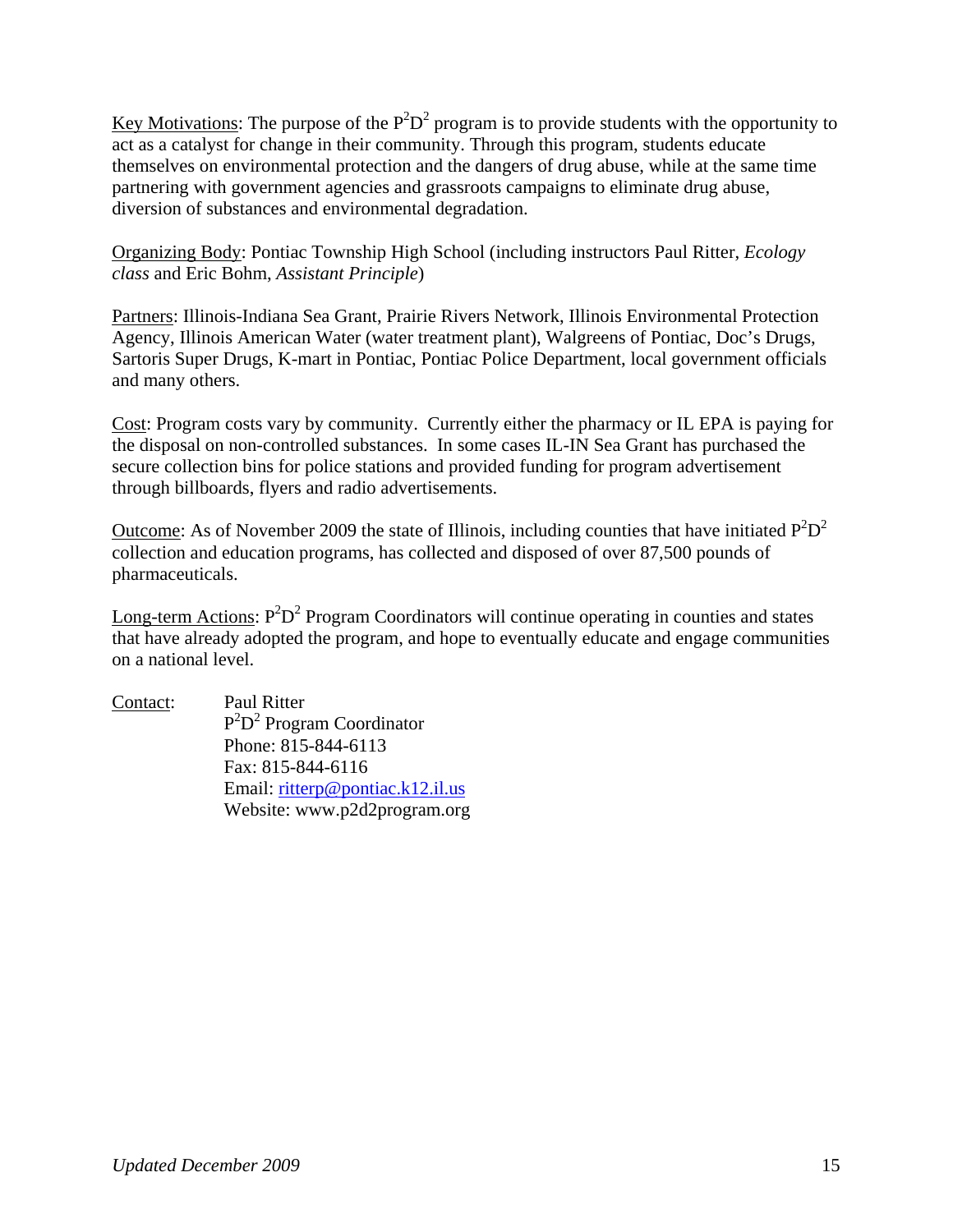#### **Southern California**

Program Overview: The City of Los Angeles, Los Angeles County Sanitation Districts, and Orange County Sanitation District launched a new public education campaign to address disposal of household medications in Southern California. The campaign's tagline, *No Drugs Down the Drain*, is meant to encourage Southern California residents to dispose of their unneeded medicine in ways more appropriate than flushing it down the toilet.

The primary element of the program is a two-sided, bilingual postcard that alerts Southern California residents to the problems associated with flushing unwanted and expired medications down the toilet or drain. As alternatives, the program recommends taking them to a household hazardous waste collection center/event (no controlled substances are allowed) or disposing of them in the trash in a sturdy and secure container, taking precautions to avoid accidental ingestion by children and animals and to prevent diversion for illicit uses. The card was developed with input from a broader group interested in residential pharmaceutical disposal including city, county, state, federal, and private participants. The card is included in Section 4 of this resource kit—"Public Education/Outreach Materials-Models."

The program kicked off on March 19, 2006 to coincide with National Poison Prevention Week. Cards in lots of 1,500 - 2,000 were sent to approximately 1,900 pharmacies in Los Angeles and Orange Counties with a request to distribute the cards to customers as prescriptions are filled. Cards are also being handed out at Household Hazardous Waste Centers/Events (see sites below) and at agency outreach functions, and were made available to Los Angeles County Public Works for their public counters and to Los Angeles County Health Services for their clinics. Additionally, more than 25% of the cities in Los Angeles County (apart from the City of Los Angeles who is a primary sponsor of the program) have requested cards to distribute to their residents either at public counters, city events, or through direct mailings. As of August 2006, the City of Los Angeles, Los Angeles County Sanitation Districts, and Orange County Sanitation District had distributed approximately 3.7 million cards.

There is an associated website (www.nodrugsdownthedrain.org ) to provide more detailed information on the program such as why flushing is a problem, household hazardous waste collection event links, discussion of controlled substances (which will not be accepted at the household hazardous waste events because of Drug Enforcement Administration requirements), tips on how to more safely dispose of medications in the trash, etc.

The disposal options outlined in the *No Drugs Down the Drain* program have been determined by the wastewater agency sponsors from Los Angeles and Orange counties to be appropriate in the geographical areas for which these sponsors have oversight. These options may not be feasible for other areas because of technical, economic, or institutional reasons.

Los Angeles County Sanitation Districts and Orange County Sanitation District conducted follow-up surveys of pharmacies. The response rate to Los Angeles County Sanitation Districts was approximately 12% and was overwhelmingly positive with approximately 92% indicating that they would participate again next year.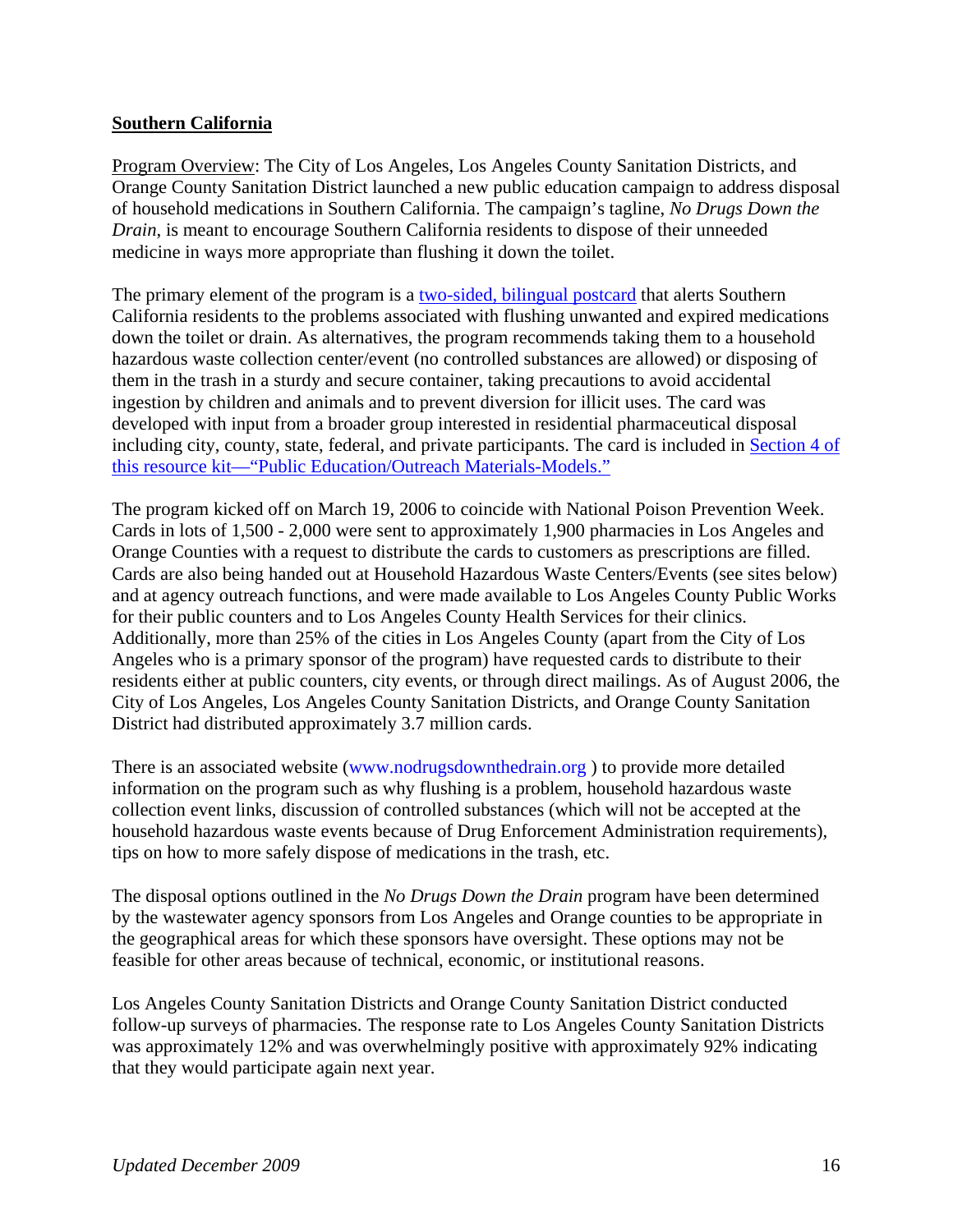Collection Sites: Unwanted medications are accepted at household hazardous waste collection events in Los Angeles and Orange counties. Ultimate disposal is via incineration as hazardous waste.

The Los Angeles County Sanitation Districts and Los Angeles County Department of Public Works co-sponsor mobile collection events, which are scheduled in different areas throughout the county each weekend. They are free, open to all Los Angeles County residents, and are usually held on Saturdays from 9 a.m. to 3 p.m. An appointment is not needed to participate in a collection event. Visit http://www.lacsd.org/info/hhw\_e\_waste/default.asp or http://ladpw.org/epd/hhw for additional information.

Additionally, the City of Los Angeles has established six permanent collection sites throughout the City, known as S.A.F.E. (Solvents/Automotive/Flammables/Electronics) Centers. The Bureau of Sanitation also sponsors periodic mobile collection events throughout the City. Both the permanent and mobile events are free, open to all Los Angeles County residents, and accept medications. Visit http://www.lacity.org/san/solid\_resources/special/hhw/ for more information.

Other cities in Los Angeles County have established residential HHW collection programs, however, not all of them will accept medications. Contact information for these cities is listed at http://ladpw.org/epd/hhw/local\_city\_collection.cfm, and individual cities should be contacted to determine if unwanted medications are accepted.

There are four permanent Household Hazardous Waste collection centers in Orange County which accept medications from Orange County residents. They are free, open to Orange County residents, and operate Tuesday - Saturday, 9 a.m. - 3 p.m (except on rainy days and certain holidays). Visit http://www.oclandfills.com/hhwcc.asp for additional information.

Key Motivation: The Los Angeles County Sanitation District has noted that the discharge of pharmaceuticals to the environment is an emerging national issue that is receiving a great deal of attention from both the scientific community and the public. Therefore, a proactive, source-based approach to removing these substances from the wastewater stream was deemed prudent in order to minimize future potential impacts on the environment.

Organizing Body: The City of Los Angeles, Los Angeles County Sanitation Districts, and Orange County Sanitation District are the main entities responsible for the establishment and maintenance of the No Drugs Down the Drain program.

Partners: The following organizations teamed up with the above three agencies in 2006 to advance proper disposal methods. In 2007, the program is expected to be expanded with additional support from Los Angeles County agencies in order to broaden educational efforts and evaluate additional collection opportunities.

- California Pharmacists Association
- California Poison Control System
- City of Alhambra
- City of Arcadia
- City of Azusa and Azusa Light & Water
- City of Beverly Hills
- City of Cerritos and Cerritos Senior Center
- City of Compton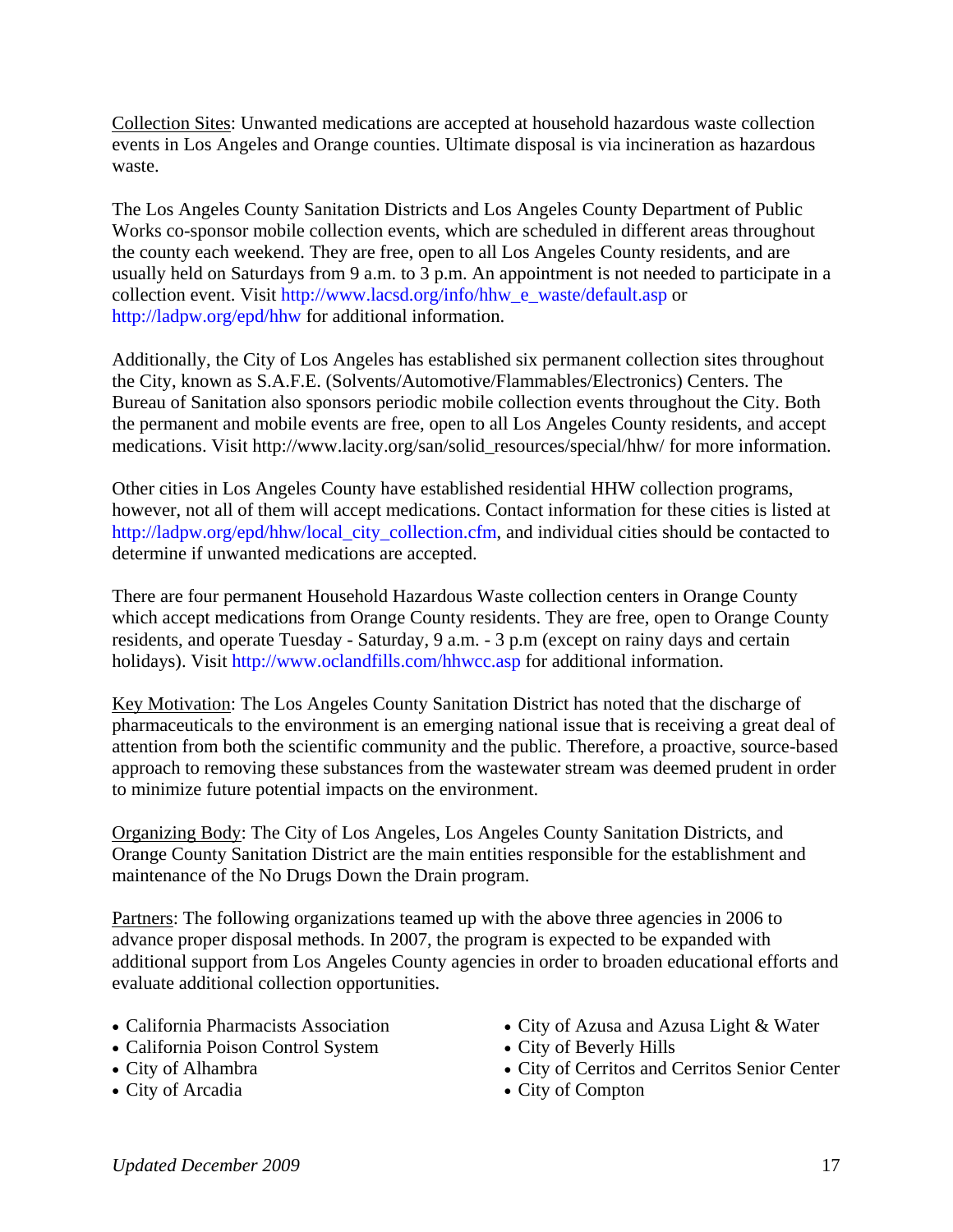- City of El Segundo
- City of Gardena
- City of Hawthorne
- City of Industry
- City of Lawndale
- City of Lynwood
- City of Manhattan Beach
- City of Maywood
- City of Monrovia
- City of Monterey Park
- City of Norwalk
- City of Paramount
- City of Rancho Palos Verdes
- City of San Diego
- City of San Fernando
- City of Santa Clarita
- City of Walnut
- City of West Hollywood
- City of Whittier
- Ford Park Community Adult School
- Los Angeles County Public Works
- Los Angeles County Health Services
- Orange County Integrated Waste Management
- Walnut Valley Water District

Level of Implementation: This program is active on a countywide basis in Los Angeles County and within the service area of Orange County Sanitation District

Cost: Three agencies (Los Angeles County Sanitation Districts, City of Los Angeles, and Orange County Sanitation Districts) have spent approximately \$80,000 to print and mail informational cards and develop the website (www.nodrugsdownthedrain.org). In-kind services, mainly in the form of staff time, were also provided by each agency, but no attempt to quantify the cost of these services has been made.

Contacts: Debbie Boadway, Project Engineer Los Angeles County Sanitation Districts Phone: (562) 908-4288 x 2914 E-mail: dboadway@lacsd.org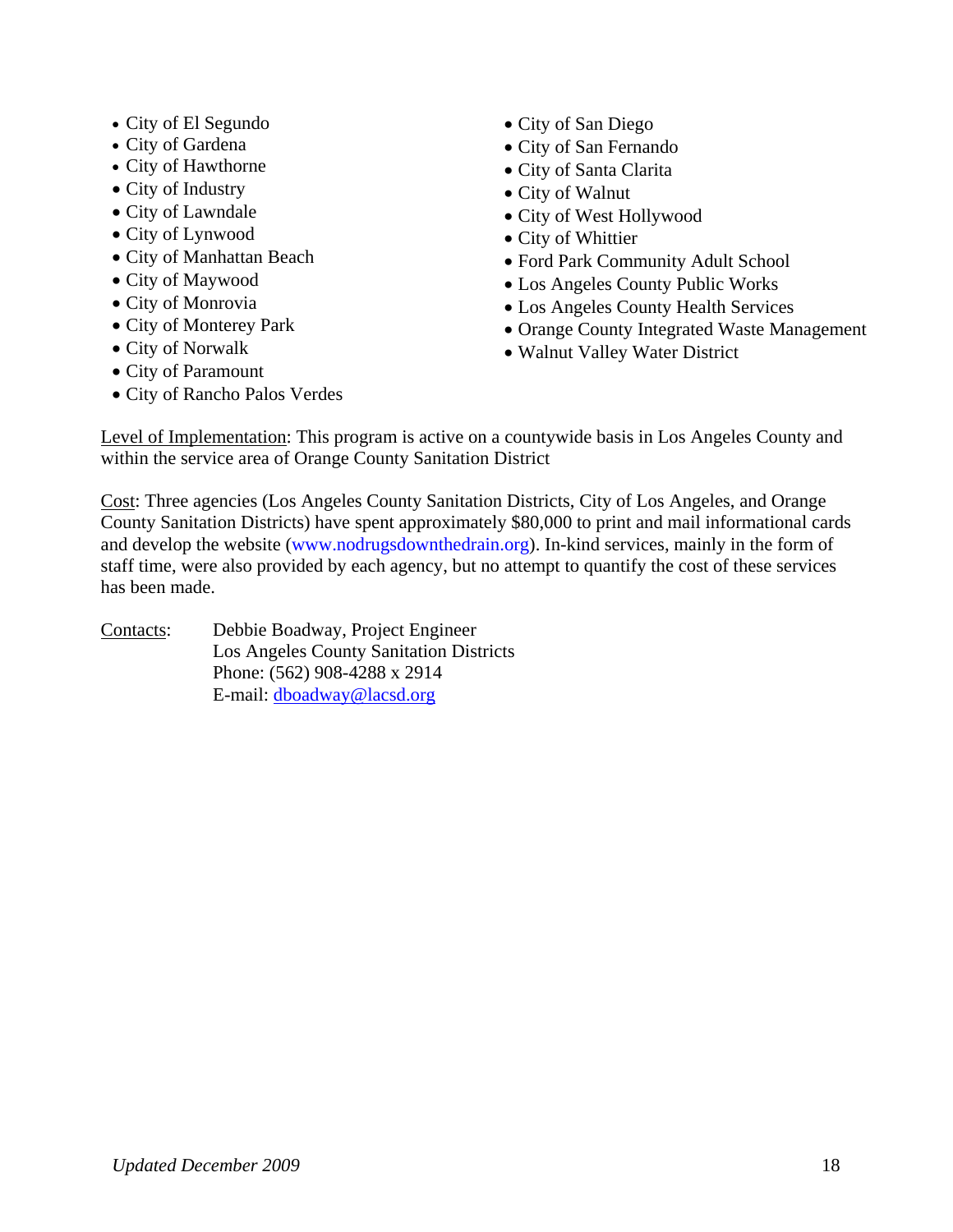#### **Washington State**

Program Overview: In 2005, Washington State (population 6,287,759) proposed a statewide pilot program to return medications for proper disposal. Known as Pharmaceuticals from Households: A Return Mechanism (PH:ARM), this program is an organized method of taking back unwanted/expired pharmaceuticals from households. The program uses secure containers for collection as well as secure, licensed transporters from pickup of consolidated material to destruction. Additionally, the program provides witnessed incineration of the unwanted medicines. Therefore, PH:ARM tracks unwanted pharmaceuticals in bulk from collection to end-destruction. PH:ARM relies on existing commercial relationships and does not require inventory of individual items by busy pharmacists and reverse distributors.

The PH:ARM program has the following four aims:

- 1. Secure system (secure collection, transport, destruction)
- 2. Low-cost and financially sustainable
- 3. Effective (volume recovered)
	- a. Accessible & user-friendly
	- b. Ongoing
- 4. Government is regulating and overseeing but not funding the program

Collection Sites: The PH:ARM program was planned to operate at approximately one hundred locations in Puget Sound starting in 2006/2007, including pharmacies and nursing homes.

Key Motivation: Organizers identified public health and environmental concerns as the primary reasons for the creation of the PH:ARM program. Washington State has recognized the need to prevent accidental poisoning by reducing access to excess pharmaceuticals in households and to reduce water pollution from pharmaceutical chemicals, as well as to foster producer responsibility and reduce waste in the first place.

Organizing Body: The PH:ARM initiative was driven by the following organizations:

- Interagency Resource for Achieving Cooperation (IRAC)
- Local Hazardous Waste Management Program in King County
- Snohomish County Solid Waste Management Division
- Seattle-King County Public Health
- Northwest Product Stewardship Council
- Washington Citizens for Resource Conservation
- Pacific NW Pollution Prevention Resource Center
- Washington Department of Social and Human Services- Aging and Disabilities Services
- Washington State Department of Ecology (Solid Waste and Financial Assistance)
- Washington Board of Pharmacy
- Group Health Cooperative
- Bartell Drug Company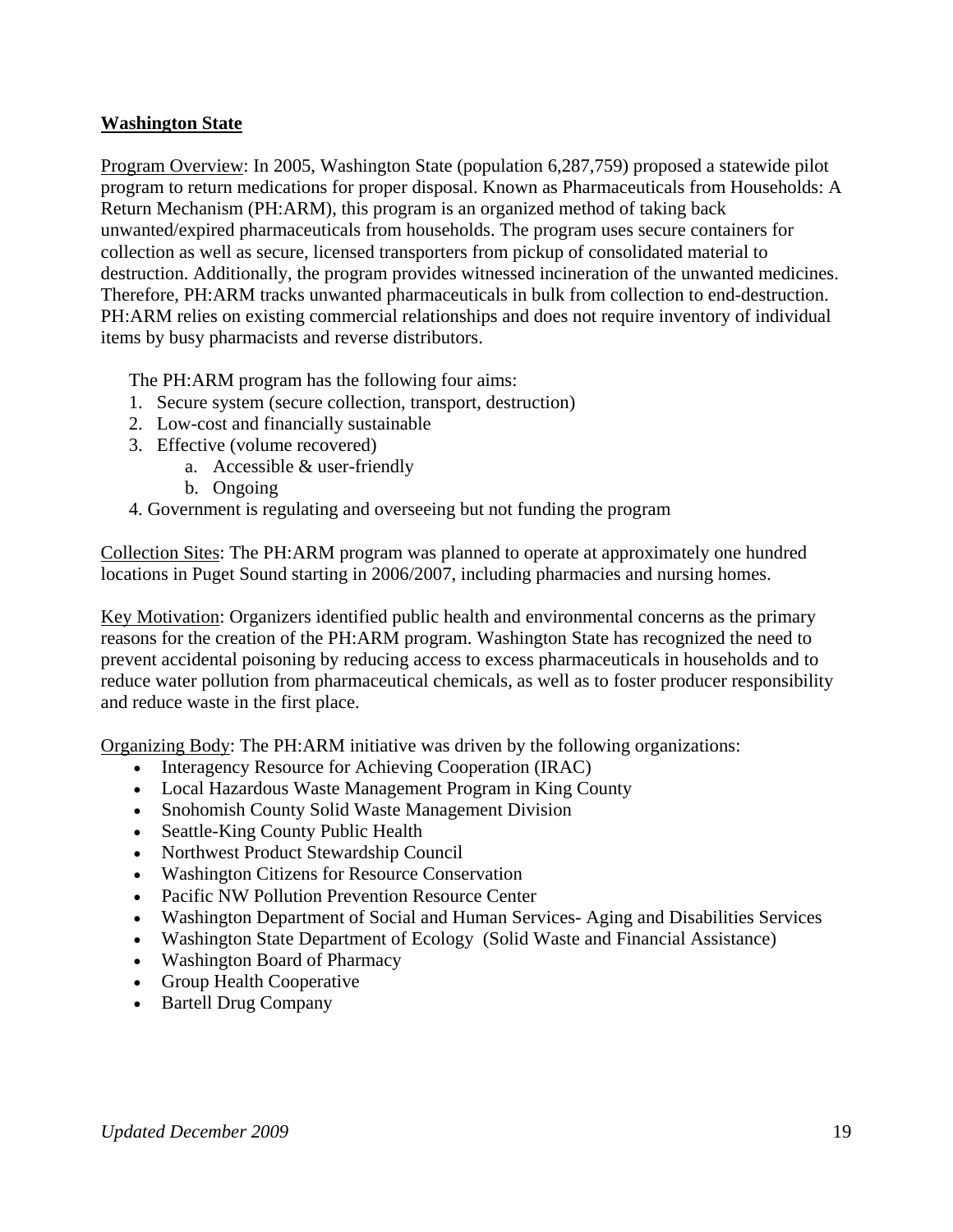Partners: Other PH:ARM affiliates and supporters include:

- Puget Sound Action Team's Public Information and Education fund
- The Russell Family Foundation
- Seattle Public Utilities
- Group Health Foundation

Refer to section 3 of this binder for Washington's directories of vendors that assist in the management of unwanted/expired pharmaceuticals. The directories list reverse distributors and companies that manage drugs, sharps, or hazardous wastes. They provide suggestions for making the return or destruction of drugs safer, easier, and compliant with regulations.

Level of Implementation: The PH:ARM program for medication disposal aims to be implemented on a statewide basis.

Cost: The projected cost of a statewide program is \$3.3 M (based on initial collection volumes), or approximately \$5.60 per pound of medication collected. Initial volumes from seven locations have been about 1,000 lbs since October 2006.

Outcome: In total, between 66,138 lbs and 429,821 lbs (based on pilot collection rate) are projected to be collected through this approach statewide. Of this, 10%, or between 6 million and 35 million pills, is expected to be controlled substances.

Contacts: Sego Jackson Snohomish County Solid Waste Program Washington Phone: (425) 388-6490 E-mail: Sego.jackson@co.snohomish.wa.us

> Alice Chapman/ Cheri Grasso Local Hazardous Waste Management Program, King County (WA) Phone: (206) 263-3058 / (206) 263-3089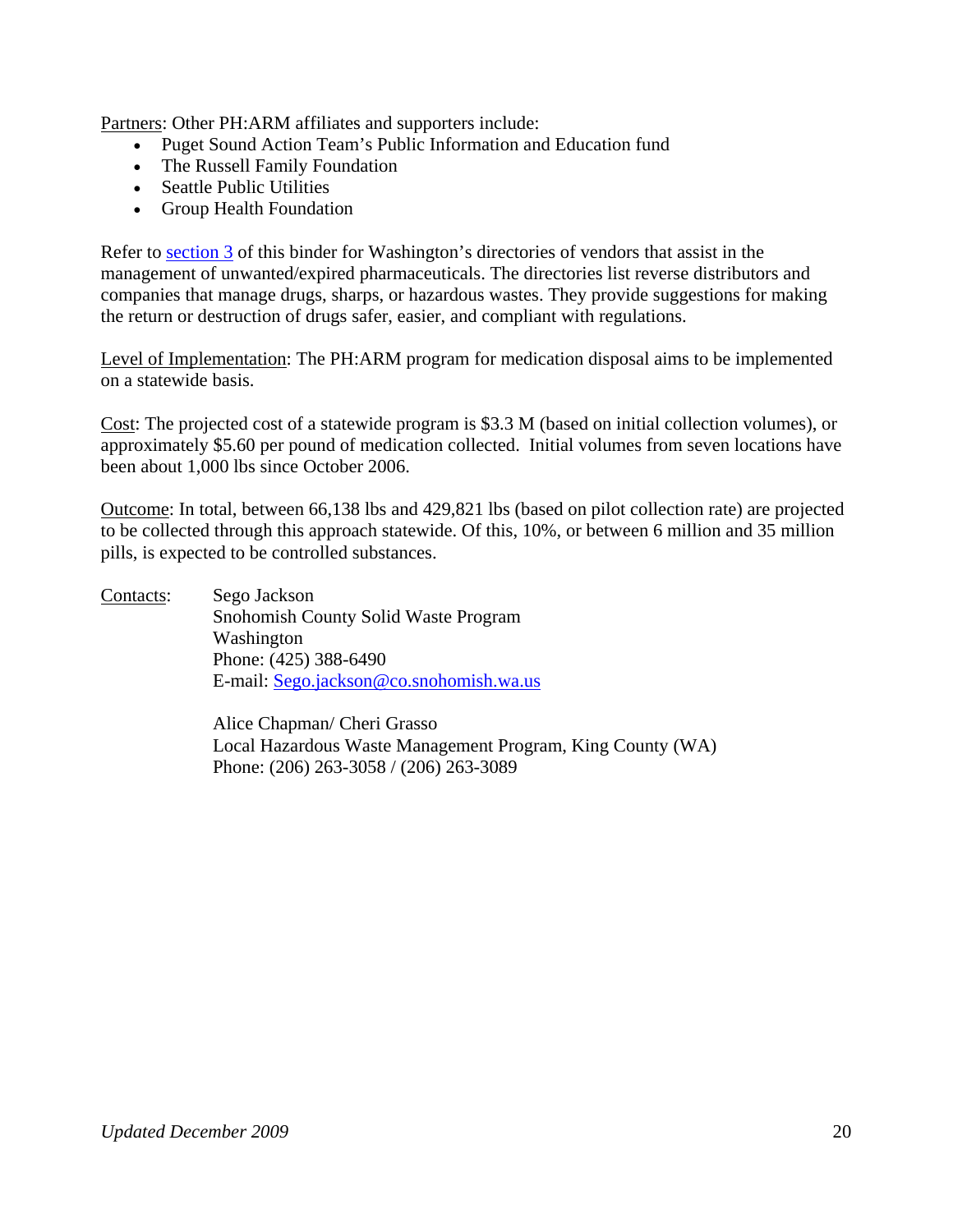#### **Allen County, Indiana**

Program Overview: TRIAD is a partnership between law enforcement and senior citizens' associations to promote the safety of seniors. The Allen County TRIAD cooperates with Walgreens pharmacies to organize periodic medicine collections. In 2006, collections were held in April and September.

Sites: Medicines were accepted at five drugstore sites and at four police and sheriff's offices in the county.

Key Motivation: TRIAD organizations aim to protect senior citizens- a major goal of this project is to reduce the chances of accidental misuse of medicines by older people who may have numerous medications in their homes. The project also provides information on safe use and storage of medicines and informs participants of donation options to local clinics.

Organizing Body: Allen County TRIAD

Partners: Walgreens Drug Stores

Level of Implementation: County

Contacts: Allen County TRIAD 3401 Lake Ave., Suite 4 Fort Wayne, IN 46805 Phone: (260) 424-3505 Website: www.allencountytriad.4t.com/index.html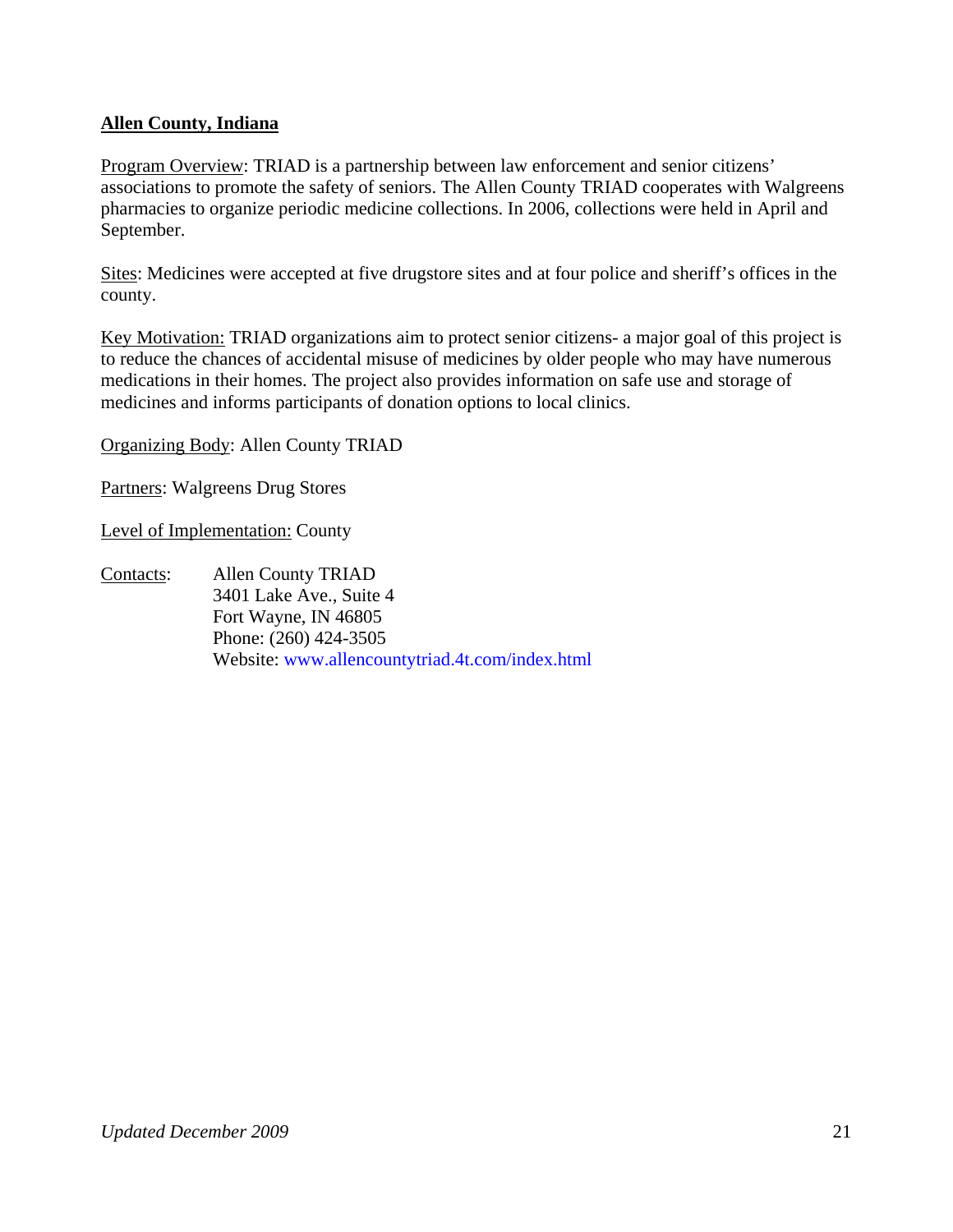### **Bay Area, California**

Program Overview: The Bay Area Pollution Prevention Group (BAPPG), a consortium of the 39 wastewater treatment plants from Alameda, Contra Costa, San Francisco, Marin, Santa Clara, Napa, San Mateo, Sonoma, and Solano counties, established a pharmaceuticals working group that includes wastewater agencies, household hazardous waste programs, and several state agencies. The goals of the BAPPG Pharmaceutical Working Group are:

- To develop a consistent, clear regional message regarding management of unwanted residential pharmaceuticals; and
- To develop and promote implementation of a long-term strategy for management of residential unwanted medicines.

In May 2006, the BAPPG piloted a first-of-its-kind regional collection event for residential pharmaceutical waste that was branded "Safe Medicine Disposal Week." The week included 59 medication collection events in 39 locations that included Walgreens, City Hall, and Senior Centers within 5 of the Bay Area Counties.

Key Motivation: The BAPPG organized this campaign in hopes of raising awareness about the potential public health and environmental risks posed by disposal of pharmaceutical products.

Organizing Body: The BAPPG (a consortium of the 39 Waste Treatment Plants from Alameda, Contra Costa, San Francisco, Marin, Santa Clara, Napa, San Mateo, Sonoma, and Solano counties) led this week-long collection event.

Partners: Walgreens in the nine Bay Area counties, the Central Marin Sanitation Agency, the San Rafael Fire Department, the Marin County Stormwater Pollution Prevention Program, and the Marin County Hazardous and Solid Waste Program all contributed to the pharmaceutical collection efforts.

Level of Implementation: Each of the wastewater treatment plants organized separate collection events for their service areas; however, their efforts were coordinated on a regional level by the **BAPPG** 

Cost: Advertising expenditures from all partner agencies totaled \$86,360, and disposal fees added another \$3,645 to the budget (\$50,000 was from one agency). Total staff time spent on the events was 1,980 hours, which included time planning and training for the events as well as operating and cleaning up after the collections and performing evaluations of the effectiveness of the events.

Outcome: The Safe Medicine Collection Event was considered a success, and local agencies collected 3,634 pounds of pharmaceutical waste from approximately 1,500 residents. Collected medicines were sent for incineration. For more detailed information about this program, please refer to www.baywise.info/disposaldays and see the final report at http://oracwa.org/files/news/168/SFBAYSafeMeds-Report-August2006.pdf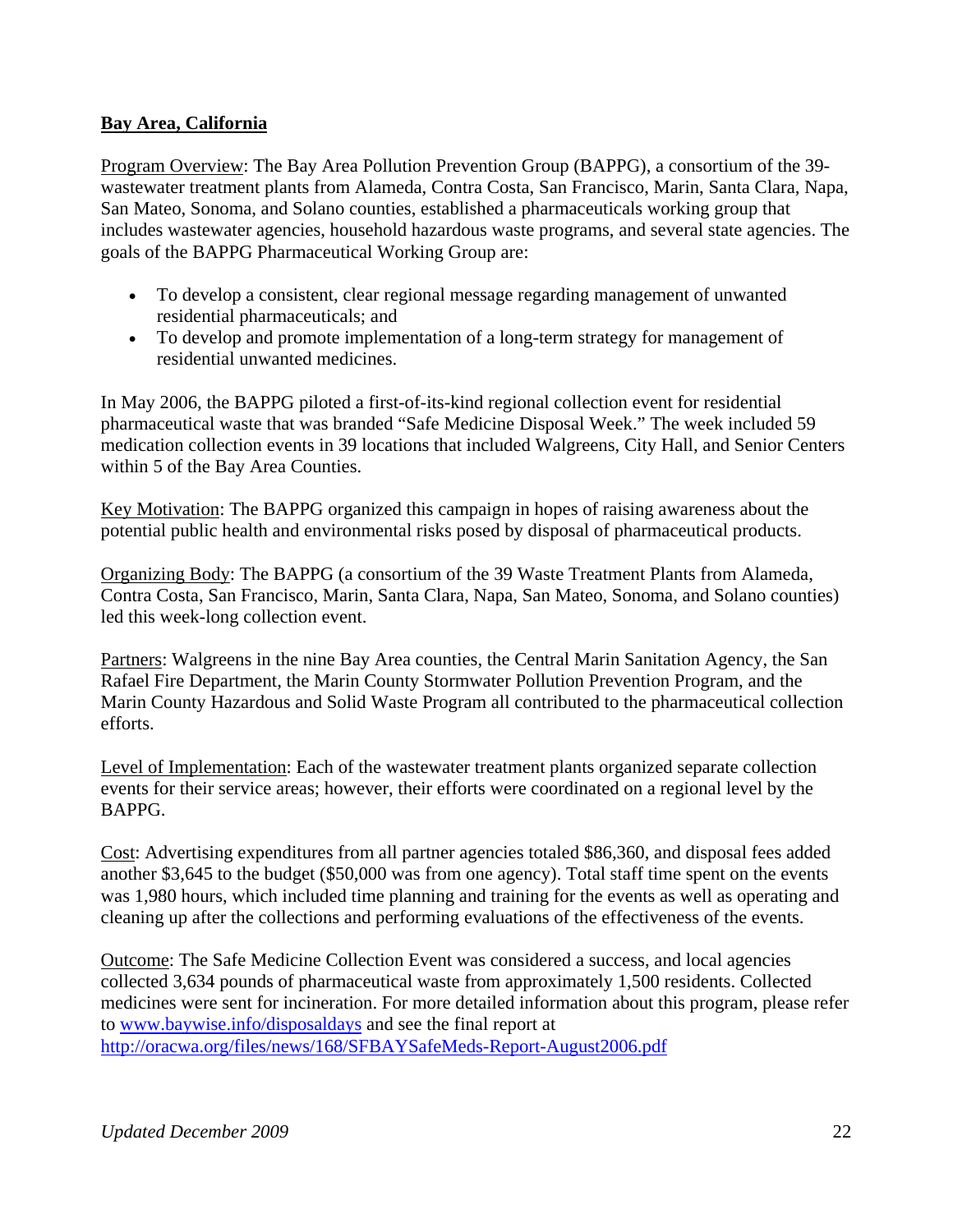Other Activities: Event staff surveyed participants dropping off medication. The data gathered from the event's survey results provided a means of evaluating the role of regional partnership in garnering local participation. Staff also collected data on the sources of the medications (participant's medicine cabinet or that of relatives), reasons why the medication was not used (expired or unwanted, etc.), and participant demographics.

Lessons Learned: Event based collection events are an inefficient way to have residents properly dispose of medications, since the events require an enormous amount of resources including outreach, advertising and staff time to organize and table the event.

Long-term Actions: The organizers are considering holding another pilot program under which an individual pharmacy would accept returned medicines year-round. They are also considering prepaid mailers as a return mechanism for drugs.

Contacts: Karin North City of Palo Alto Email: Karin.north@cityofpaloalto.org Phone: 650-494-7629

> Jen Jackson East Bay Municipal Utility District Email: JacksonJ@ebmud.org Phone: 510-287-0818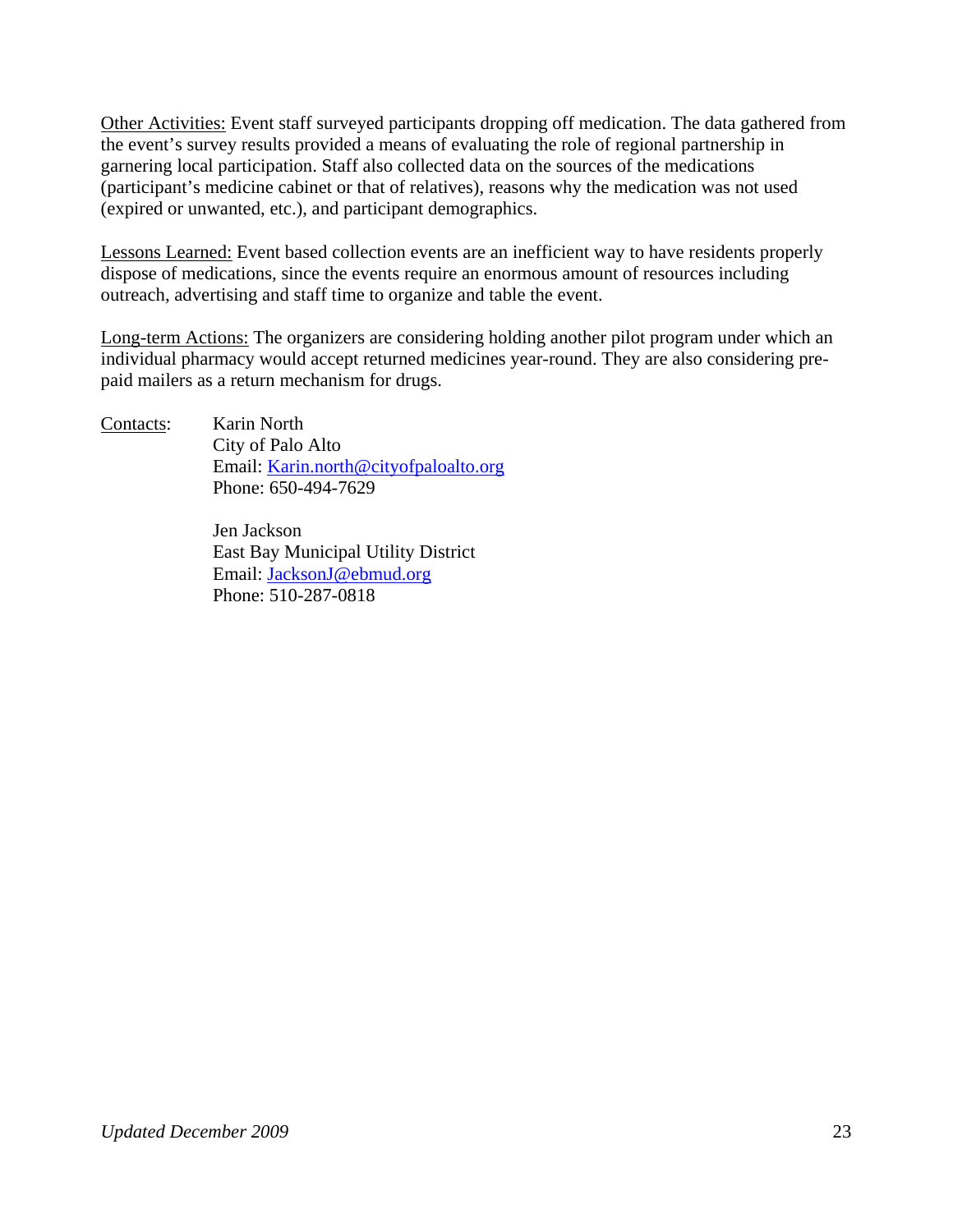#### **Chicago, Illinois**

Program Overview: The City of Chicago began its program in 2003 with annual one-day collection events at 25 locations throughout Chicago's city and suburbs (population 9,661,840) for four years. The program was spearheaded by the Chicago Police Department and targeted older adults. During the 4 years, approximately 6,000 lb of medicines were collected.

At the same time, the City of Chicago also opened a permanent state-of-the-art recycling facility mainly designed for computer and electronics recycling, used motor oil, paints and other household hazardous wastes (Goose Island). Collection of pharmaceuticals at the facility (non-controlled) began in 2007.

In 2008, the City of Chicago received funding to establish permanent collection containers at 5 police stations. Between Oct 2008 and Oct 2009, nearly 1,000 lb of unwanted medicines have been collected at the police stations.

Key Motivation: The Chicago Police Department spearheaded this effort, originally targeting older citizens because of the potential for identity theft and other privacy issues when seniors dispose of pills and pill bottles in the trash.

Organizing Body: This collection program is currently being operated by the City of Chicago with support from the Cook County Sheriff's Police, Chicago Police Department, Chicago Department on Aging, Chicago Department of Public Health, Illinois Attorney General's Office, Illinois TRIAD, and the Metropolitan Water Reclamation District of Greater Chicago.

Collaborators: The U.S. Environmental Protection Agency Region 5's Waste, Pesticides, and Toxics Division, the Great Lakes National Program Office, and Illinois-Indiana Sea Grant also helped to facilitate the event. Several other federal agencies, including the Department of Health and Human Services and Centers for Medicare and Medicaid Services also participated.

Cost: The original Earth Day Region 5 grant to the city of Chicago for the police station program was \$50,000. This covered the purchase of the containers, advertising and some disposal costs.

Outcome: To date, through the one-day collections over 4 years and the ongoing collection program at 5 police stations and the Goose Island Recycling facility, over 7,000 lb of pharmaceuticals have been collected and properly disposed.

Sites: One-day unwanted medicines locations throughout Chicago, Cook County, and Naperville, Illinois and the five police stations with ongoing 24 hour collection:

#### Chicago Locations

- 
- 
- Chicago Police Dept.  $5<sup>th</sup>$  District
- Chicago Police Dept.  $9^{th}$  District 3501 South Lowe Avenue
- Swedish Covenant Hospital 2751 West Winona Street

• West Lawn Park  $\overline{4233}$  West  $65^{\text{th}}$  Street<br>
• Mather's More Than a Café  $\overline{33}$  East  $83^{\text{rd}}$  Street • Mather's More Than a Café  $\frac{33 \text{ East } 83^{\text{rd}} \text{ Street}}{727 \text{ East } 11^{\text{th}} \text{ Street}}$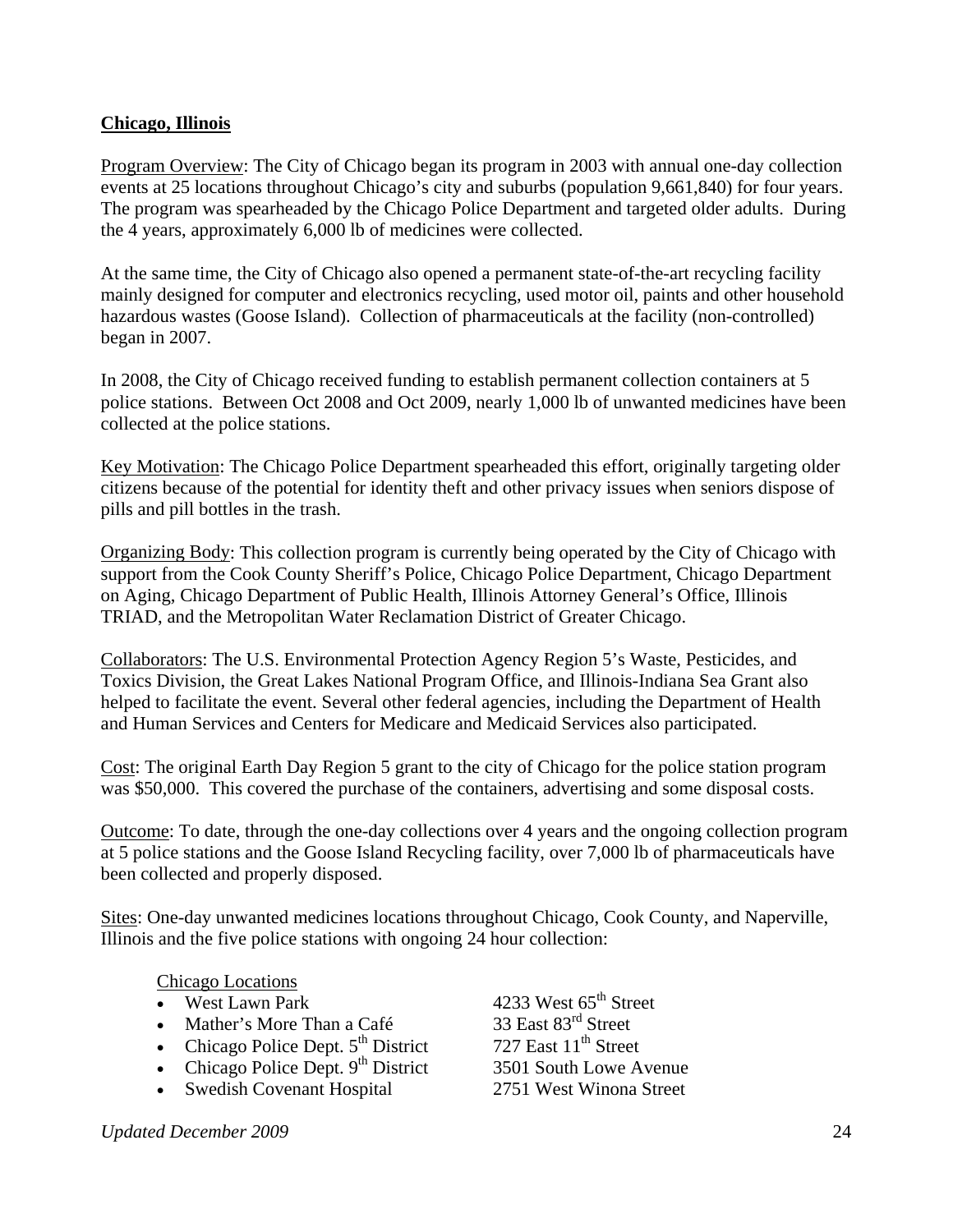- Chicago Police Dept. 16<sup>th</sup> District 5151 North Milwaukee Avenue
- Chicago Police Dept.  $17<sup>th</sup>$  District 4650 North Pulaski Road
- Mt. Sinai Hospital California Avenue at 15<sup>th</sup> Street
- Chicago Police Dept. 15<sup>th</sup> District 5701 West Madison Street
- Metcalfe Federal Building,  $2<sup>nd</sup>$  Floor 77 W. Jackson Blvd.

#### Suburban Locations

- Thornton Township Senior Center Calumet City
- Orland Township Senior Center **Orland Park**
- Stickney Township Senior Center Burbank
- Worth Township Senior Center Alsip
- **Matteson Police Department Matteson**
- Maine Township Senior Center Park Ridge
- Northfield Township Hall Glenview
- **Schaumburg Township Senior Center Hoffman Estates**
- The Wellness Center NW Community Healthcare Arlington Heights
- Village of Skokie, Office of Human Services Skokie
- Southwest Suburban Center on Aging LaGrange
- Casa San Carlo Retirement Community Northlake
- Forest Park Senior Center Forest Park
- **Naperville Police Department** Naperville

Contacts: Elizabeth Hinchey-Malloy Illinois-Indiana Sea Grant Phone: (312) 886-3451 E-mail: hinchey.elizabeth@epa.gov

Lt. Jeff Hoffmann Chicago Police Department Phone: (312) 745-5168 E-mail: Jeff.Hoffmann@chicagopolice.org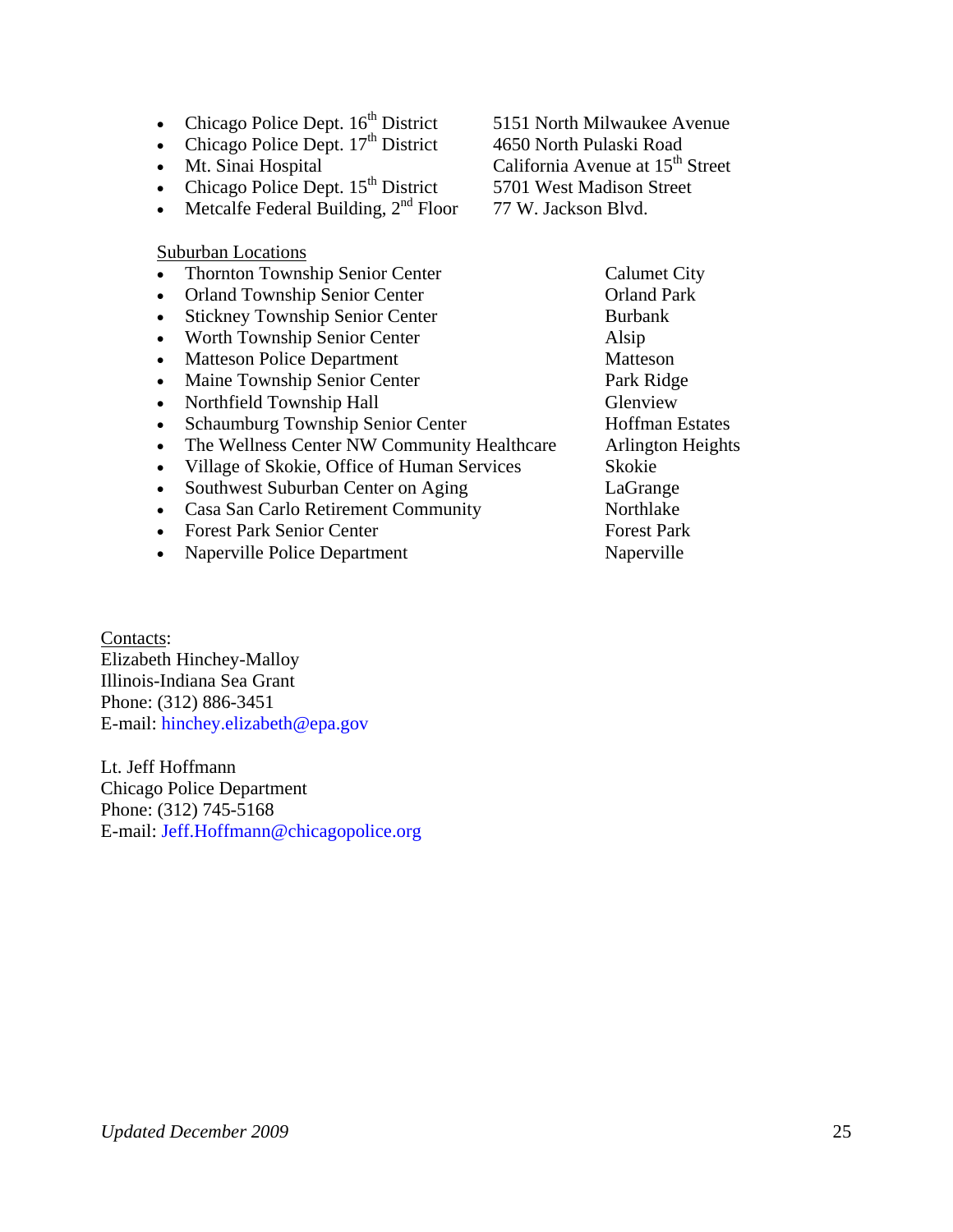### **City of Cleveland, Ohio**

Program Overview: The Cleveland Department of Public Health in collaboration with the Division of Waste Collection organized a Pharmaceutical Round-up Event on May 7<sup>th</sup> 2008. This one day event generated 381 lbs of pharmaceuticals and attracted hundreds of area residents. While organizing the event the following had to be taken into account:

- The state of Ohio has in-place regulations prohibiting the acceptance, possession, transport and disposal of certain pharmaceuticals by individuals to whom they are not prescribed.
- Some pharmaceuticals are subject to Drug Enforcement Agency (DEA) guidelines if they fall under the category of controlled substances.

In order to properly dispose of any substances brought in at the event, the organizers searched for an Ohio State Board of Pharmacy approved company. The company would need to be able to accept any pharmaceuticals generated at the event, in addition to properly containing, transporting and disposing of them. Environmental Enterprises, Inc. was able to satisfy these conditions, had all the required licensing, and fit within the budget of the event.

The largest expense for the event was advertising, including announcements on radio stations (WZAK, WJMO/WERE, WMJI, WNWV, WCPN, Clear Channel), in the newspaper (Cleveland Plain Dealer), and in Scene Magazine. Many of the area residents who came out expressed their gratitude for the opportunity to properly dispose of their medications.

Collection Sites: Two locations were set up at the Waste Collection Division facility at 5600 Carnegie Ave., and the Transfer Station at 3727 Ridge Road.

Key Motivation: The goal was to provide residents with a way of properly disposing of their unwanted pharmaceuticals. In turn, the organizers hoped to decrease the incidence of accidental poisonings and drug abuse, as well as promote environmental quality.

Organizing Body: Cleveland Department of Public Health

Partners: Division of Waste Collection and Environmental Enterprises, Inc. Due to the fact that Environmental Enterprises, Inc. had all of the appropriate licensing and disposal procedures in place, no police involvement was necessary.

Level of Implementation: The event was hosted in the City of Cleveland, however advertisements of the event were sent to all of Cuyahoga County.

Cost: The total cost for this one-day event was \$18,318, which was funded through a grant from the U.S. EPA's Great Lakes National Program Office to the Division of Waste Collection. A portion of the grant was then distributed to the Cleveland Department of Public Health for collection and disposal of the unwanted pharmaceuticals. The collection and disposal of 381 lbs of pharmaceutical materials cost \$4,381, according to Environmental Enterprises, Inc. The remainder of the grant (\$13,937) went towards setting up an advertisement campaign. The itemization of advertising expenses is as follows: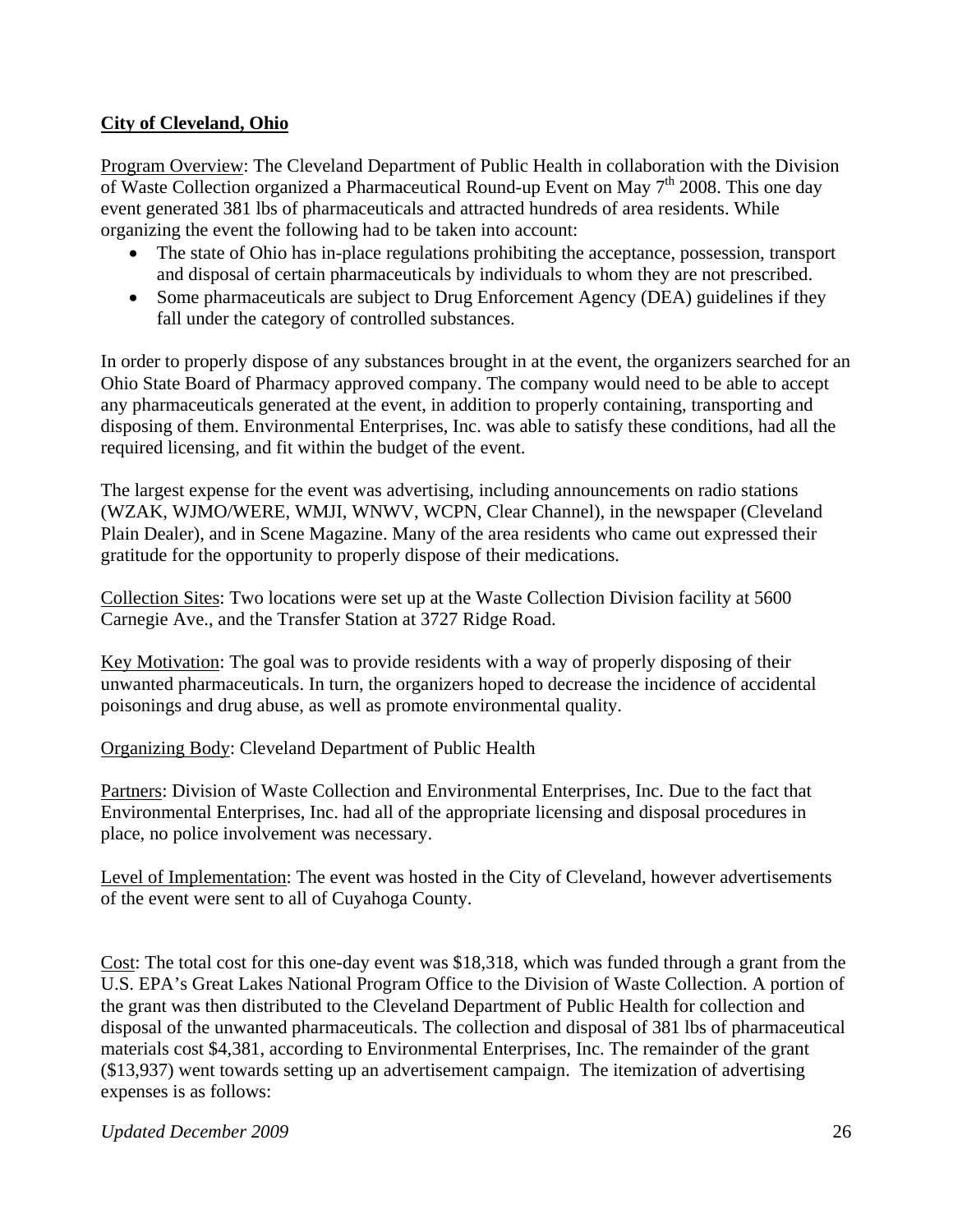| <b>Radio Buy</b>                                        | # Spots | <b>Frequency</b> | <b>Spot</b><br><b>Type</b> | <b>Run</b><br><b>Dates</b> | <b>Total Cost</b> |
|---------------------------------------------------------|---------|------------------|----------------------------|----------------------------|-------------------|
| WZAK (Old Med Education &<br>Roundup)                   | 30      | 2 wks            | :60 & 15                   | $4/21$ to $5/4$            | \$2,175.00        |
| WJMO/WERE (Old Med<br>Education & Roundup)              | 40      | 2wks             | :60 & 15                   | $4/21$ to $5/5$            | \$450.00          |
| WMJI (Old Med Roundup)                                  | 10      | 1 wk             | :30                        | $4/21$ to<br>4/26          | \$1,950.00        |
| Clear Channel Traffic (Old<br>Meds Education & Roundup) | 36      | 1 wk             | :15                        | $4/28$ to $5/5$            | \$2,700.00        |
| WNWV 107 Wave (Old Med<br>Roundup)                      | 35      | 1 wk             | :30                        | $4/28$ to $5/7$            | \$1,540.00        |
| WCPN (Education & Roundup)                              | 18      | 1 wk             | :15 $&$ :30                | $4/28$ to $5/7$            | \$1,530.00        |
| <b>Print Ad Buy</b>                                     |         |                  |                            |                            |                   |
| Plain Dealer (Old Med<br>Roundup)                       |         | 1x               | $1/4$ page                 | Sunday<br>5/4              | \$2,480.00        |
| City News (Old Med Roundup)                             |         | 1x               | $1/4$ page                 | Thursday<br>5/1            | \$500.00          |
| Scene Magazine (Computer<br>Round)                      |         | 1x               | $1/3$ page                 | Thursday<br>4/17           | \$612.00          |
| <b>Total Media Costs</b>                                |         |                  |                            |                            | \$13,937.00       |

Outcome: The event was a success and generated a total of 381 lbs of pharmaceuticals, which is equivalent to 76,200 pills. The large scale advertising made an impact and attracted hundreds of area residents.

Long-term Actions: The event was successful and there is a desire to host future events, however due to lack of funding no ongoing programs or plans for future events currently exist.

Contact: Matthew P. Carroll, Director Cleveland Department of Public Health Phone: (216) 664-6790 Email: Mcarroll@city.cleveland.oh.us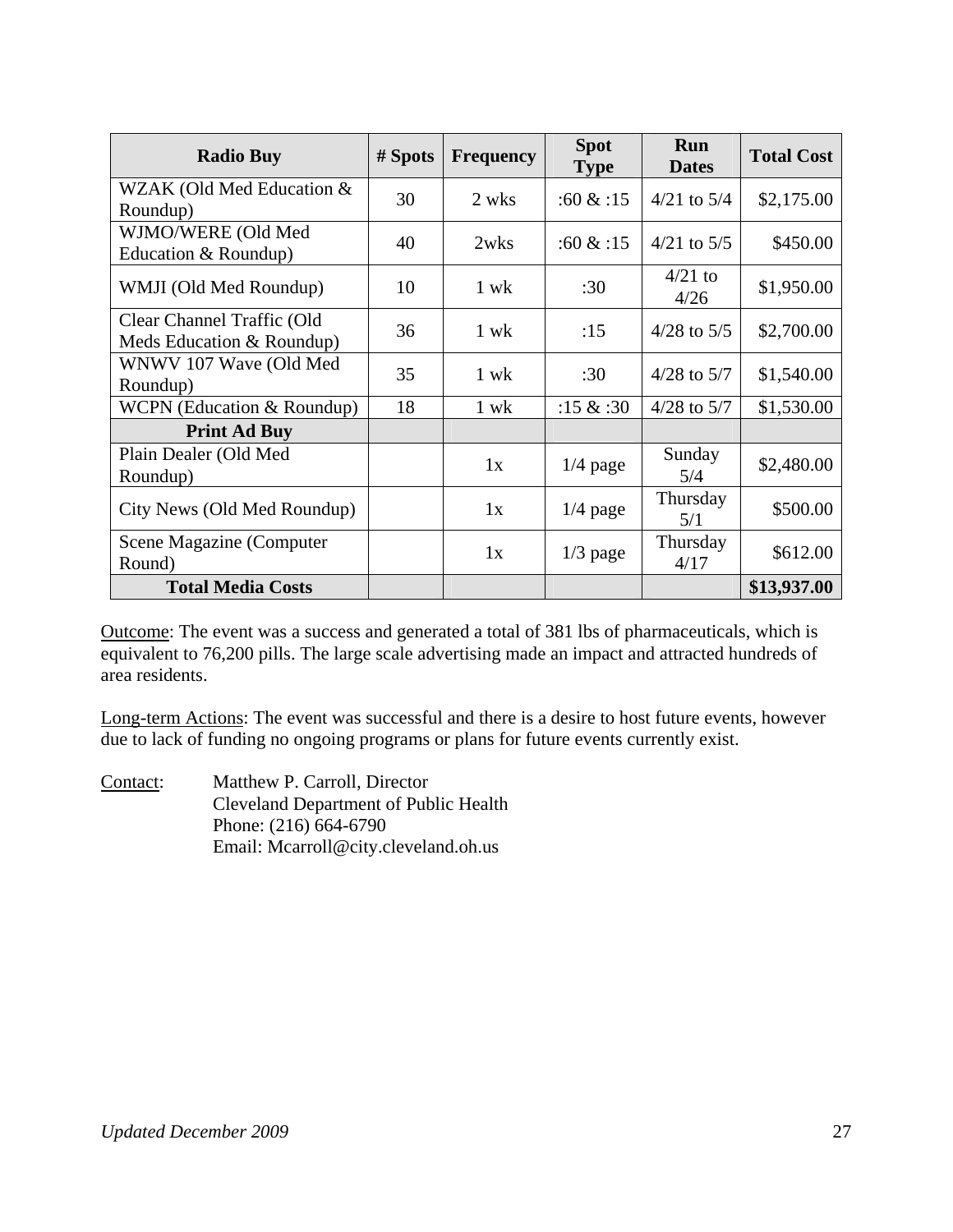#### **Earth Keeper Initiative, Upper Peninsula, Michigan**

Program Overview: The Earth Keeper Initiative is a coalition of faith communities in Michigan's Upper Peninsula taking action to protect the environment. Nine faiths have joined the Earth Keeper coalition, including more than 140 congregations in the Upper Peninsula: Catholic, Lutheran, Methodist, Episcopal, Jewish, Buddhist, Bahai, Unitarian and Presbyterian. Earth Keeper is a project of the Superior Watershed Partnership, a nonprofit organization dedicated to the protection and restoration of the rivers and watersheds of the Upper Peninsula of Michigan.

On Earth Day 2007, the Earth Keepers organized a multi-site medicine cabinet clean sweep event for the public. This was their third clean sweep event designed to allow the public to dispose of hazardous materials safely. In past years the Earth Keeper group had held collections for discarded electronics (over 300 tons collected in one day) and other household hazardous waste such as batteries, paint and cleaning products (over 45 tons collected in one day).

The event was publicized through church bulletins, e-mail networks, and local media (TV, radio, newspapers). In addition, the event planners wrote a weekly news article about the collection that was published in local newspapers for 8 weeks leading up to the event. Earth Keeper's media representative distributed press releases to local and regional news outlets. The group developed a publicity flyer that is included in section 4 of this resource kit and was also adapted for use by the Sangamon County collection event in Illinois.

At each collection site, qualified pharmacists inventoried the controlled drugs. Law enforcement officials from the state and local police as well as the Sheriff's Office were on site to provide security and take custody of the controlled substances that were collected. 400 volunteers from the various religious communities and from nearby universities and from Thrivent Financial staffed the collection sites.

Participants in the drop-off received fact sheets instructing them on how to dispose of medicines safely in the future, since this was a single-day collection.

The collected medicines were destroyed in a hazardous waste incinerator in St. Louis, MO.

Collection Sites: Nineteen sites across all fifteen counties in Michigan's Upper Peninsula hosted collections. Most of the collections were held at churches, while a few were at other sites such as a medical center and a Salvation Army location.

Key Motivation: According to a pastor of one of the churches involved, "This was a wonderful event – a perfect marriage of two concerns – care of the environment and the need to remove drugs that might otherwise be abused from the community."

Organizing Body: Earth Keeper Initiative in conjunction with the Cedar Tree Institute and the Keweenaw Bay Indian Community.

Partners: Upper Peninsula Chapter of the Michigan Pharmacists Association

*Updated December 2009* 28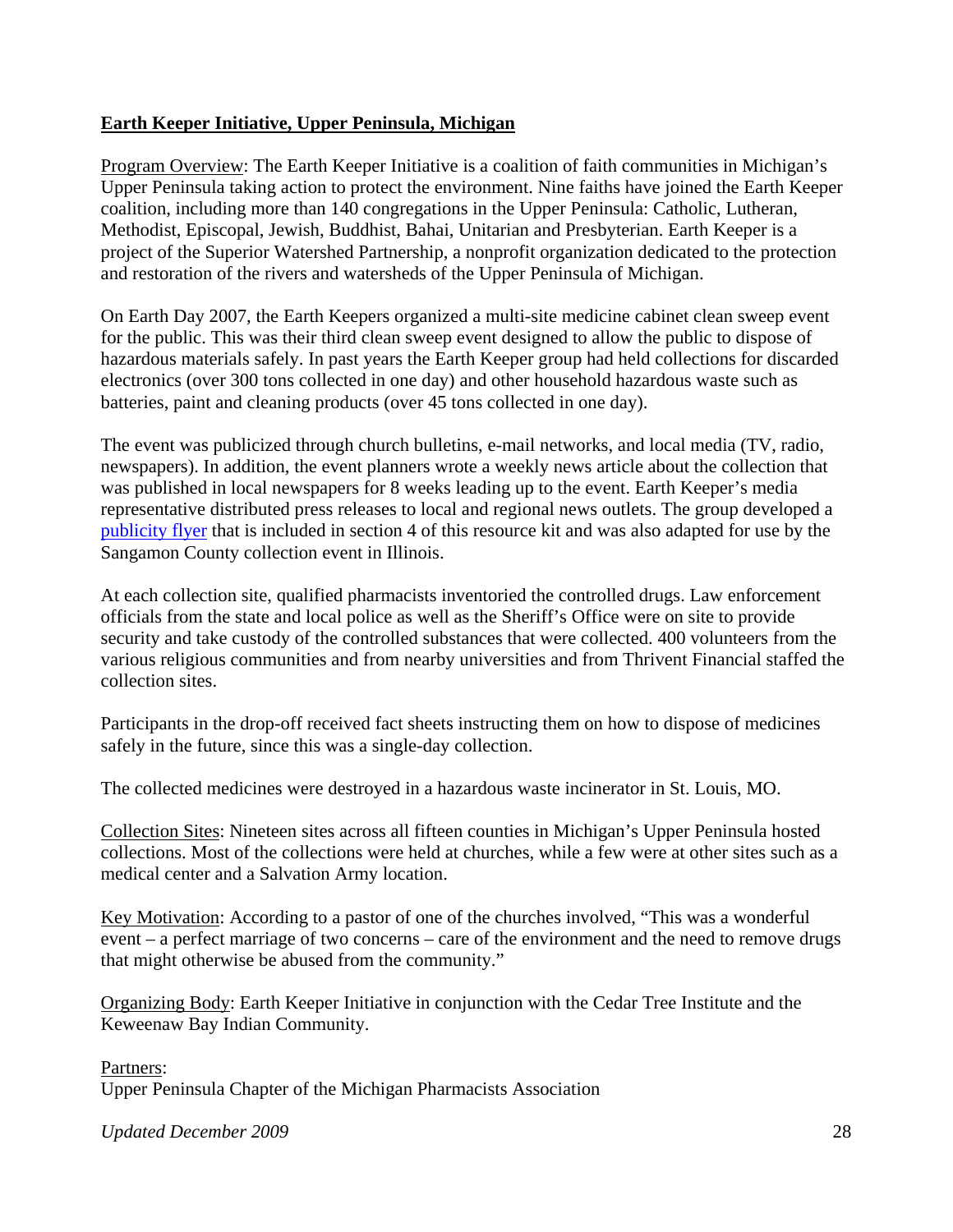Michigan DEA Michigan Sheriff's Association Michigan State Police Police departments from participating towns and counties Thrivent Financial for Lutherans Students from Northern Michigan University, Michigan Tech, Finlandia University and Lake Superior State University U.S. Senator Carl Levin's Office Northern Michigan University Environmental Science Program 400 volunteers organized and staffed the collection events

Level of Implementation: Collections were held simultaneously in all 15 counties across the Upper Peninsula of Michigan. After the event, the collected medicines from all the sites were consolidated into a single truck belonging to the waste hauling/disposal contractor.

Cost: Waste transport and disposal was contracted for \$20,000. There were also extensive planning and logistical staff and support time costs. These costs as well as publicity expenses were covered through grants from U.S. EPA and from Thrivent Financial for Lutherans. Earth Keepers received grant money from the Lake Superior Lakewide Management Plan along with a CARE grant (Community Action for a Renewed Environment) from U.S. EPA.

Pharmacists and law enforcement officials supported the event through in-kind donations of their time and expertise to handle the controlled substances.

Thrivent and church partners provided free refreshments for the public at all 19 collection sites.

Locations and basic site equipment such as tables were in-kind loans from Earth Keeper member congregations.

Outcome: About 2,000 people showed up to turn in a total of more than one ton of unwanted medicines during the single-day event. Controlled substances with an estimated street value of half a million dollars were collected and safely destroyed to prevent abuse.

Contact: Carl Lindquist Superior Watershed Partnership 1030 Wright Street Marquette, MI 49855 Phone: (906) 228-6095 E-mail: carl@superiorwatersheds.org Website: www.superiorwatersheds.org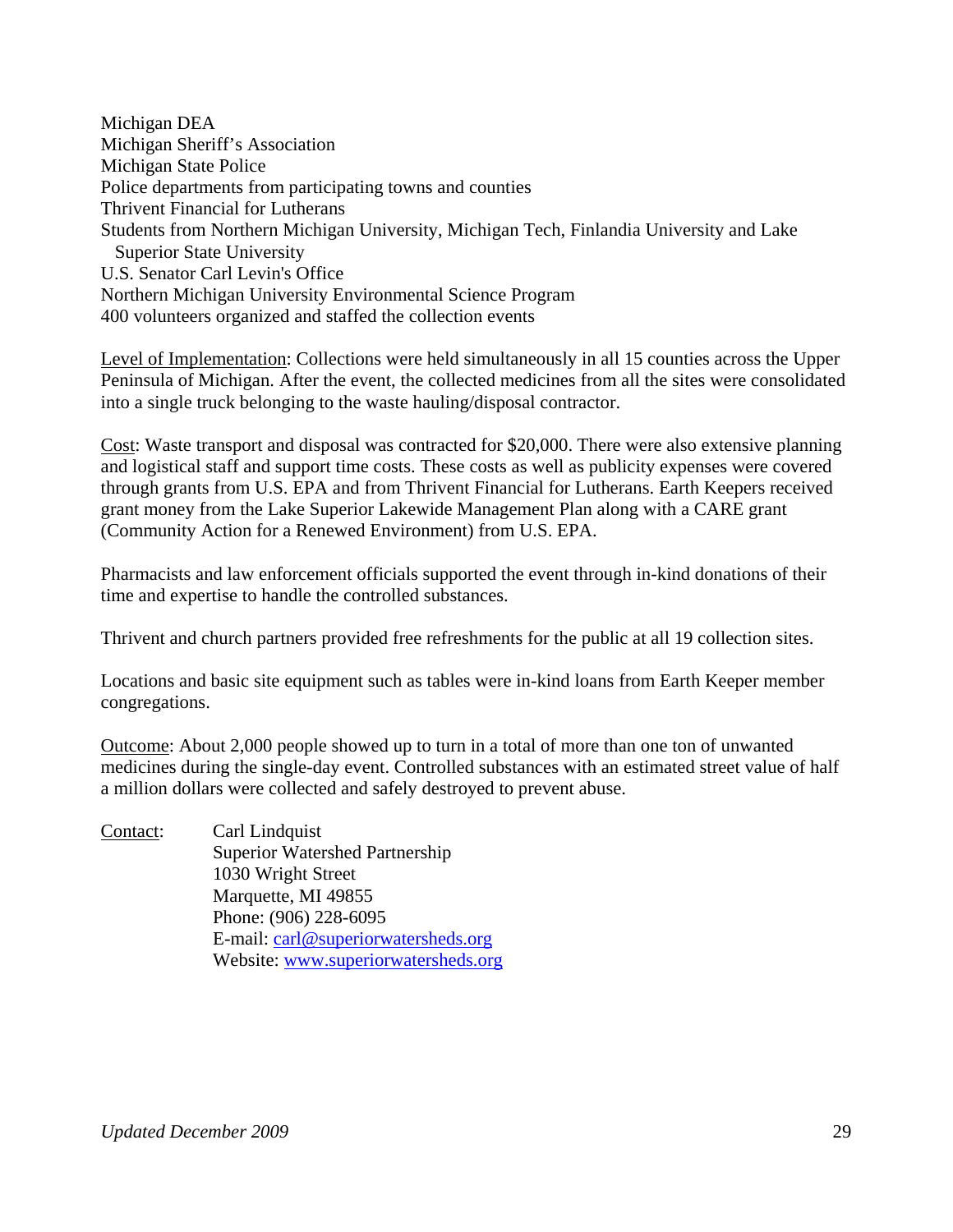### **Erie, Pennsylvania**

#### Program Overview:

On April 26, 2008, Pennsylvania Sea Grant and its partners the City of Erie, Lake Erie-Allegheny Earth Force, LECOM school of Pharmacy, and Erie Times-News in Education held a first of its kind unwanted medicine collection event in Erie, Pennsylvania entitled "Keep Unwanted Medicine out of Lake Erie". The City of Erie and the surrounding area are home to over 250,000 people and encompass 63 miles of Lake Erie shoreline. The goals of this project were to reduce the number of chemicals being disposed of down the drain, ending up in the Great Lakes, and also to raise awareness and increase knowledge of Erie citizens about the impact improper disposal of pharmaceuticals may have on Lake Erie water quality. This was a one year project funded by the U.S. Environmental Protection Agency. The project components were two-fold: A media campaign and the unwanted medicine collection event.

In addition to holding the event, a media campaign was implemented to inform Erie residents about the pharmaceutical waste collection project. This media campaign included:

- Development of project posters, postcards, and pharmacy slips incorporating information about the event as well as the federal guidelines for proper disposal (www.whitehousedrugpolicy.gov)
- Distribution of these outreach materials to local pharmacies
- An Erie Times-News in Education page dedicated to pharmaceutical waste in the water
- Several newspaper articles advertising the event
- A "pre-event" survey question posted in the Erie Times News which resulted in 685 responses
- Partnering with the WJET-TV 24 Erie Green Campaign
- Disbursement of a press release to all local media outlets
- Holding a News Conference prior to the collection event
- Posting on the Earth 911 website

Pre-registration for the collection event was preferred; however, was not required. At the collection event, residents were able to drop off their unused or expired medications as well as personal care products free of charge. Participants' on-site time was very brief; they were asked to show their medications to the pharmacist for approval before they were accepted, and to fill out a short survey. Acceptable items included:

- Prescription Medication
- Over-the-Counter Medication
- Ointments
- Creams
- Vials
- Pet Medications
- Personal Care products

Items not accepted included:

• Illegal drugs

*Updated December 2009* 30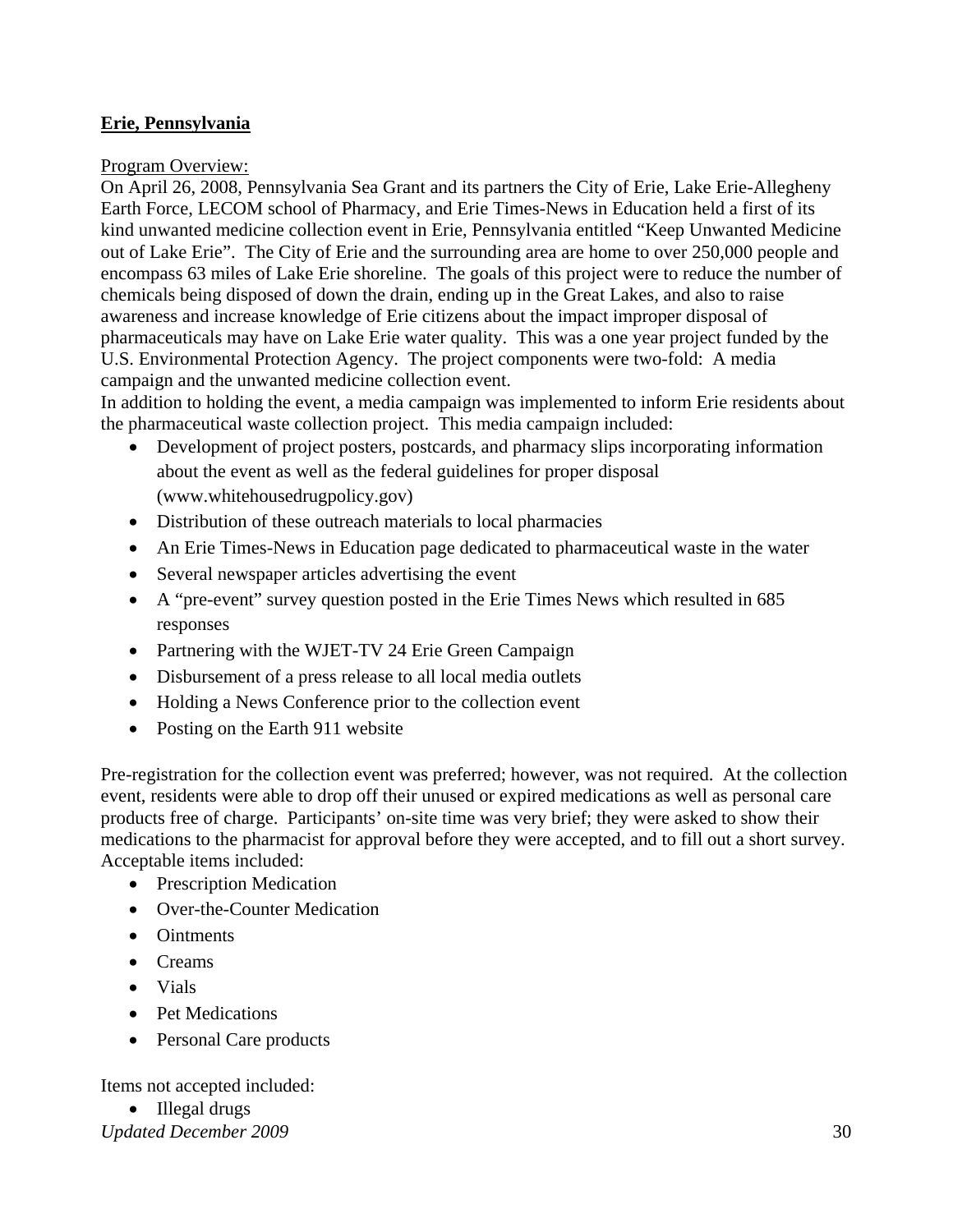- Bio-hazardous Material
- Needles/sharps
- Inhalers and under pressure items
- Household Hazardous Waste (paint, pesticides, oil, gas)

All controlled substances were identified, separated out, inventoried, and then placed in the possession of City of Erie Law enforcement officials. Non-controlled substances were sorted, counted, logged into computers, and placed in hazardous waste containers provided by Environmental Coordination Services and Recycling (ECS&R).

### Collection Site:

The one time collection event took place at the Cruise Boat Terminal building behind the Blasco library in downtown Erie, Pennsylvania. Residents could drop off their medications anytime between 10 am-2 pm.

#### Key Motivation:

The main motivators for this project are environmental. The Great Lakes are under constant stress from many forms of pollution. Pharmaceutical waste in the water is an emerging concern in the Great Lakes region and our goals were:

- 1.) To increase knowledge of Erie citizens about the impact improper disposal of pharmaceuticals may have on Lake Erie water quality.
- 2.) To increase the knowledge of Erie citizens about how to properly dispose of medication and prevent pharmaceuticals from contaminating the Lake Erie ecosystem.
- 3.) To decrease the number of toxic substances present in the streams, riparian habitats, and tributaries leading into the Great Lakes.

### Organizing Body:

Pennsylvania Sea Grant along with its partners the City of Erie, Lake Erie-Allegheny Earth Force, LECOM school of Pharmacy, and Erie Times-News in Education.

#### Partners:

The following organizations teamed up with the above organizing body members to make the collection program a success.

- Community Health Net
- Department of Conservation and Natural Resources
- Environmental Coordination Services and Recycling (ECS&R)
- Erie County Environmental Coalition
- Erie Center on Health and Aging
- Erie County Health Department
- Erie Housing Authority
- Erie Port Authority
- Erie Wastewater Treatment Facility
- Local Pharmacies

*Updated December 2009* 31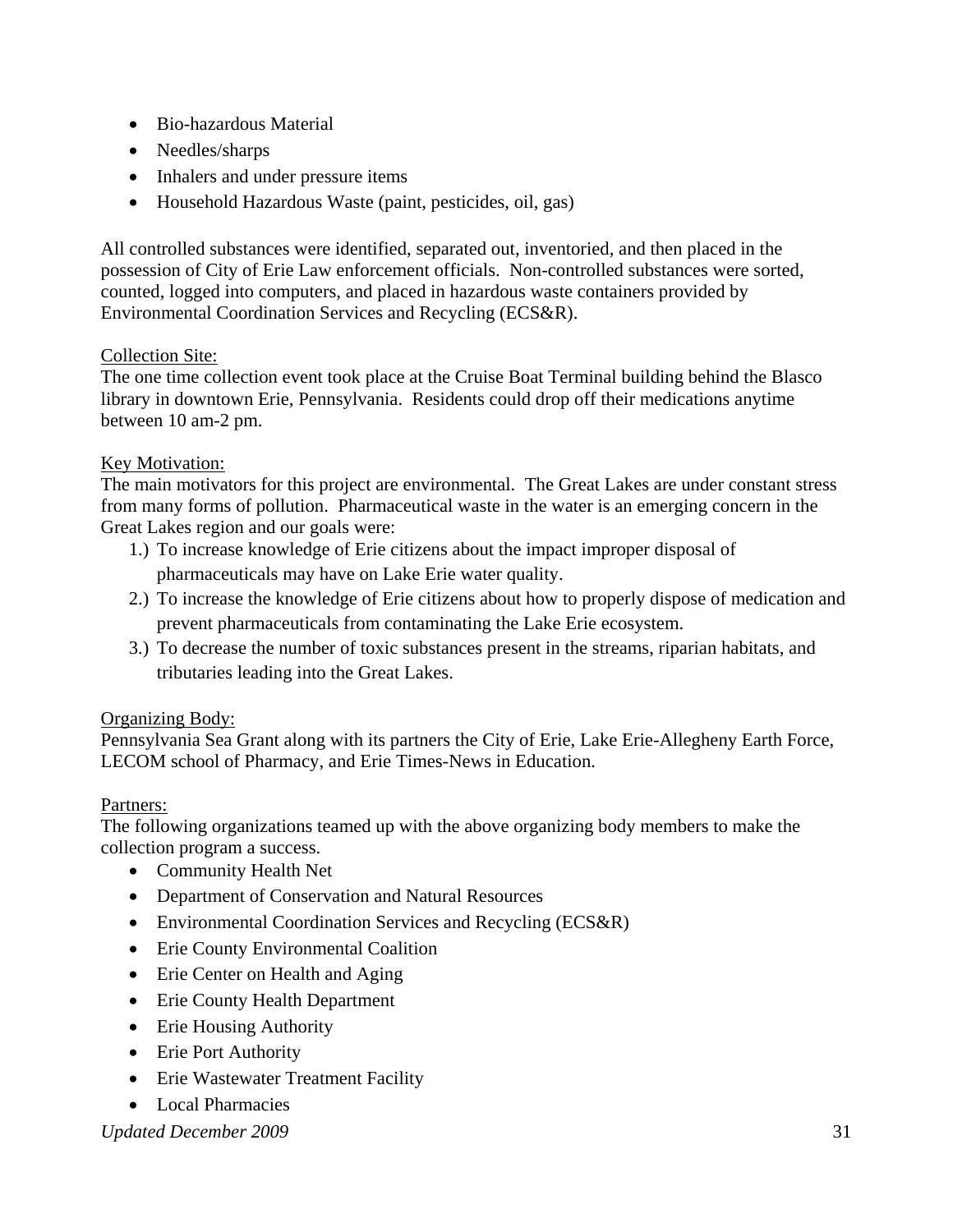- Greater Erie Community Action Committee (GECAC)
- Hamot Medical Center
- Lake Erie Sierra Club
- Local Senior centers
- Pennsylvania Lake Erie Watershed Association
- Presque Isle Audubon
- State Board of Pharmacy
- USDEA local agent
- Visiting Nurses Association
- WJET-TV 24 Erie Green Campaign

### Level of Implementation:

This event was organized at the city level but was intended to serve residents from the surrounding areas as well.

### Cost:

The cost of this program was provided by a one-year grant from EPA totaling \$24, 931.

### Outcome:

A total of 87 residents participated in the collection event, 61 of whom were unregistered and 89% of whom were over the age of 46. A total of 120 gallons of material was collected, 5 gallons of which were controlled substances. Approximately 70,000 non-controlled pills, 4,000 controlled pills, and 400 personal care products were collected during the event.

### Lessons Learned:

- 1. Know all agency players up front in order to ensure requirements are met. In Pennsylvania this included EPA Region 3 (with assistance from Region 5), Pennsylvania Department of Environmental Protection, and the Pennsylvania Department of Health.
- 2. Be prepared for a bumpy ride if pharmaceutical and personal care product collections are not the norm in your area. Our event included many stops and starts which we overcame through perseverance and professionalism. Agency staff may have to work through the process using your event as a test case. Including the waste hauler in conversations with agency staff was very helpful. They 'spoke the lingo' and were able to address agency staff's concerns.
- 3. Advertise in many venues as often as possible. Partnering with the local newspaper was invaluable. Two-thirds of those who responded to our survey had heard about the event through the newspaper.
- 4. Involve local legislators in the event. A representative from the PA House attended the event and got a firsthand look at what was collected and where it came from. He also heard how happy people were to have an environmentally-friendly option for drug disposal.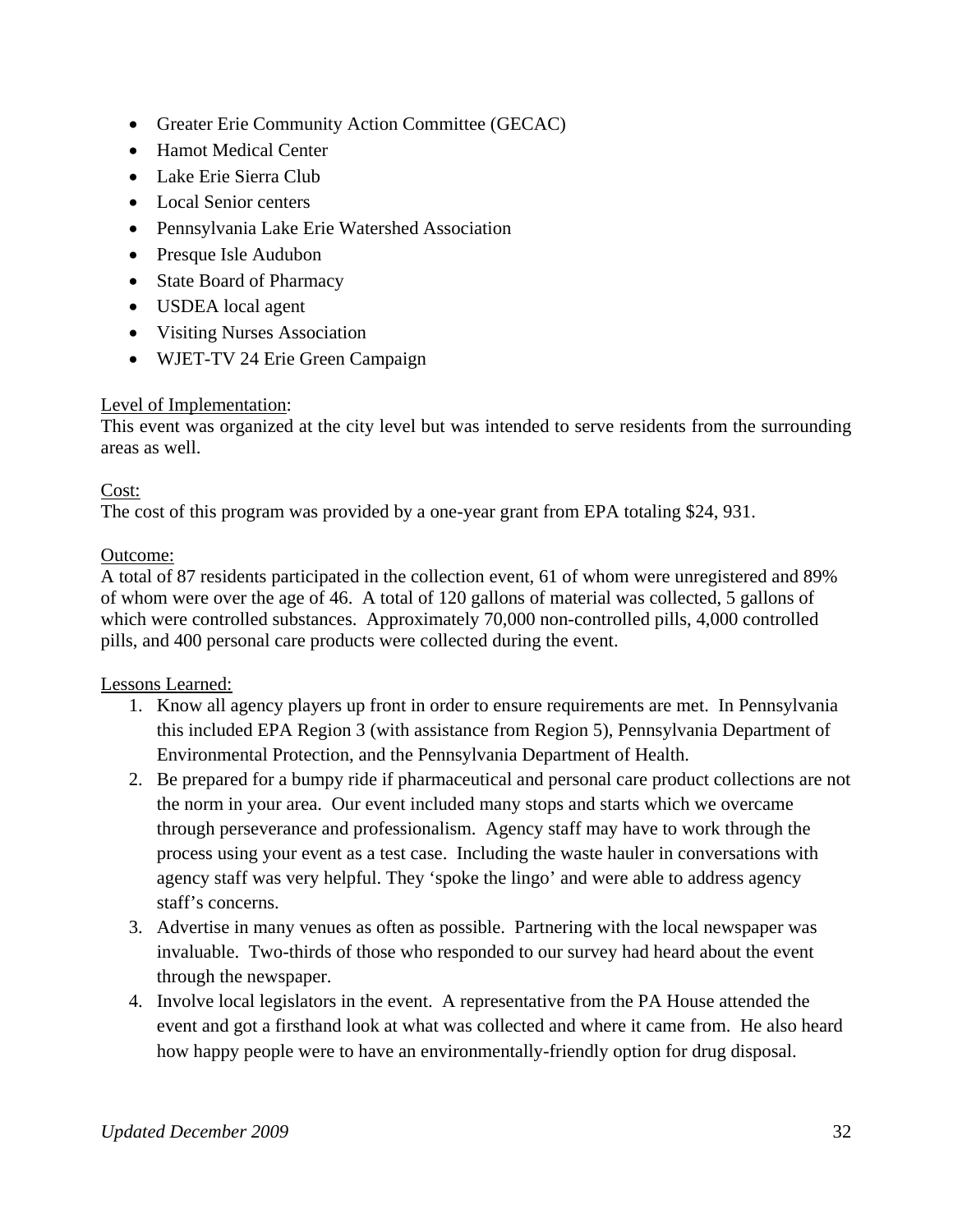Contacts: Sara Grisé

 Coastal Outreach Specialist Pennsylvania Sea Grant Phone: (814) 217-9011 Fax: (814) 217-9021 E-mail: sng121@psu.edu

 Marti Martz Coastal Outreach Specialist Pennsylvania Sea Grant Phone: (814) 217-9015 Fax: (814) 217-9021 E-mail: Mam60@psu.edu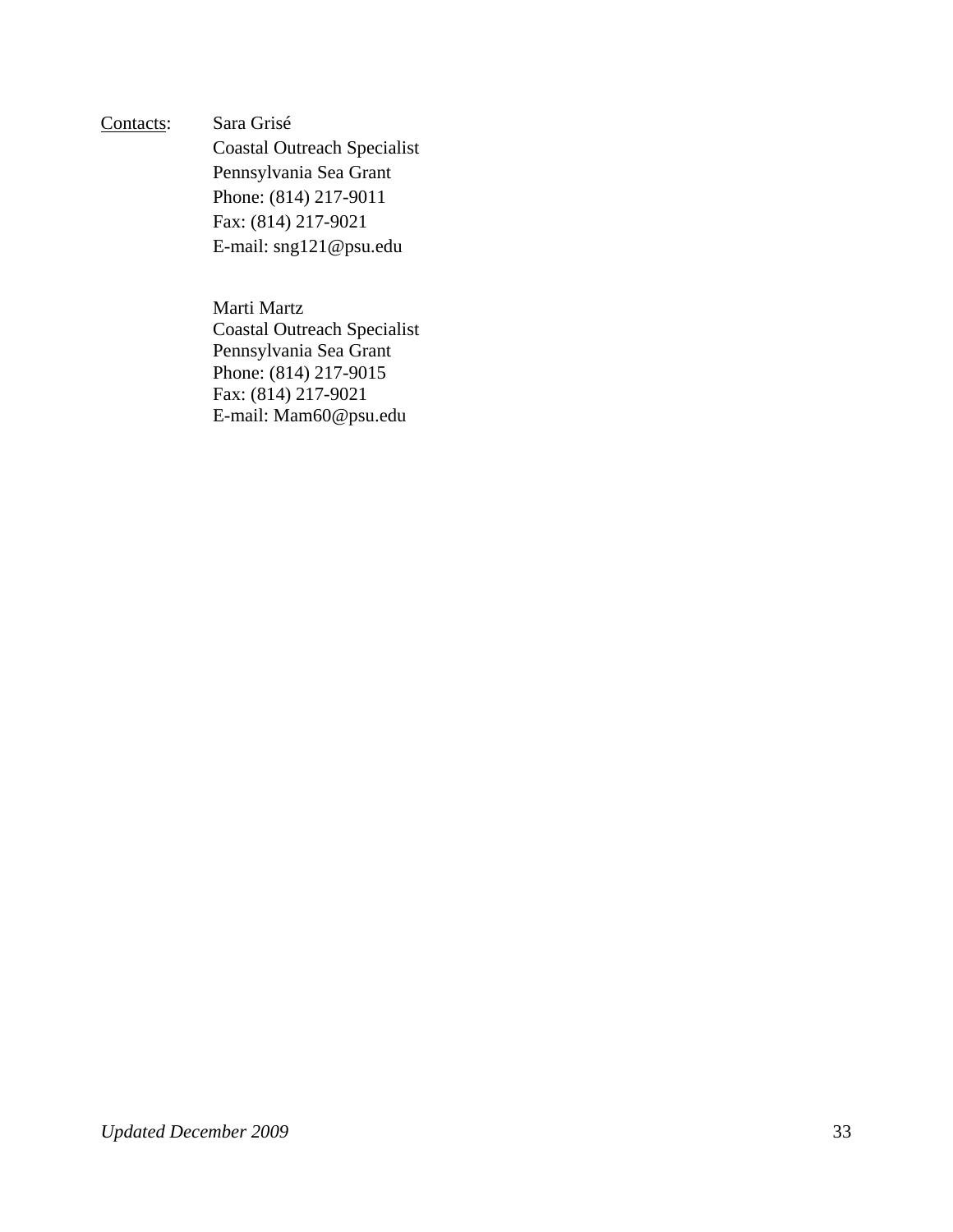### **City of Green Bay, Wisconsin**

Program Overview: Brown County Port and Solid Waste Department, in collaboration with the Sustainable Greater Green Bay Task Force, sponsored two pharmaceutical collection events for 2008, one on April 18- 19, 2008 and another on September 19, 2008. The events were very successful, in total attracting more than 930 individuals and bringing in over 2,100 pounds of medications.

In addition to the collections, the City of Green Bay also spent nearly 10 months on public education and awareness. The goal was to ensure that the public and local law enforcement officials had a better understanding of the importance and relevance of proper disposal of unwanted medications. Advertising was essential to accomplishing this goal. Organizers advertised on local radio stations, through free press coverage in local newspapers and through posters and mailings. In all, over 200 direct mail pieces were sent out to Brown County pharmacies, clinics, dentists, veterinary offices and hospitals, prior to each collection.

Furthermore, the partnership hired a graphics designer to create an educational brochure to be used at special events and distributed to the general public. Approximately 45,000 postcards were also created and sent out to 45 pharmacy locations in Brown County. Each pharmacy then received 1,000 postcards that they could include in prescription bags, notifying the public of the issue and any upcoming events.

At the end of these collections, all medications were taken to a disposal facility in St. Louis, Missouri by the Brown County Sheriff's Department. The medicines were taken to Missouri for disposal as this facility was (to the best of their knowledge) the closest location for environmentally safe and proper disposal.

Collection Sites: The April 18<sup>th</sup>-19<sup>th</sup> collections were hosted at Streu's Pharmacy Bay Natural in  $\overline{\text{downtown}}$  Green Bay and the September  $19<sup>th</sup>$  collection took place at ShopKo Pharmacy in De Pere, Wisconsin.

Key Motivation: The primary motivation for hosting these collection events was to increase public awareness about unwanted medicines and promote the environmental integrity of the region.

Organizing Body: Principal event organizers were the Brown County Port and Solid Waste Department and the Sustainable Greater Green Bay Task Force.

Partners: Other essential supporters included the City of Green Bay, the Green Bay Metropolitan Sewerage District, Brown County, Bay Lake Regional Planning Commission, the Brown County Sheriff's Department, Streu's Pharmacy Bay Natural and ShopKo Pharmacy.

Level of Implementation: The events were open to Brown County residents, but individuals from surrounding areas were also permitted to dispose of their unwanted medications.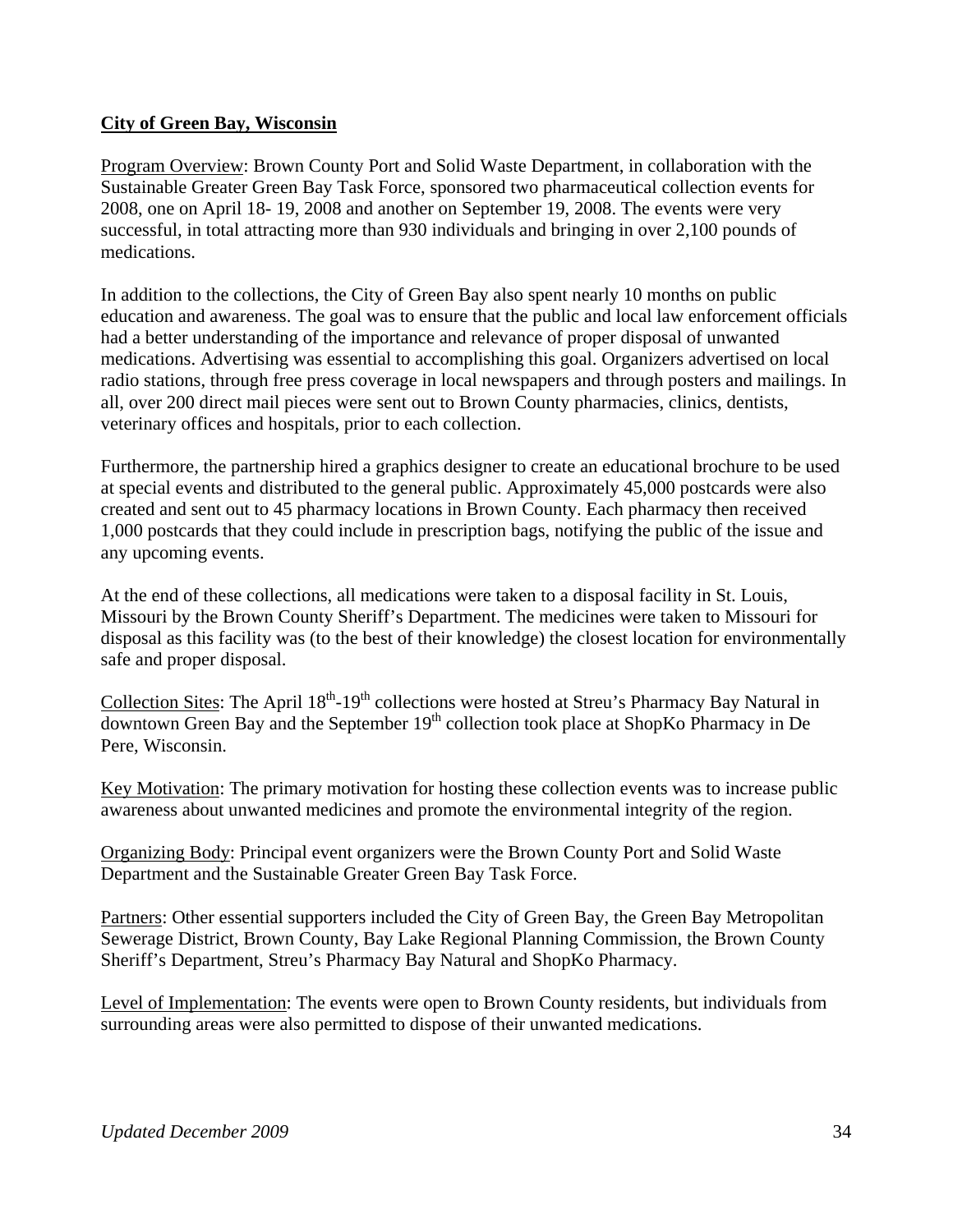Cost: The City of Green Bay received a \$25,000 grant from the U.S. Environmental Protection Agency, which was then administered to the organizers of the event. Expenses were greater than anticipated due to the success of both events and the extra drums of medication requiring a U-Haul truck for transport. The disposal fee is based on pounds. To offset these increases, more supplies and staff time (including fringe) were provided in-kind. Please see the below table for a detailed listing of the event costs:

| <b>Personnel/Salaries</b> | <b>Actual Cost</b> | <b>In-Kind</b> | <b>Further Information</b>                                                                 |
|---------------------------|--------------------|----------------|--------------------------------------------------------------------------------------------|
| Sheriff                   | \$1,524.76         |                |                                                                                            |
| Solid Waste Staff         |                    | \$1,532.00     |                                                                                            |
| <b>City Staff</b>         |                    | \$375.00       |                                                                                            |
| <b>Fringe</b>             |                    |                |                                                                                            |
| Sheriff                   | \$152.40           |                | Extra staff needed                                                                         |
| <b>Travel</b>             |                    |                |                                                                                            |
| Disposal                  | \$1,124.26         |                | Includes U-Haul rental                                                                     |
| Transportation            |                    |                |                                                                                            |
| <b>Supplies</b>           |                    |                |                                                                                            |
| Postage/Printing          | \$556.65           | \$600.00       | Includes direct mailings,<br>posters and postcards to<br>pharmacies                        |
| <b>Contract Costs</b>     |                    |                |                                                                                            |
| Advertising               | \$11,315.00        |                | Includes radio station<br>fees                                                             |
| Marketing/Educational     | \$5,586.93         |                | <b>Educational brochure</b><br>design and 10 months of<br>public education and<br>outreach |
| <b>Other Costs</b>        |                    |                |                                                                                            |
| Disposal Fee              | \$2,940.00         |                | For the over 2,100 lbs of<br>collected materials                                           |
| One Time Burn Fee         | \$1,800.00         |                |                                                                                            |
| <b>TOTAL</b>              | \$25,000.00        | \$2,507.00     |                                                                                            |

Outcome: The April two-day event attracted roughly 730 participants and the September one-day event attracted 300 participants. In total, over a ton of unused medication was collected. The collected materials included 1,700 pounds of pills, 470 pounds of liquid medication, 31 pounds of aerosols and inhalers, six mercury thermometers, and several pounds of miscellaneous items.

At the April event, a survey was conducted of each participant to learn where they heard about the collection event and also how they previously disposed of their unwanted medications. Surveys were collected from over 700 participants and the results were as follows: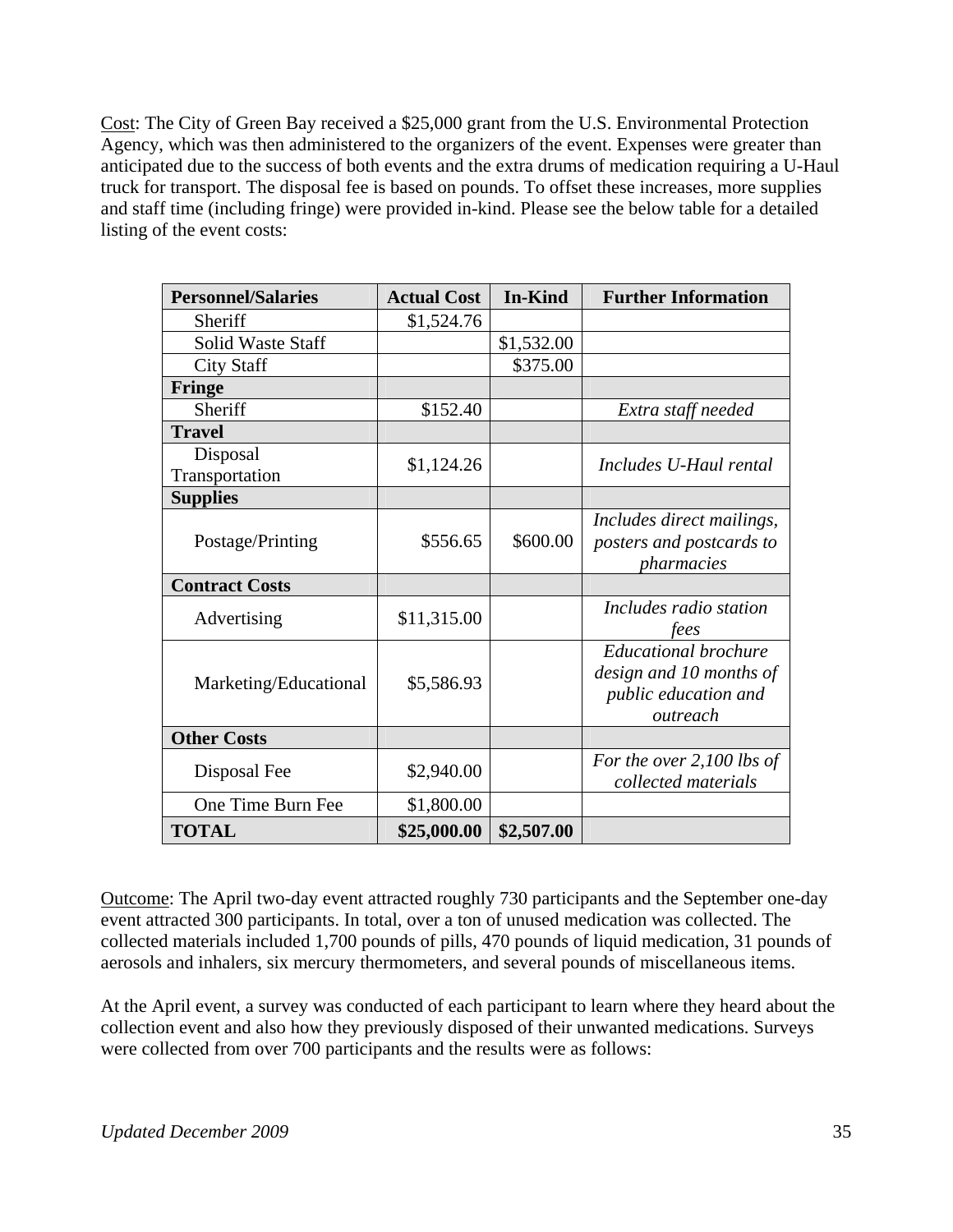| How did you hear about this unwanted<br>medicines collection event? |     | meds?          | How have you been disposing of unwanted |
|---------------------------------------------------------------------|-----|----------------|-----------------------------------------|
| Newspaper                                                           | 42% | <b>Storing</b> | 40%                                     |
| Television                                                          | 35% | <b>Flushed</b> | 26%                                     |
| Radio                                                               | 13% | Garbage        | 26%                                     |
| Poster                                                              | 10% | Other          | 8%                                      |

Long-term Actions: The Brown County Sheriff's Department now provides a daily, on-going unwanted medicine collection drop-off program for Brown County residents. Residents can bring unwanted medications to the primary law enforcement center located in downtown Green Bay. The Wisconsin Public Service will handle all future disposals including any waste generated by this program.

After months of public education and outreach to residents and law enforcement officials, more Green Bay residents are now aware of the dangers of improper medicine disposal. Unfortunately, that means individuals may end up storing the materials (as evident in the survey) unless there is a suitable disposal option in place. Therefore there still exists a need for collection events in and around the area.

Contact: Derek Lord Economic Development Director City of Green Bay, Wisconsin Phone: (920) 448-3395 Email: dereklo@ci.green-bay.wi.us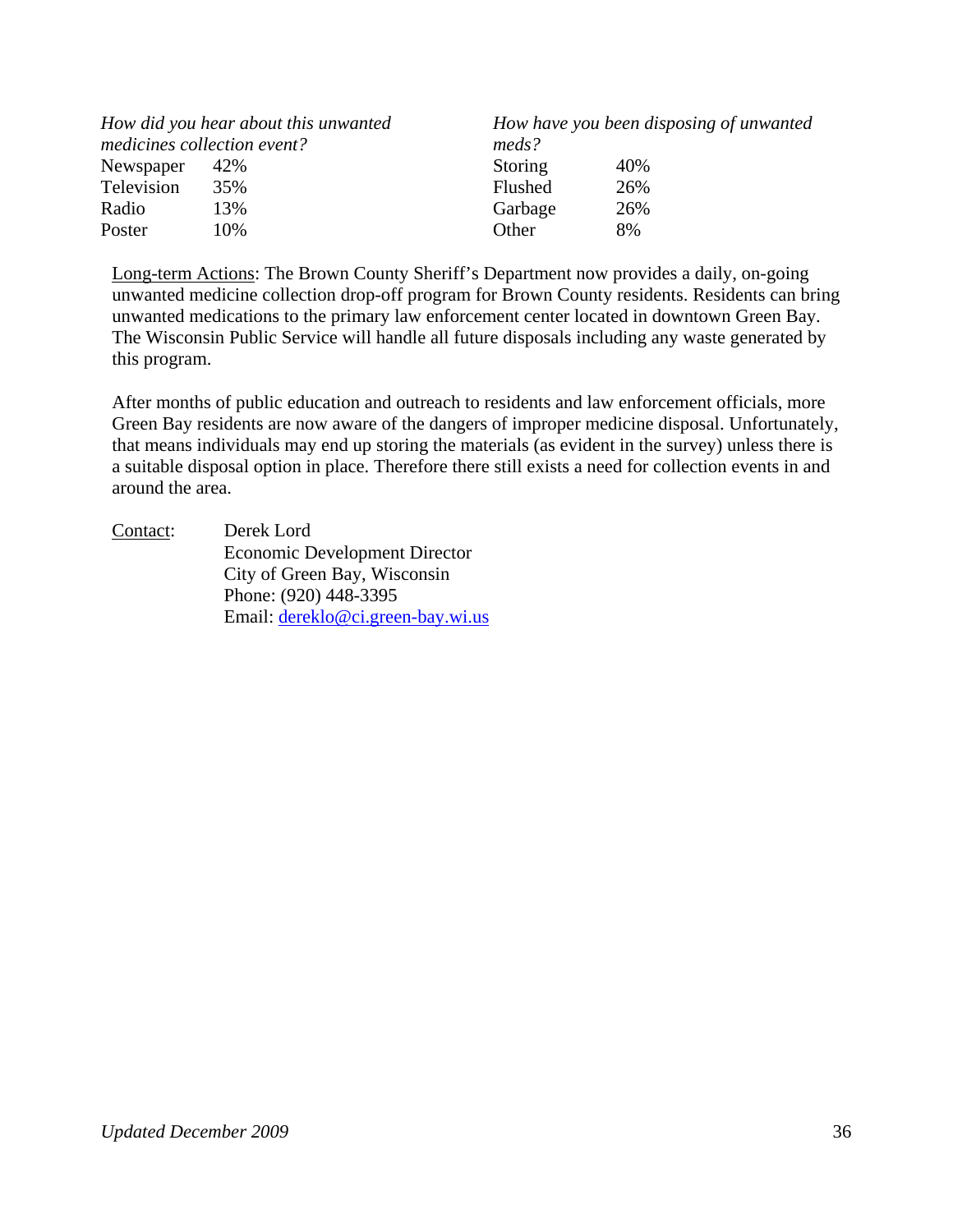### **Milwaukee, Wisconsin**

Program Overview: In September 2006, the Milwaukee Metropolitan Sewerage District (MMSD) partnered with the Milwaukee Police Department and Aurora Pharmacy to hold a single-day medicine drop-off event for Milwaukee households. Participants could drop off their unneeded medicines for safe disposal. Controlled substances were taken into the custody of the City of Milwaukee's police department and incinerated with confiscated items, while noncontrolled medicines were incinerated by MMSD's contractor, Veolia Environmental Services, in an approved hazardous waste incinerator. All medicines were sorted and separated at the collection site into controlled and non-controlled bins by volunteer pharmacists from Aurora Pharmacy.

A second drop-off event took place in June 2007 and boasted increased participation as well as increased quantities of drugs collected.

In April 2008, the MMSD in coordination with Milwaukee, Racine, Ozaukee and Washington counties, put together an event that included the collection of unwanted medicines and personal care products. During the event more than 2,300 residents participated. Residents were encouraged to drop off unwanted prescription medications, over-the-counter medicine, ointments, sprays, inhalers, creams, and pet medications to one of the six different sites. The number of participants and amount of medications collected for each of the four counties are as follows:

|                          | <b>Participants</b> | <b>Non-Controlled Substances</b> | <b>Controlled Substances</b>            |
|--------------------------|---------------------|----------------------------------|-----------------------------------------|
| <b>Milwaukee County</b>  | 1,080               | 4,487 lbs                        | 36,831 (Pills, Patches $\&$<br>Bottles) |
| <b>Ozaukee County</b>    | 365                 | $1,022$ lbs                      | 3 (30 gallon drums)                     |
| <b>Racine County</b>     | 523                 | 761 lbs                          | $50$ lbs                                |
| <b>Washington County</b> | 380                 | 743 lbs                          | 83 lbs                                  |
| <b>TOTAL:</b>            | 2,348               | $7,013$ lbs                      |                                         |

Licensed pharmacists, law enforcement officials and waste disposal staff were positioned at each of the locations to properly identify, catalogue and dispose of the substances. All medicines were contained in fiber drums that were then incinerated at federally licensed facilities.

Public outreach and advertising efforts informed residents of the detrimental effects of flushing or pouring medicines down the drain. To boost participation for the event MMSD, as well as government, environmental and health organizations organized the following promotional efforts:

- Several hundred posters
- 200,000 printed postcards
- Thousands of electronic postcards
- Creation of the "pill fish" symbol by the MMSD
- Advertisements printed in the Milwaukee Journal Sentinel and other local newspapers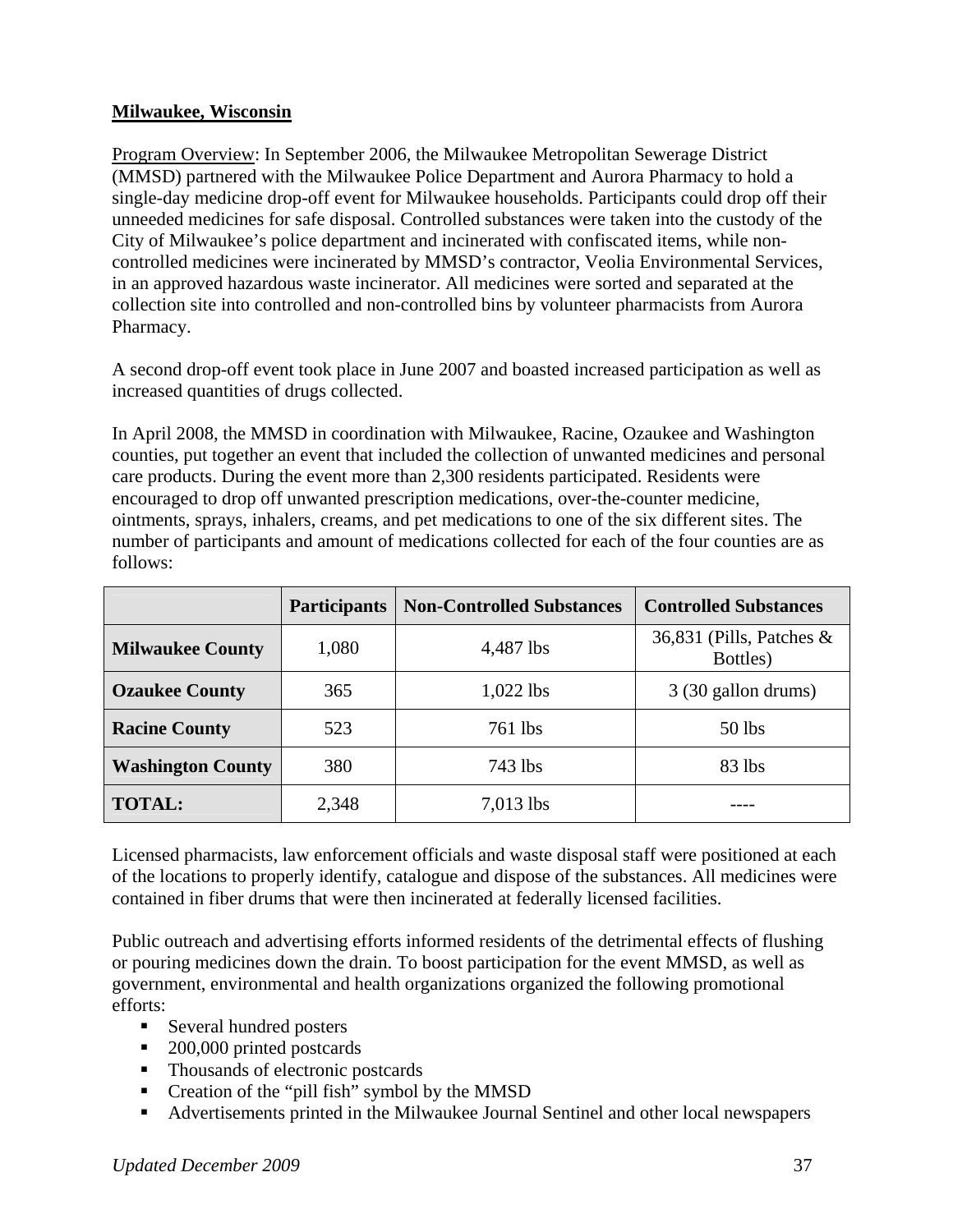Reader spots run on local radio stations

Collection Site: The parking lot of the Milwaukee Brewers' Miller Park baseball stadium served as a convenient drop-off site since it allows for streamlined traffic flow. Event coordinators used this site for the 2006 and 2007 events.

In the 2008 collection event four Wisconsin counties (Milwaukee, Ozaukee, Racine and Washington) participated. Drop-off locations included Miller Park in Milwaukee, the City of Racine, the City of Burlington, Ozaukee County Highway Department, Milwaukee Area Technical College at the Mequon Campus, and Washington County Fair Park.

Key Motivation: MMSD cited environmental concerns related to emerging research that shows trace amounts of pharmaceutical chemicals in waterways and the known and unknown adverse impacts on aquatic life and water quality. Police department participation was motivated by concerns relating to prescription drug abuse, theft and accidental poisonings.

Organizing Body: Milwaukee Metropolitan Sewerage District

Partners: Milwaukee Police Department, Aurora Pharmacy, Milwaukee Brewers baseball team, University of Wisconsin – Milwaukee Great Lakes WATER Institute, Veolia Environmental Services, City of Milwaukee Health Department.

In 2008, Ozaukee County Health Department, Veolia Environmental Services, City of Racine Health Department, Caledonia/Mt. Pleasant Health Department, Western Racine County Health Department, City of West Bend (West Bend Sewer Utility), the U.S. Environmental Protection Agency Great Lakes National Program Office, Aurora Pharmacy, Columbia St. Mary, Milwaukee Police Department, Milwaukee Health Department, Milwaukee Brewers Baseball Club and others.

Level of Implementation: The 2006 and 2007 collections were organized through MMSD's Household Hazardous Waste Program, which is funded by residents of Milwaukee County. The Medicine Collection Day was only open to Milwaukee County residents. MMSD continued to seek other partners or funding sources to be able to open the collection to more people in southeastern Wisconsin, and in 2008 the collection expanded to include three additional counties.

Costs:

*2006* 

- Transportation & treatment for 824 lbs. of non-controlled  $= $1,461$
- Veolia Environmental Services labor costs  $= $1,986$
- Transportation, destruction  $\&$  labor for controlled substances were donated by Milwaukee Police
- Pharmacists  $=$  volunteered
- Advertising = MMSD staff time and material for web site info, news release, posters, and informational handouts.
- Tent, tables, chairs, barricades  $= $3,975$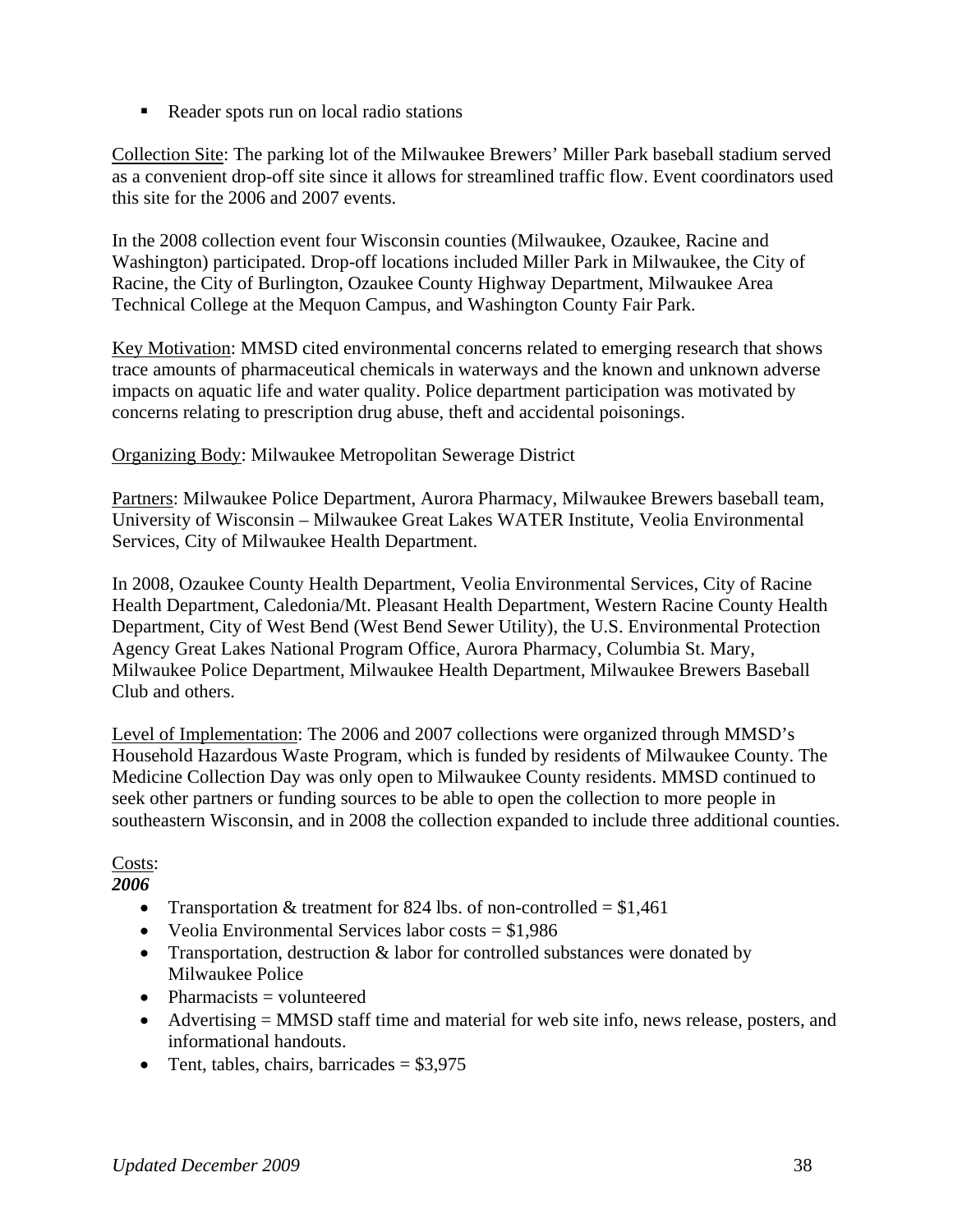#### *2007*

- Transportation & treatment for 2,387 lbs. of non-controlled =  $$3,904$
- Veolia Environmental Services labor costs  $= $1,058$
- Transportation, destruction  $\&$  labor for controlled substances were donated by Milwaukee Police
- Pharmacists  $=$  volunteered
- Advertising  $= $1,500$  for 80,000 postcard size informational fliers for distribution in Milwaukee area pharmacies. MMSD staff time and material for web site info, news release, and posters.
- Tent and traffic control = Aurora Health Care loss prevention officers provided on-site traffic control. This was provided by Aurora as a part of the partnership commitment. \$353

### *2008*

MMSD received a grant of \$18,650 from the USEPA Great Lakes National Program Office and made the following reimbursement payments to partners for Medicine Collection contract related costs:

- Racine City Health Department \$2787.68
- Ozaukee County Public Health \$2300.00
- West Bend Sewer Utility \$2142.00

The remaining funds were used to reimburse MMSD for the \$10,000 radio buy and other advertising costs for promoting the collection. Aurora Pharmacy also contributed \$4,000 (not grant funded) to print 200,000 promotional postcards and distributed information through its pharmacies to customers.

Advertising: Interviews conducted at the collection indicated that most people found out about "Medicine Collection Day" from postcards handed out with prescriptions at pharmacies and from newspaper coverage. In 2007, the program received at least three newspaper stories and a free public service announcement. Survey results showed the following sources for program awareness:

| 172 | Post card     | 162 | Newspaper                   |
|-----|---------------|-----|-----------------------------|
| 63  | Radio         | 50  | Aurora Hospitals / Pharmacy |
| 34  | Pharmacy      | 25  | TV                          |
| 19  | MMSD web site | 18  | Friend/family               |
| 8   | Email         |     | Doctor                      |
| 6   | Church        |     | Poster                      |

Aurora Pharmacy ran 15-second spots on two radio stations in 2007. Aurora also paid for live remotes from the collection during the event. Aurora provided multiple communications to its Milwaukee-area employees through internal e-mail messages. These messages were delivered by Aurora Pharmacy leadership to more than 10,000 Aurora employees who work in the Milwaukee area.

Outcome: Increasing numbers of participants in the single-day events each year, with 128 people in 2006 and 508 in 2007. 824 lbs. of non-controlled substances and 10,472 controlled substances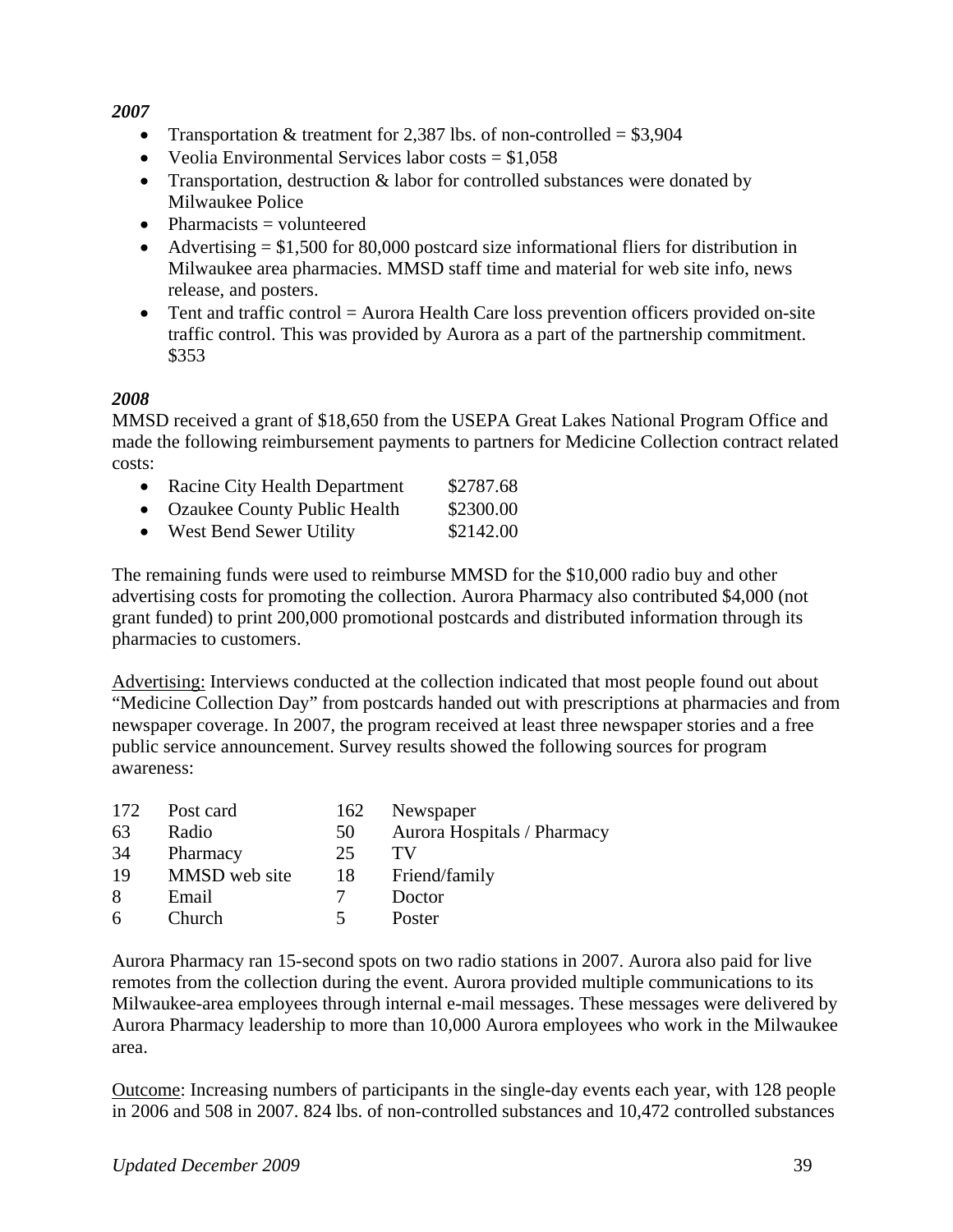(counting individual pills, patches, and bottles) were collected in 2006, and the quantities increased to 2,387 lbs. of non-controlled and 24,751 controlled substances in 2007.

For 2008, all three goals of the program were met: 1) establish for the first time a coordinated annual, regional medicine collection program to keep drug related chemicals out of waste streams, 2) educate the public about what they can do to help protect area waterways and Lake Michigan, and, 3) build public awareness and support for the need for additional scientific research on the impact drug related chemical contamination in the environment. A secondary goal is to begin to raise awareness of the need for the medical and drug manufacturing industries to assume responsibility for the proper redistribution and/or disposal of drugs.

Contact: Bill Graffin *(for 2006 and 2007 collection events)* Milwaukee Metropolitan Sewerage District 260 W Seeboth St Milwaukee, WI 53204 Phone: (414) 272-5100 Email: BGraffin@mmsd.com

> Steve Jacquart *(for 2008 collection event)* Milwaukee Metropolitan Sewerage District 260 W. Seeboth Street Milwaukee, WI 53204 Phone: (414) 225-2138 Email: sjacquart@mmsd.com Fax: (414) 347-0690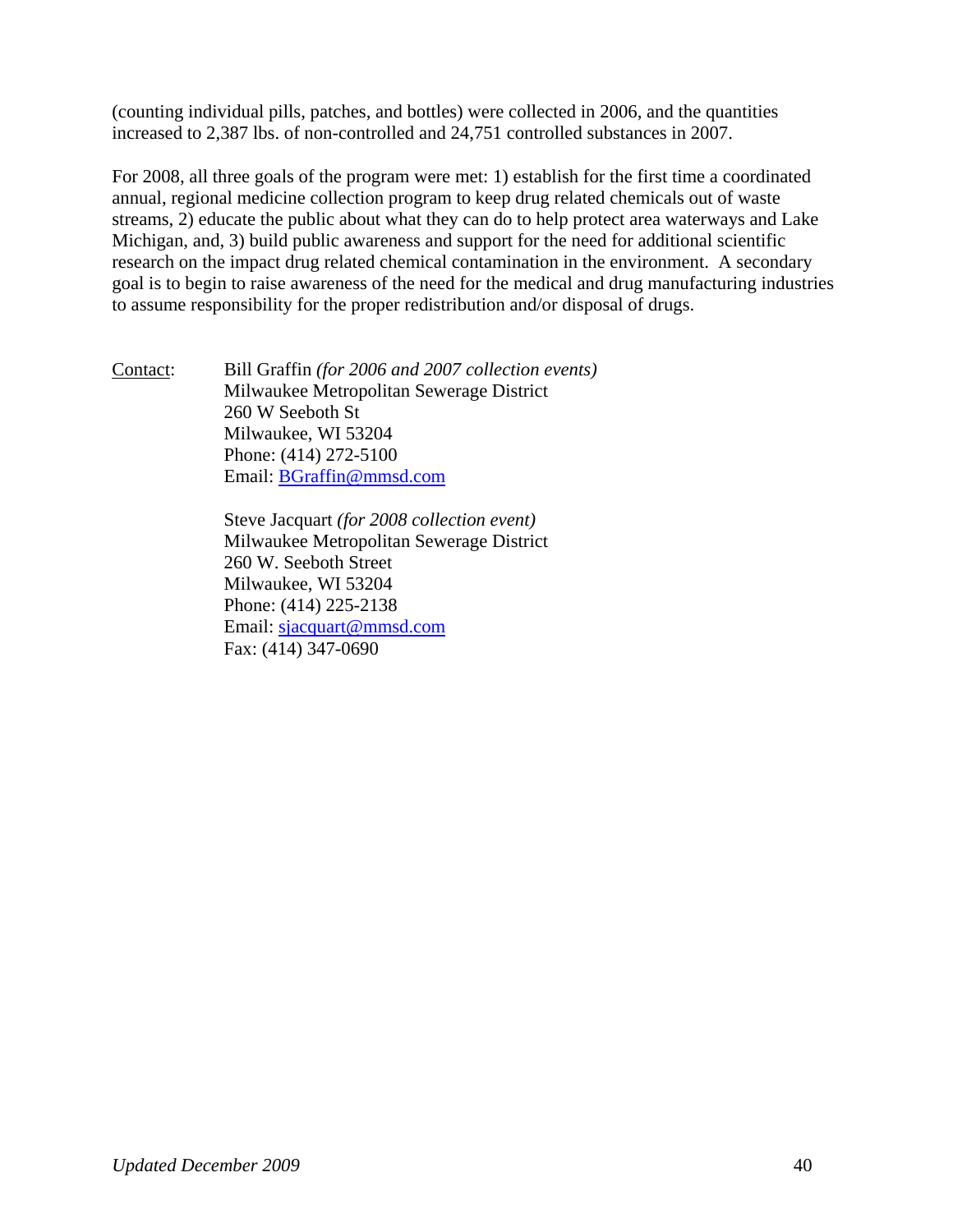### **Monroe County, Indiana**

Program Overview: In 2001, the Monroe County (population 121,407) Solid Waste Management District (SWMD) and the Monroe/Owen TRIAD (partnership between police, sheriffs and senior citizens' organizations) initiated a pilot take-back program for unwanted and expired pharmaceuticals. The following items were collected:

- Liquid and solid over-the-counter and prescription medicines, including pills, syrups, creams, ointments, and eye drops.
- Controlled substances
- Vitamins and health supplements
- Common medical equipment, including sharps, inhalers, and mercury thermometers

Currently, the partnership is implementing two medicine collection programs. In addition to annual week-long collection events specially designated for medicines, the county's HHW dropoff site accepts medicines and is open six days per week, year-round. Since law enforcement officials can only be present at the HHW site for the annual week-long event, controlled substances are only accepted during that week, while non-controlled medications are accepted year-round. For the remainder of the year, controlled medications can be brought to the Sheriff's Department for disposal.

At the week-long collection events, controlled substances are taken into the possession of a law enforcement official and transported to the Sheriff's Department, where the drugs are incinerated with other confiscated drugs.

All other collected items are transported to the Monroe County SWMD household hazardous waste (HHW) facility in compliance with DOT regulations. There they are sorted into categories such as aerosols, mercury-containing compounds, etc., and are disposed of by the SWMD's hazardous waste contractor. Where appropriate, the unwanted medicines collected are incinerated (this is not the case for the mercury-containing products, but it is the normal procedure for most medicines).

Collection Sites: The collection program began with senior centers and has now expanded to libraries, fire stations, and police stations in order to reach an expanded clientele. And all HHW sites serve as collection centers as well.

Key Motivation: Originally, Monroe County's pharmaceutical disposal initiative was driven by TRIAD, an organization that connects law enforcement officials and seniors to help reduce crime and increase consumer education and safety. Therefore, concern for the accidental ingestion of expired pharmaceuticals by the elderly provided the force for the campaign. Additionally, since 2001, potential harm to children and animals and concern for the environment have also been cited as motivators for the take-back program.

Organizing Body: The key organizers of the program are the Monroe County Solid Waste Management District and the Monroe/Owen TRIAD.

Partners: Indiana State Police, Sheriff's Department, Local Fire Departments, School Corporation, Area 10 Agency on Aging, Indiana Attorney General, AARP, Retired and Senior Volunteer Programs (RSVP), SMART, Monroe County Prosecutor's Office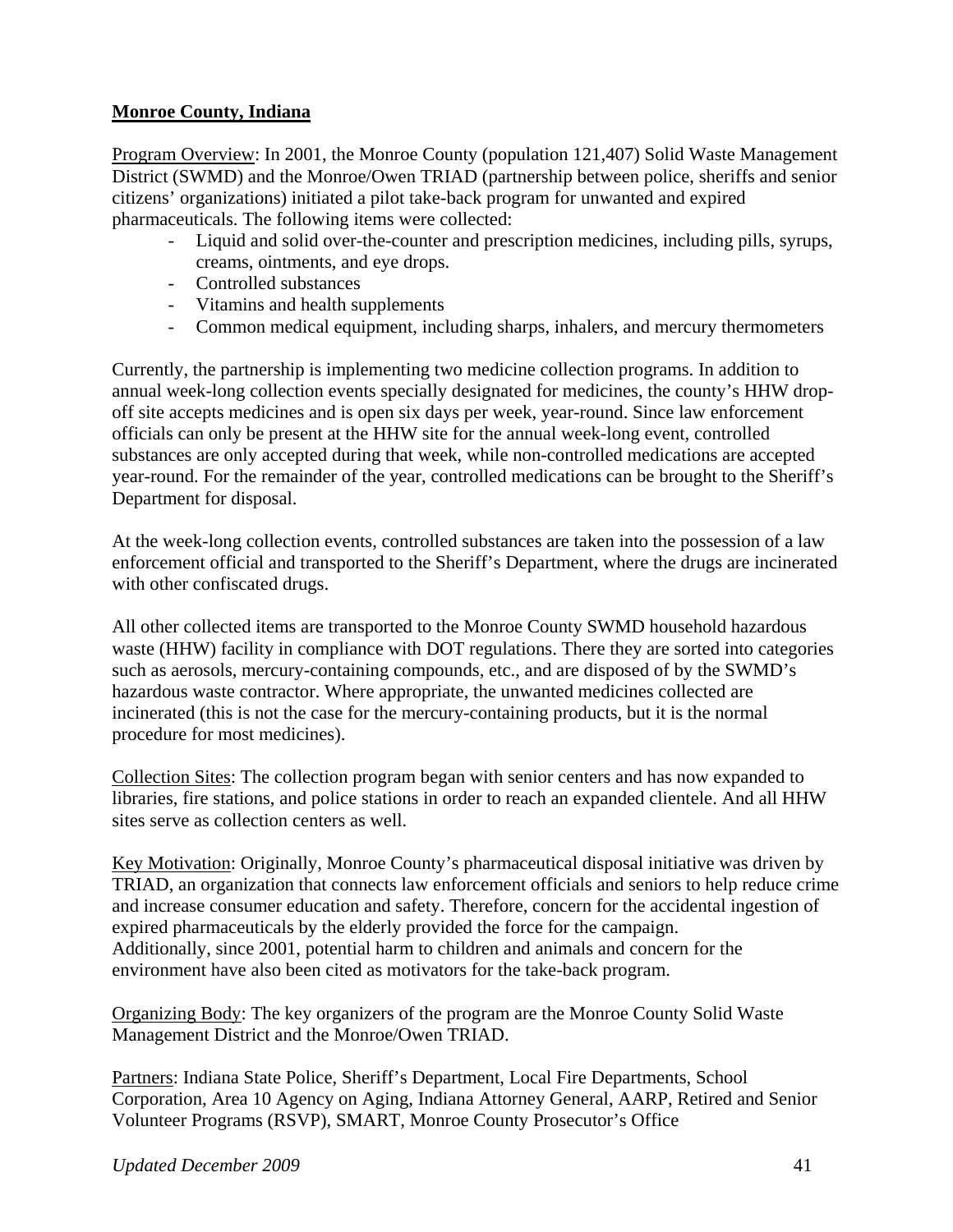Level of Implementation: This program was initiated at the county level.

Cost: Expenses were shared between the parties involved. The Monroe County SWMD covered the disposal fees (\$285 per 55-gallon drum), TRIAD and the Indiana Attorney General's office paid for signage, the Sheriff's Department provided a reserve deputy for each collection site and paid for flyers to promote the events, and AARP sent a direct mailer about the events to all of its members in the county and provided give-aways for participants and refreshments for volunteers.

Advertising: Collection programs were publicized through the AARP mailer, a newspaper article, flyers, senior citizen publications, public service announcements, an advertisement on prescription drug packaging at the local pharmacies, and the Indiana State Police's weekly radio show.

Outcome: Increasing numbers of participants in the single-day events each year, with 281 in 2006. 280 lbs. of solid pharmaceutical waste and 76 lbs. of liquids were collected in 2006, in addition to 272 containers of controlled substances and 166.7 lbs. of sharps.

Contacts: Scott A. Morgan President, Indiana Household Hazardous Waste Task Force, Inc. Hazardous Materials Director, Monroe County Solid Waste Management District Phone: (812) 349-2867 See www.ecy.wa.gov/programs/swfa/mrw/ppt/2005/ScottMorgan.ppt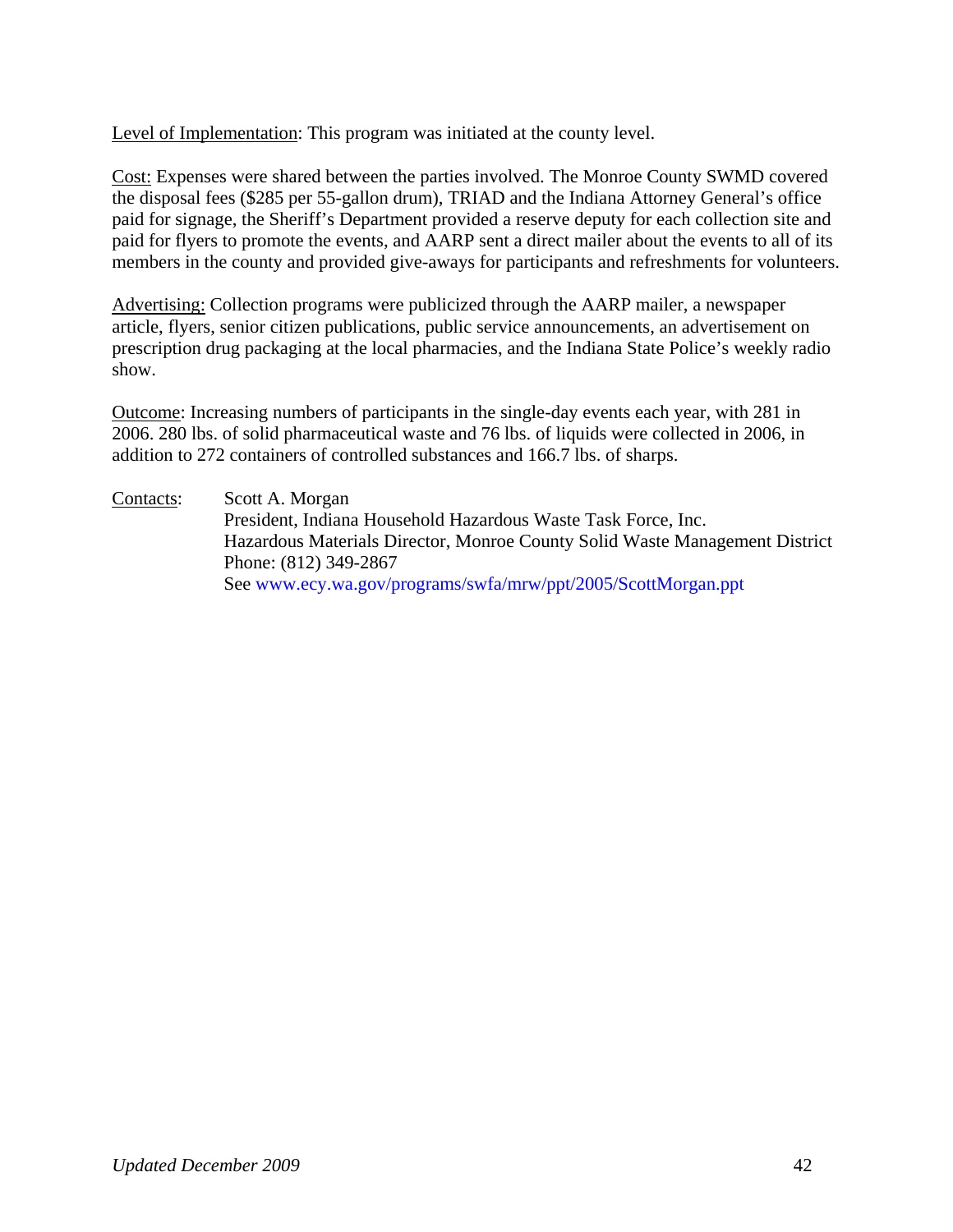### **Northeast Recycling Council (Massachusetts, Maine, New Hampshire, and Vermont)**

Program Overview: The Northeast Recycling Council (NERC) is a non-profit organization that encompasses 10 Northeast states. Its mission is to promote sustainability in solid waste management. NERC received a grant from the U.S. EPA to pilot consumer pharmaceutical takeback programs. This project aimed to develop and implement a replicable pilot for collecting unwanted medications at HHW collections or in rural settings. Pilot activities included writing a guidance document detailing collection methods for these hazardous wastes and developing best management practices (BMPs) for plastic medication associated containers. (These are included in section 3 of this resource kit.) The pilots were designed around three models: retail-based, senior center, and HHW programs. The project focused on Massachusetts, Maine, New Hampshire, and Vermont.

#### Montague, MA—Franklin County

In December 2004, NERC and the Franklin County Solid Waste Management District (FCSWMD) in Western Massachusetts partnered to carry out a pilot collection and disposal event for unwanted medications. Both entities had received grant funding to explore safe collection and disposal options for unwanted medications. FCSWMD received funding from the USDA, Rural Utilities Service and NERC from the U.S. EPA. Because the collection of pharmaceuticals is relatively unexplored in the United States, staff from FCSWMD and NERC conducted research into the consequences of unsafe disposal of drugs. Research was also conducted on the various options that could be applied to the collection of medications and contacts were made with other agencies (local, state, and federal), as well as commercial and nonprofit agencies around the country. NERC established an advisory board representing interested parties, regulators, government representatives, pharmaceutical representatives, and others.

#### South Hadley, MA

In June 2005, NERC worked with the South Hadley, Massachusetts Department of Public Works to hold a successful unwanted medication collection in conjunction with the town's annual HHW event. 2,500 estrogen patches were collected at the event. In total, 30 gallons of hazardous waste were shipped for incineration and 0.5 gallons of controlled substances went to the South Hadley Police Department. There were 22 participants. In addition, one Conditionally Exempt Small Quantity Generator (a pharmacy) brought in two boxes of compounding chemicals, for which the pharmacy paid a \$190 disposal fee to the hazardous waste hauler.

#### South Portland, ME

In February 2005, NERC organized a collection event to test one approach to collecting unwanted medications from the general public—a one-day in-store (pharmacy) collection event. In all, 52 participants contributed 55,342 tablets, 12.2 lbs of fluids, and 199 lbs of hazardous wastes.

For a complete report on the in-store pilot held at CVS Mill Creek, please visit http://www.nerc.org/adobe/CVSPilotReportFINAL.pdf.

Collection Sites: The following locations served as collection sites for various pilot events:

• Montague, Massachusetts--Franklin County Pilot Unwanted Medications Collection-- Montague Senior Center. (This pilot collection specifically targeted senior citizens, as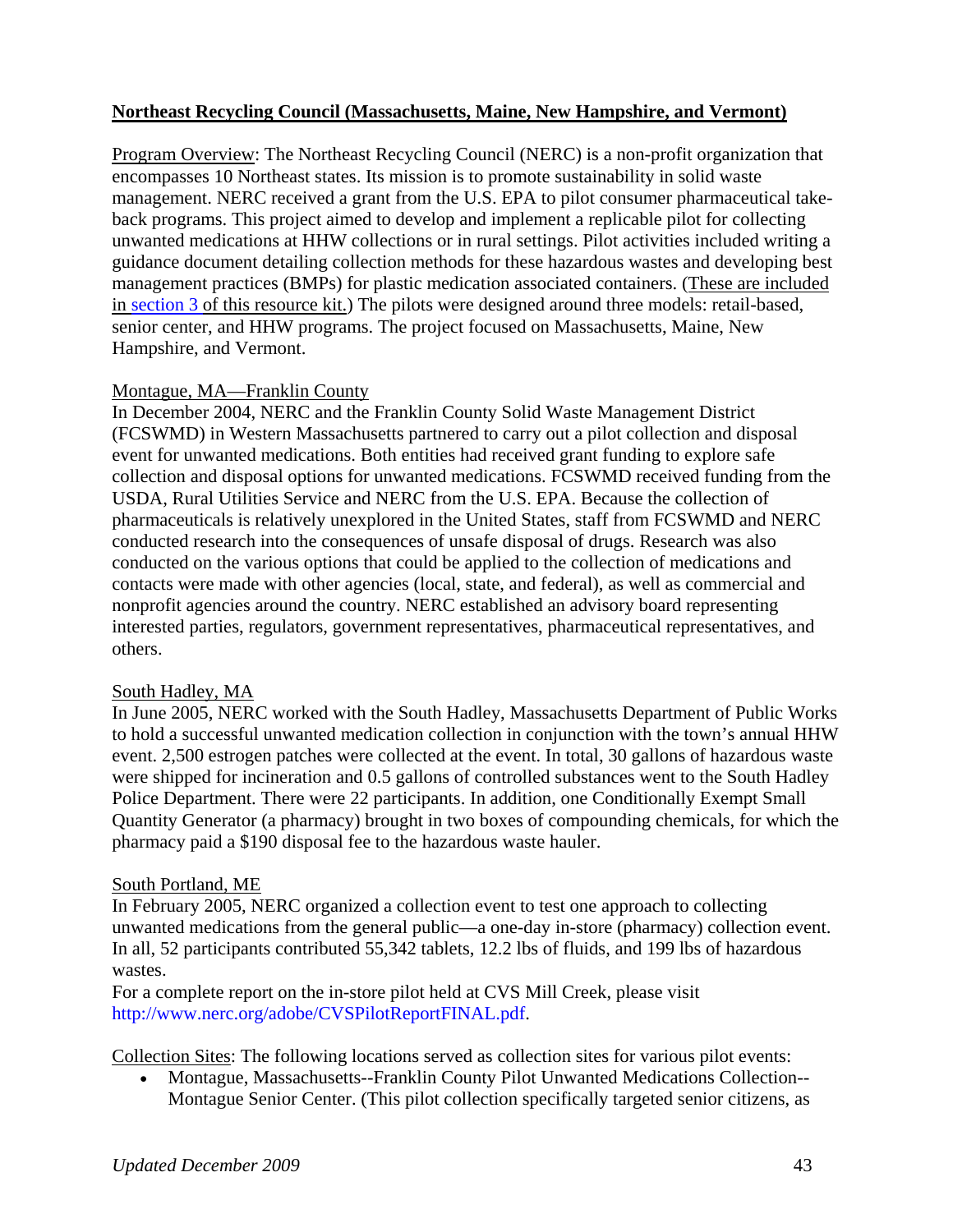this population segment has a higher percentage of individuals that utilize prescription drugs.)

- South Hadley, Massachusetts
- South Portland, Maine—CVS Mill Creek Pharmacy
- Wilbraham, Massachusetts

Key Motivation: NERC has identified the following four concerns as the primary drivers of the program:

- Water contamination: drugs have been found in surface and drinking water
- Solid waste: access to drugs in trash; some drugs are hazardous waste
- Homeland security: need to limit access to chemicals (reagents and catalysts)
- Inappropriate use/diversion: improper disposal can lead to poisoning of children and pets and drug theft and other related crimes

#### Organizing Body:

Montague, MA: This event was the result of efforts from the Franklin Medical Center (local hospital), the Montague Police Department, Montague TRIAD, FCSWMD, and Clean Harbors® Environmental Services (company responsible for transport of hazardous waste).

South Hadley, MA: Cooley Dickinson Hospital in Northhampton, Massachusetts provided the services of a pharmacist at the collection event. The South Hadley Police Department also provided support and assistance. The Western Massachusetts Municipal Recycling Incentive Program Coordinator also assisted with the planning of the event.

South Portland, ME: In order to develop the pilot collection program, NERC worked in cooperation with the following companies and agencies:

- CVS headquarters legal and government relations offices
- South Portland Maine Police Department
- Maine Department of Environmental Protection
- Clean Harbors<sup>®</sup> Environmental Services
- PharmEcology<sup>®</sup> Associates, LLC (assists healthcare organizations in minimizing and properly managing pharmaceutical waste)
- Pharmacy Supervisor for CVS Mill Creek, South Portland, Maine

Wilbraham, MA: At this collection event, NERC received the assistance of Baystate Health, who provided a pharmacist as well as funding for tent rental and hazardous waste disposal. In addition, three nurses and individuals from the participating communities volunteered their time. The Wilbraham Police Department also provided essential services and support for the collection.

Partners: At all collections, the required team included a pharmacist, a data entry person, a law enforcement officer, and at least two volunteers.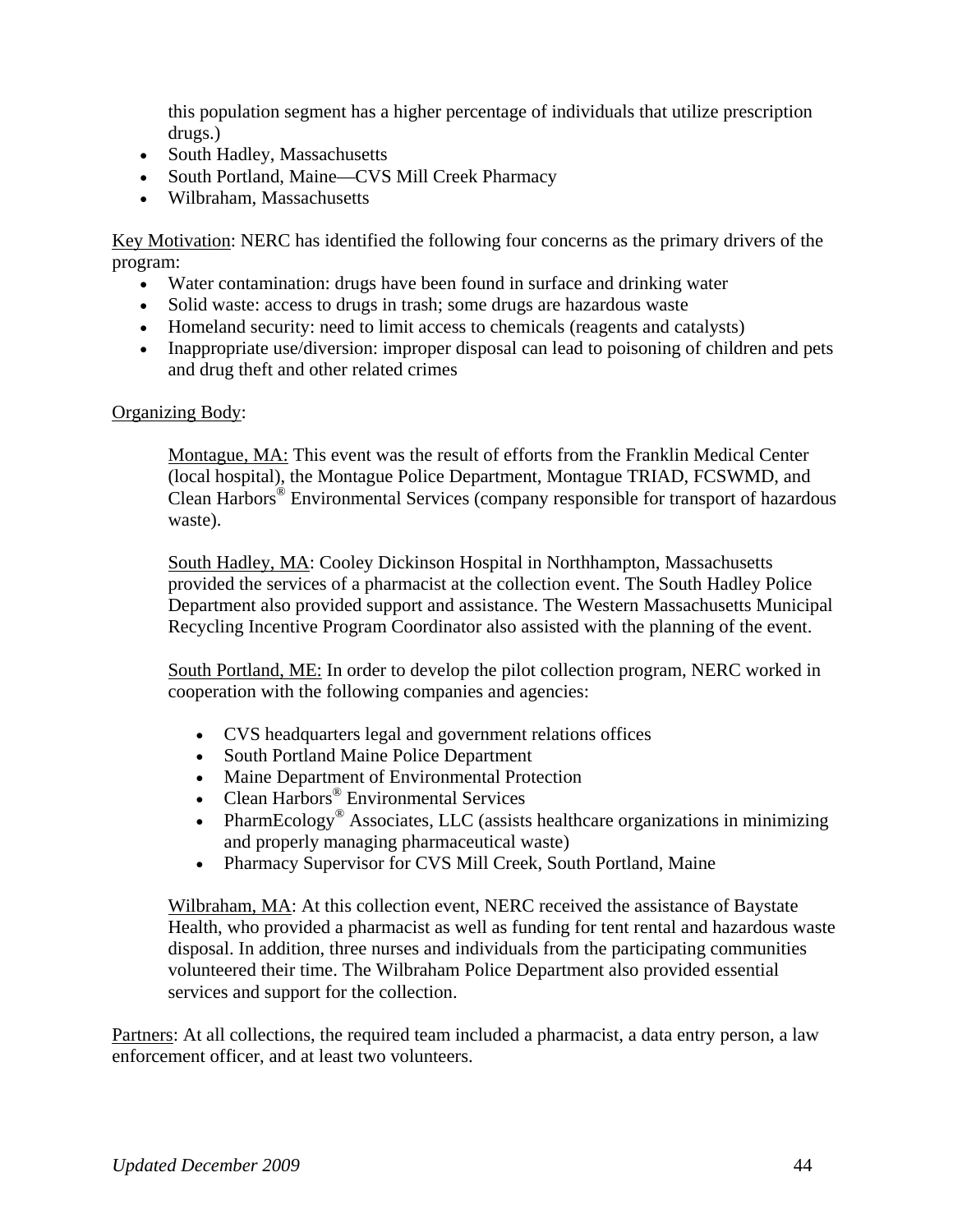Level of Implementation: Each of the four pilot collection programs mentioned above was implemented at the community level. However, each of the programs was organized and supported by a regional organization, NERC, which represents 10 Northeast states.

Cost:

Montague, MA: The costs of the pilot collection program were as follows:

- Police officer: \$150
- NERC & FCSWMD Staff:
	- Planning
	- **Implementation**
	- **Analysis**
- Hazardous Waste Disposal of Non-controlled substances: \$450
	- Pick-up on a weekday: \$100
	- Staff for pick-up: \$200
	- Disposal for 5-gallon pail: \$150
- Disposal of controlled substances: Free to program through state evidence destruction program
- Advertising

South Hadley, MA: NERC's unwanted medication collection event was funded by the U.S. EPA through an innovative Solid Waste Management Grant. In addition, Franklin County Solid Waste Management District provided support at the event through a grant from the USDA.

### South Portland, ME:

- NERC's EPA grant of \$6,465 included \$1,000 for advertising, \$315 to reimburse the Police Department for the officers' time, and money for planning, implementation, and analysis by NERC staff (\$4,300) and a consultant (\$850).
- CVS's corporate headquarters covered the costs of transportation (\$250) and disposal (\$900) of hazardous waste and paid for additional printing and copying (\$75).
- The local CVS store paid for the services of its pharmacist and pharmacy technician (\$600) and took care of disposal of non-hazardous wastes (uncontaminated packaging, etc.)
- The county's Solid Waste Management District provided staff services to run the collection and survey participants.

### Outcome:

Montague, MA: The following volume of material was received at the collection:

- As shipped—5 gallon bucket of non-controlled substances
- Approximately 0.5 gallons of controlled substances
- 140 medications (25 controlled, 115 non-controlled) were received
- Controlled substances accounted for 18% of total medications
- Estimated retail value of medications received was \$3,753.68
- Estimated "street value" for the controlled substances was \$6,056.25 (at \$7.50 per pill according to the Police Officer)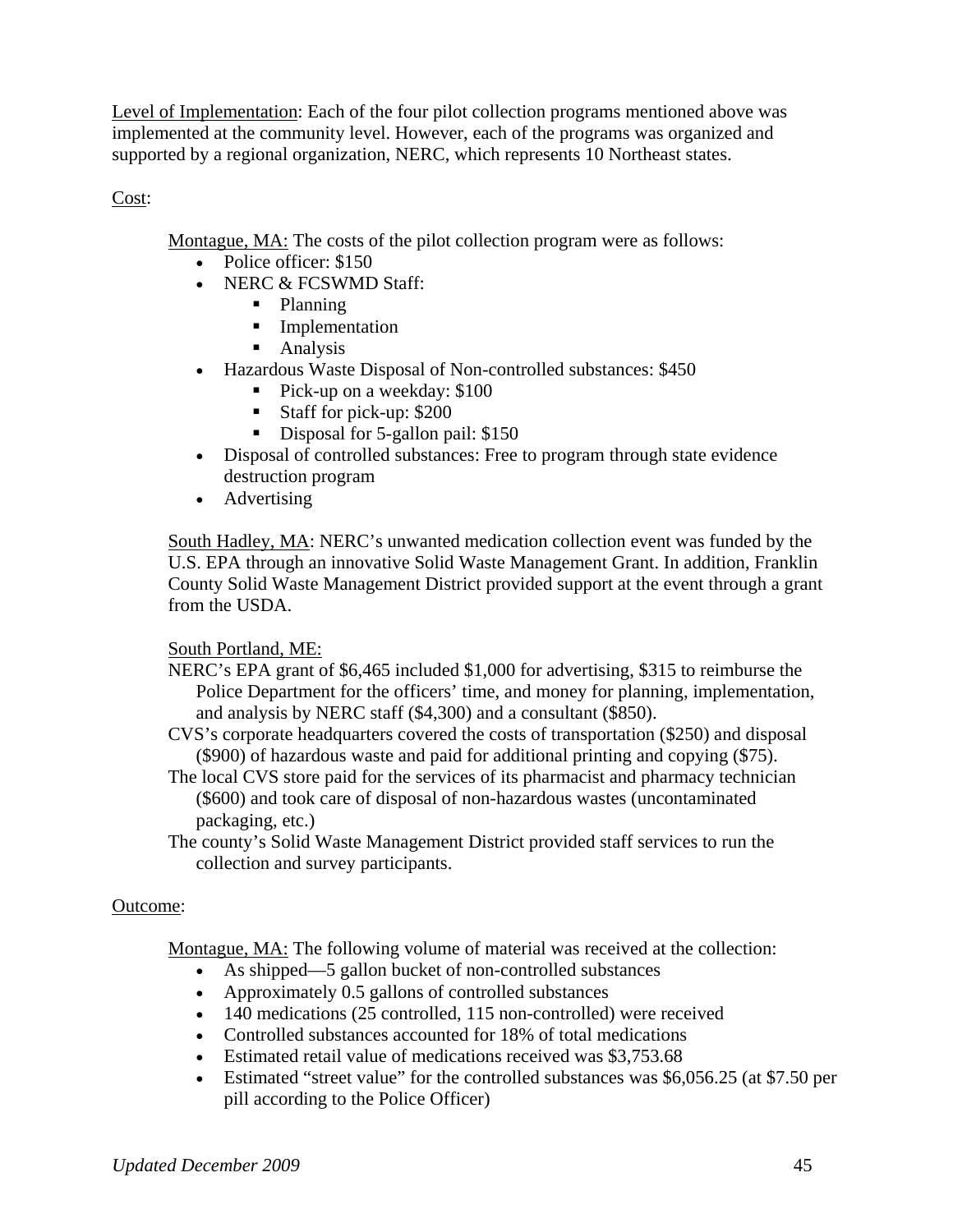South Hadley, MA: An overview of the collection event follows:

- 22 participants
- 2,197 items collected
- Average of 100 items per participant
- Shipped 30.5 gallons (30 gallons hazardous waste,  $\frac{1}{2}$  gallon controlled)
- Average of 1.4 gallons or 2.7 pounds per participant
- 8 controlled items  $= .004\%$  of material that came in
- 70% of contributions were prescription medications
- 358 different types of medications were collected

South Portland, ME: The following volumes of materials were collected from the oneday pilot collection:

- Federally controlled substances  $= 1,305$  tablets
- Non-regulated materials  $= 54,037$  tablets
- Ointments  $= 687.55$  grams
- Non-controlled fluids  $= 6,314$  mL

Contacts: Lynn Rubinstein

 Northeast Recycling Council, Inc. Brattleboro, Vermont www.nerc.org Phone: (802) 254-3636 E-mail: lynn@nerc.org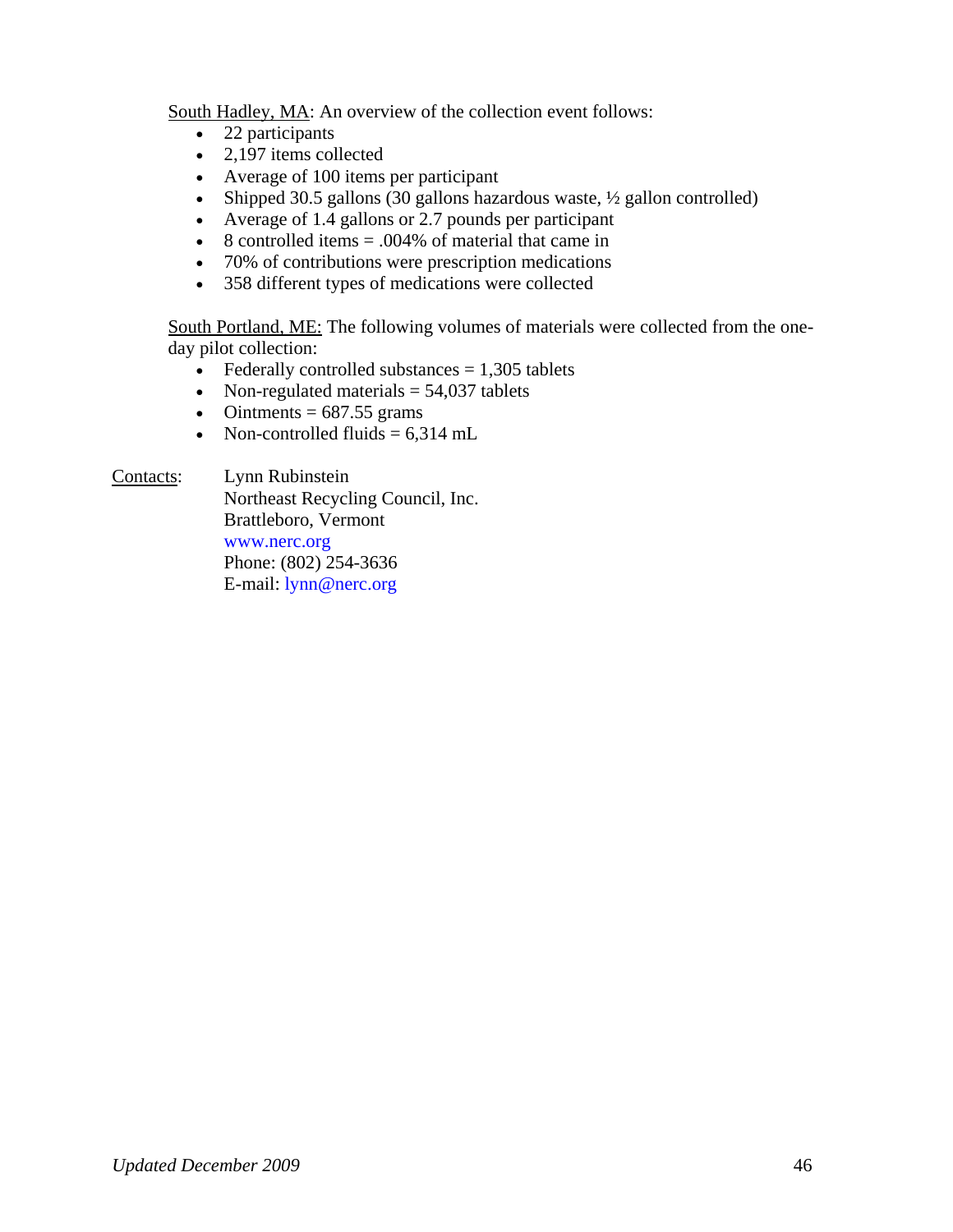### **Department of Public Health, Sangamon County, Illinois**

Program Overview: Sangamon County (population 189,000) is located in central Illinois and includes the state capital, Springfield. The county's Department of Public Health organizes periodic drop-off days for household hazardous waste. In 2007, the Illinois Environmental Protection Agency offered to fund transportation and disposal of non-controlled medicines collected through county-organized HHW collections. As a result, Sangamon County was able to add medicines to the list of substances it accepted at its spring 2007 collection.

The event was publicized via ads in the Springfield newspaper as well as rural Sangamon County papers. Event organizers also placed a 60-second radio ad promoting the HHW event and highlighting the fact that unwanted medicines would also be accepted. For the radio spot, they selected the most popular local radio station that attracts 25-and-older listeners (an mp3 audio file of Sangamon County's radio ad is available in section 4 of the CD and online versions of this resource kit.) Additionally, Sangamon County used adaptations of the promotional flyer developed by the Earth Keeper initiative and the informational trifold brochure developed by Illinois-Indiana Sea Grant.

Volunteers put together bags of giveaways for participants. The bags included an informational brochure on medicine disposal, chip clip, pens/pencils, pill box, mercury-free thermometers, a schedule of clinic times and computer recycling information. Volunteers from Sangamon County Department of Public Health, the City of Springfield and University of Illinois-Springfield students helped staff the event.

The collection took place from 8 am to 3 pm on Saturday, April 21, 2007, coinciding with Earth Day. The medicine drop-off was separated from the rest of the HHW collection. Residents were instructed to place their medicines in separate clearly marked containers, which were collected by Illinois EPA's contractors. For the safety of event staff, all publicity materials for the event instructed residents not to bring needles or sharps for disposal. After the collection, Illinois EPA's contractors took the medicines to an approved incinerator for disposal.

Collection Site: The State Fairgrounds served as the drop-off point for medicines and all other household hazardous waste. The last ten HHW collections have been held here, so county residents have become accustomed to using this site and it typically provides good traffic flow and convenient location. In 2007, due to other events taking place at the State Fairgrounds, traffic was very busy.

Key Motivation: Organizers aimed to promote public health by protecting against accidental poisoning and drug abuse. They also aimed to prevent pollution of the region's waterways.

Organizing Body: Sangamon County Department of Public Health

Partners: Illinois Environmental Protection Agency Illinois Pharmacists Association City of Springfield University of Illinois-Springfield Illinois-Indiana Sea Grant

*Updated December 2009* 47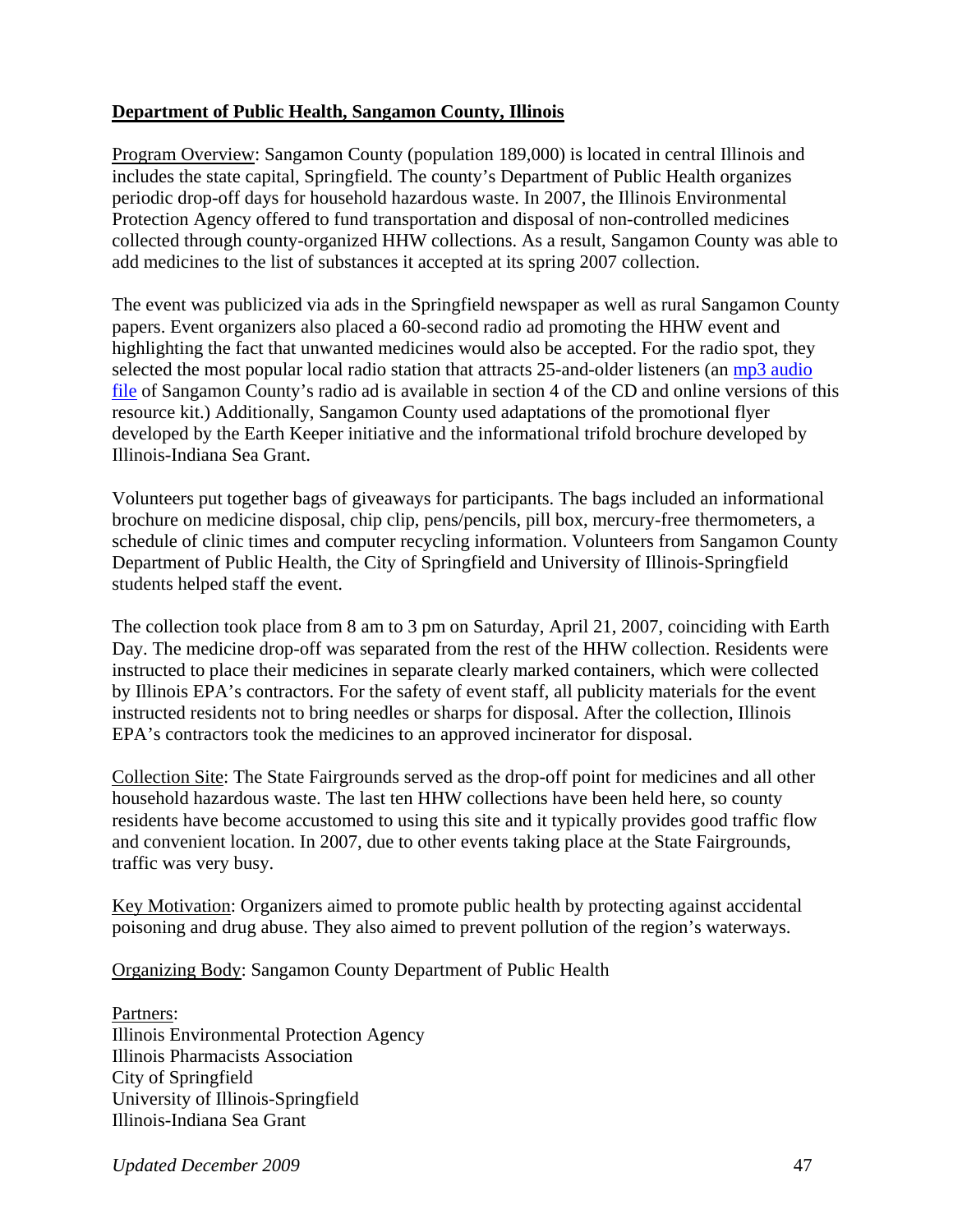Level of Implementation: The collection was organized at the county level.

Cost:

- Illinois EPA provided for the transportation and disposal of the collected medicine waste.
- Funding for printing flyers and brochures came through Illinois-Indiana Sea Grant. Sea Grant also sponsored Sangamon County's radio and newspaper ads promoting the collection (approximately \$2500 total).
- The Illinois Pharmacists Association assisted with distribution of flyers to all pharmacies and nursing homes within Sangamon County.
- Volunteers provided in-kind support by donating their time to staff the event.

Outcome: About 2,800 people dropped off items at the HHW collection in 2007, and about 300 of them brought medications for disposal. Approximately seven 55-gallon drums of medications were collected at the single-day event. This included 8 large shopping bags of medicine received from a retired disabled military veteran.

In 2008, nine 55-gallon drums of medicines were collected at the annual HHW collection that drew a combined 1,500 participants. In 2009, only medicines were collected at the event; 500 participants brought in enough medicines to fill 19 30-gallon drums.

Contact: Angela Harris Recycling Coordinator Sangamon County Department of Public Health 2501 North Dirksen Pkwy Springfield, IL 62702 Phone: (217) 535-3100 ext 255 E-mail: AngelaHa@co.sangamon.il.us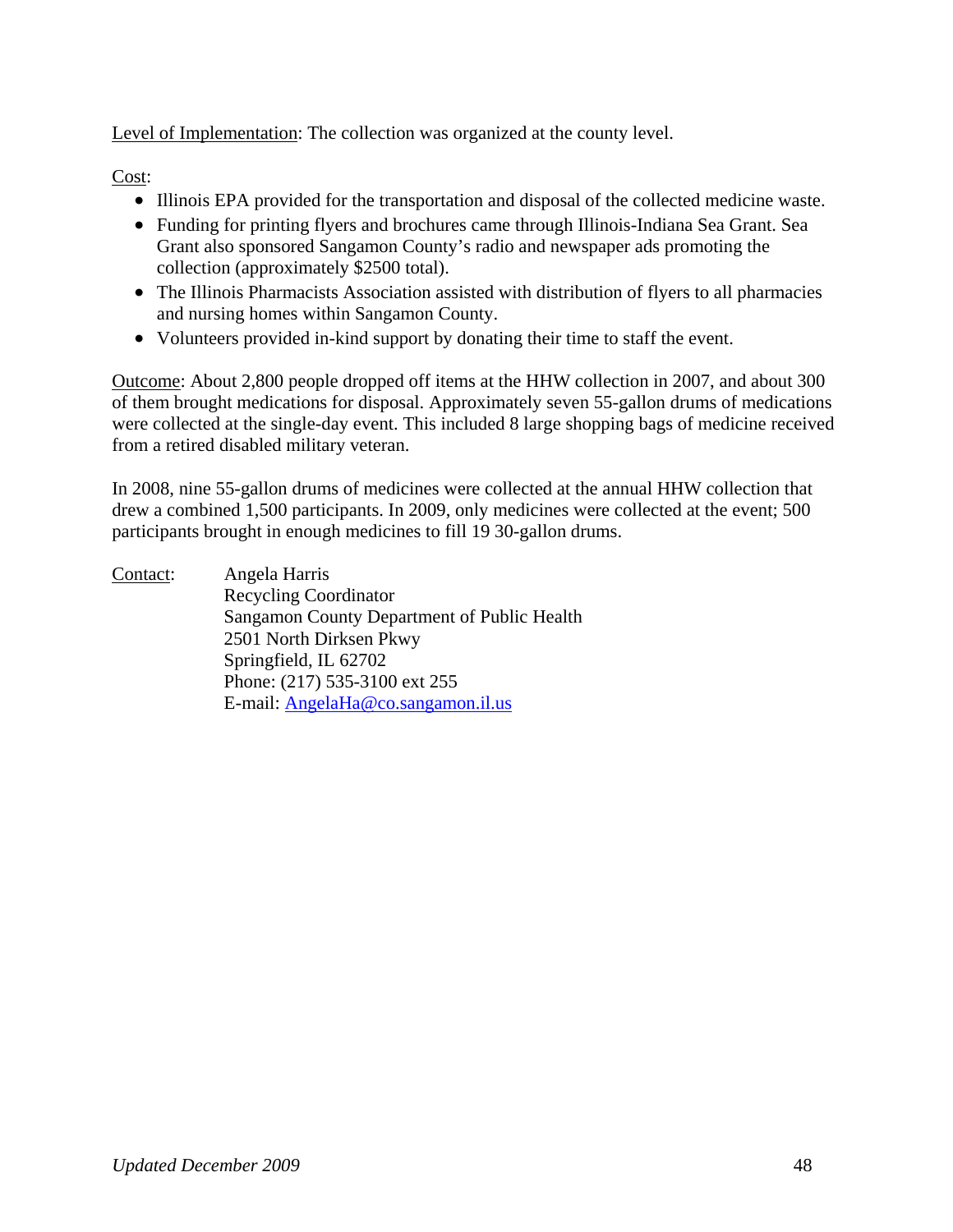### **Maine**

Program Overview: The Safe Medicine Disposal for ME program provides Maine's residents with a safe disposal option for unused and unwanted medicine. Free medicine mailback envelopes are available at participating sites. This program is funded through an allocation from the Fund for Healthy Maine administered by the Maine Drug Enforcement Agency.

Under this system, consumers use prepaid mailing envelopes to send their unwanted pharmaceuticals to the Maine DEA. The envelopes are made available to the public at various locations including pharmacies, physicians' offices, and post offices.

Maine also created the U.S. National Registry for Unused and Expired Medications (USNRUEM) to help unify and streamline its efforts. Through this registry, all drug return or take-back programs and pilots have an opportunity to provide data to a national registry in Houston, Texas which has been operational since January 2005. Data collected from this registry will help guide policy makers regarding pharmacy policy, patient education and safety, and prescribing options. An example of the USNRUEM Questionnaire for Returned Medications by Individual Donor© is available in Section 3, along with other data collection forms.

From the website: http://www.safemeddisposal.com/

Safe Medicine Disposal for ME represents the first program of its kind in the nation. The Center on Aging and its statewide and national partners received funding from the United States Environmental Protection Agency to pilot a prescription medicine disposal program by mail. The program is now funded through a Fund for Healthy Maine allocation to the Maine Drug Enforcement Agency. This program will provide postage-paid envelopes and participant surveys to interested individuals throughout Maine.

### WHAT ARE THE OBJECTIVES OF SAFE MEDICINE DISPOSAL FOR ME?

1. Create a centralized mail-in collection point for disposal of unused medicine, allowing researchers to analyze the type and quantity of medicine that is accumulating in the homes of Maine residents.

2. Use program research to inform prescribing policy and practice in Maine

3. Develop an educational outreach campaign to inform Maine's older adults and caregivers about the risks to keeping unused medicine in the home, as well as the benefits of safe medicine disposal.

### WHAT HAPPENS TO THE MEDICINE?

All envelopes with the unused medicine and completed surveys will be returned to the Maine Drug Enforcement Agency for safe storage. The Maine Drug Enforcement Agency will oversee the cataloging and disposal of returned medicine.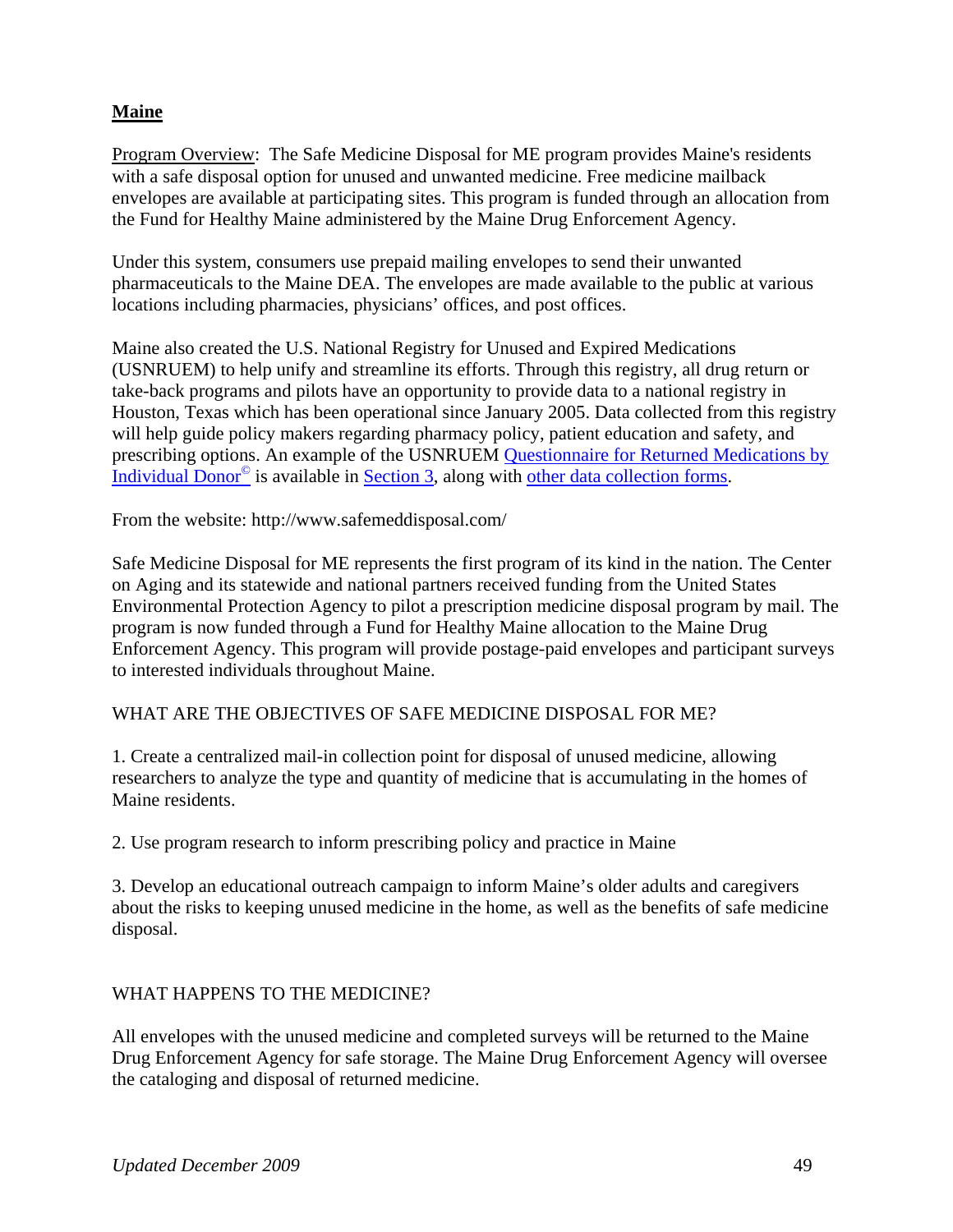Additionally, Maine's mail-back program was implemented to help the state save money in Medicaid pharmaceutical costs. Since every returned prescription medication represents a wasted health care expenditure, a careful analysis of which medications are not taken by patients may provide important clues about ways to eliminate wasted health care dollars. This potential in Medicaid savings could make Maine's Unused Pharmaceutical Return Program an attractive model for other states.

Organizing Body: Maine's Unused Pharmaceutical Disposal Program is administered by the Maine Drug Enforcement Agency.

Outcome: Maine's Mailback program is currently finalizing its data reports on collection volumes via the mailback envelopes. To view preliminary results, go to: http://www.safemeddisposal.com/documents/DisposalPanelKayeCrittenden10-19-09.pdf

Other: Maine has recently passed legislation that requires a 15-pill limit on first-time prescriptions for Medicare patients.

Contacts: Stevan Gressitt, M.D. Address: 314 Clark Road, Unity, Maine, 04988 Phone: (207) 441-0291 E-mail: gressitt@uninets.net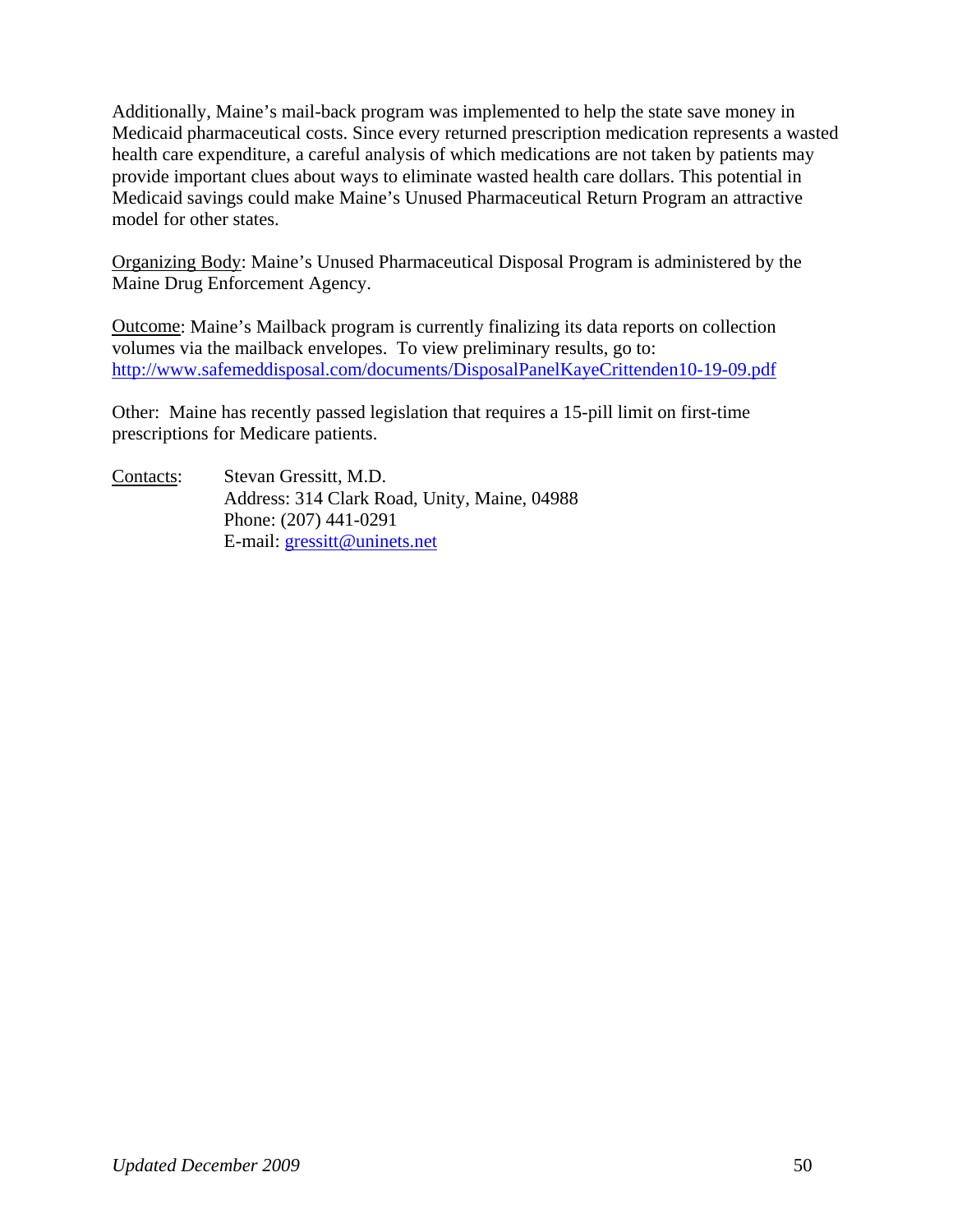### **Nationally available Mail-back Program**

In 2009, Sharps Compliance Inc. launched a program called TakeAway™ to provide a prepaid mailer for individuals to return unwanted medicines (non-controlled only). The envelopes are sold individually or in larger volumes on the Sharps website:

http://www.sharpsinc.com/shopping/index.php?main\_page=index&cPath=70

The website describes this new approach as:

 "The Sharps' TakeAway&trade System is the quick, easy solution to proper disposal of medications, other then controlled substances. Contact your pharmacist regarding the disposal of controlled substances. Protect your patients - and the environment - by ordering today.

- Convenient turn-key solution includes shipping and regulated disposal
- Accepts both medication cards and vials so no more popping medications from blister packs
- No hidden costs or fees, simply fill it and send it back for destruction"

The program also has larger containers available for larger residential collection programs. All containers are mailed via U.S. mail to a facility in Carthage TX where law enforcement witnesses the incineration.

Iowa has launched a pilot program in November 2009 and is providing the Sharps Inc. containers/envelopes to more than 300 pharmacies. The program was initiated through legislation and is being administered by the Iowa Pharmacy Association and Sharps Compliance Inc. The pilot program is being paid for with \$160,000 in state funds.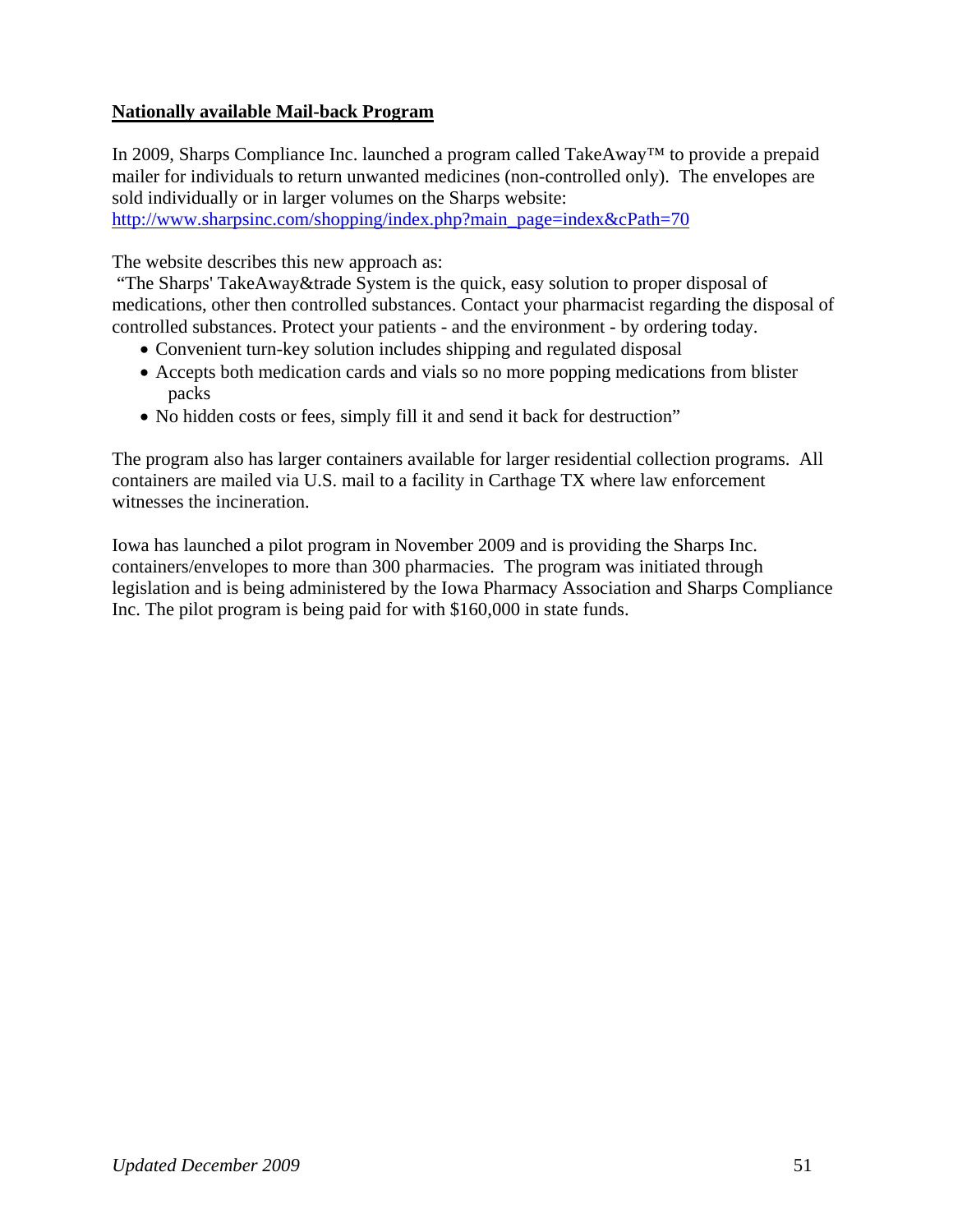### **Wisconsin**

#### **Wisconsin Old Medicines Mail Back Pilot -** *Final Report to U.S. EPA GLNPO February 2009*

The primary purpose of the Wisconsin Old Medicines Mail Back Pilot was to establish an efficient collection system for pharmaceutical waste from consumers. Below is a summary of the goals, outcomes, and benefits achieved during the project.

**Objective One**: to conduct a six-month pilot mail back program utilizing Capital Returns reverse distribution infrastructure.

Implementation of the pilot mail back program began on May 9, 2008. With the cooperation of the target counties of Winnebago and Waukesha, an aggressive outreach and public relations effort was launched. This included:

- utilization of Capital Returns' public-relations' firm to garner both national and statewide publicity through newspapers and radio;
- distribution of posters and handouts to over 100 pharmacies in the target area;
- establishment of a pilot subcommittee to assist in outreach efforts; and
- publication of newsletter articles and wastewater treatment inserts, announcing the availability of the program.

As part of this effort, Capital Returns trained call-center staff in the protocol for handling consumer medicines. At 800 number was established, which provided easy access for consumers to obtain instructions on how to package their old medicines, as well as which materials were acceptable. Only non-controlled medicines were accepted during this pilot due to lack of the United States Department of Justice Drug Enforcement Agency approval. Results include:

- A total of 1730 households returned medicines through the project period. A few hundred additional informational calls were received as well.
- A wide variety of materials have been sent in, with maintenance prescription medicines being the primary product.
- Eighty percent of program participants resided in Waukesha County.

Due to the development of an efficient call in system, the UW-Extension and Capital Returns were able to extend the period of this pilot until December 31, 2008.

#### **Objective Two**: to design and print handouts for use by community household hazardous waste programs and pharmacies on best management practices for old medicines.

 As mentioned above, a poster was developed by the UW Extension Environmental Resources Center informing consumers of the new program. In addition, 3" x 5" handouts were developed, which were easy to distribute by pharmacists.

Poster distribution included the direct mailing of posters by the UW Extension to the smaller pharmacies, and distribution by Capital Returns to the larger pharmacy chains through the regional district managers. In addition Winnebago County nursing staff distributed posters to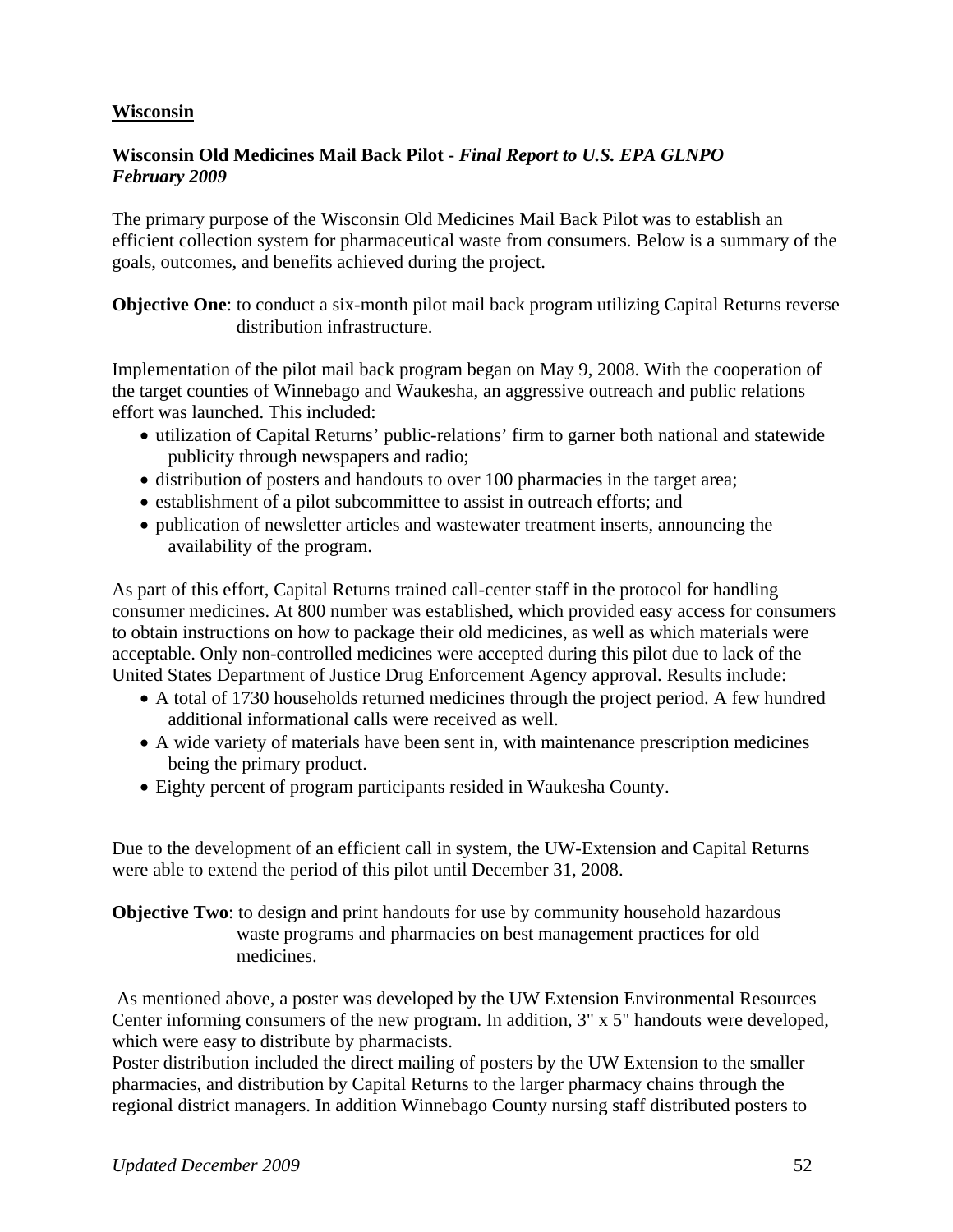community organizations, senior centers, etc. Finally, Waukesha County worked with wastewater treatment operators to include a tag line about the program as part of the quarterly bill.

**Objective three:** to record types and quantities of waste generated and cost for management of old medicines generated in the pilot program.

Capital Returns invoiced UW-Extension for \$20,000 in total program costs for the period through 2008. Due to the nature of the program and good will provision of in-kind services, specific costs were estimated to include:

- •70% of the costs were associated with materials packaging, shipping to and from the consumer, processing and incineration.
- •20% of the costs were for the operation of the call center and 800 service, and
- •10% of the costs were related to administrative components of the program.

In addition, the City of Brookfield was invoiced for an additional \$10,000 to cover the above expenses. Finally, UW-Extension incurred a cost of \$900 for printing and distribution of posters and pharmacy inserts.

A total of 15,164 items were returned during the project period, with 81% of the materials generated by Waukesha County residents.

**Objective four:** to evaluate the effectiveness of the pilot program, as well as awareness of key issues with pharmaceutical waste.

The UW River Falls Survey Research Center is currently implementing a comprehensive evaluation of this project, which will be completed in March 2009. This effort includes conducting two parallel surveys: one of randomly selected program participants in the program and the second, a random sample of the general public in the two counties.

In summary, the Wisconsin Old Medicines Mail Back Pilot has presented a number of challenges and opportunities. It has clearly demonstrated that the mail back model is a workable solution for old medicines and that it can serve as a national model. Key strengths of the program have included the involvement of a wide spectrum of stakeholders, the cooperation of numerous pharmacies, a steady call-in rate of participation, and a good rate of return of old medicines. Challenges encountered in implementing this project have included maintaining pharmacy participation throughout the project period and a low level of participation by the residents of Winnebago County. The follow-up evaluation will provide additional information regarding these challenges.

Contact: Steven Brachman University of Wisconsin-Extension Solid and Hazardous Waste Education Program 161 W. Wisconsin Ave. Suite 6000 Milwaukee, WI 53203 Phone: 414-227-3160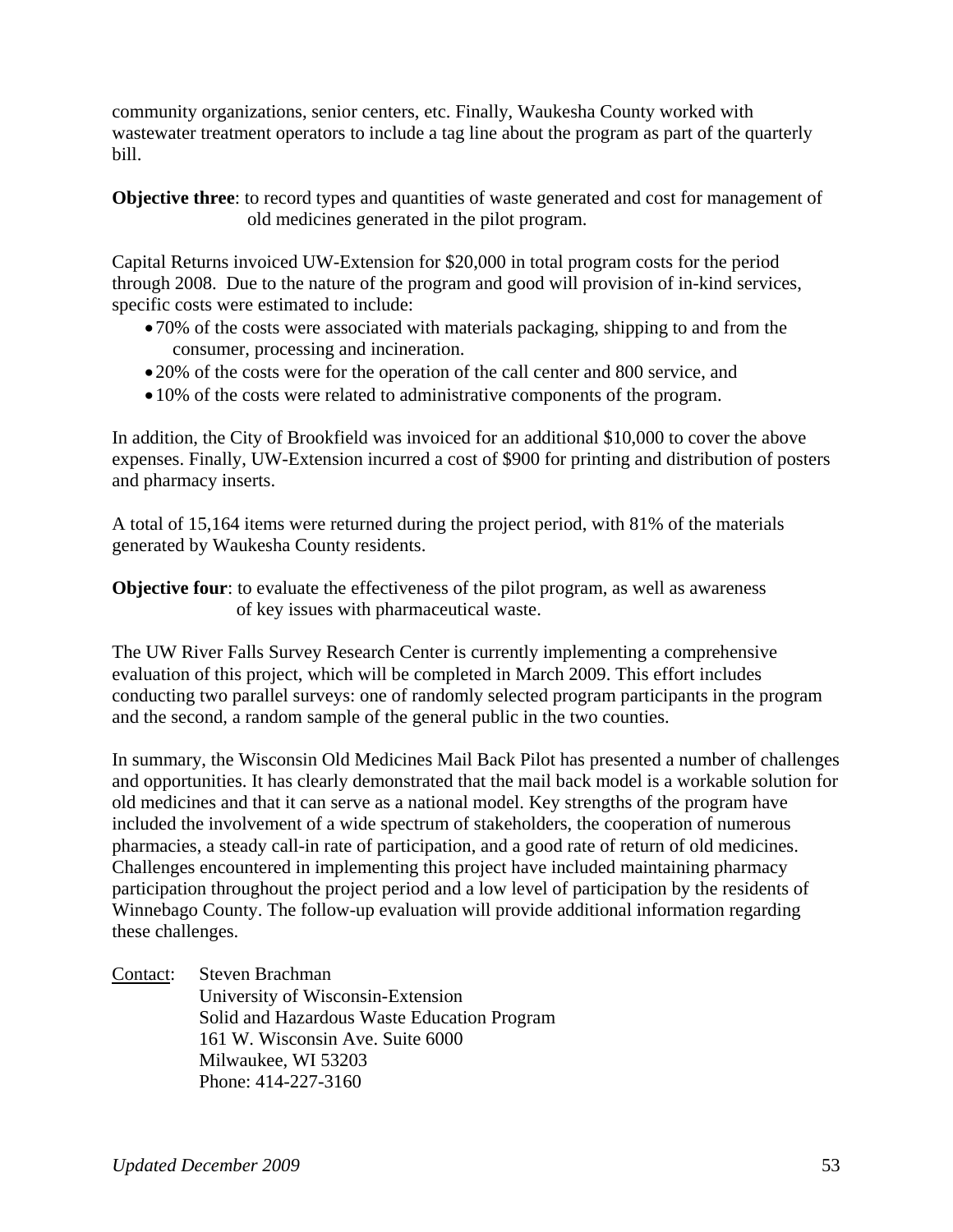### **Illinois-Indiana Sea Grant Education Initiative**

*Students as Agents for Change: Informing Communities about Proper Disposal of Unwanted Medicines* 

Program Overview and Key Motivation: In response to a growing national concern about improper disposal of unused or expired medicine and medicine misuse, educators from the University of Illinois Extension/Illinois-Indiana Sea Grant Program are creating two pilot education projects that target youth audiences.

Organizing Body: Illinois-Indiana Sea Grant Program/University of Illinois Extension

Partners: Prescription Pill Drug Disposal Program ( $P^2D^2$ ), Purdue University Extension, Purdue University Department of Youth Development and Agriculture Education

Level of Implementation: Illinois-Indiana Sea Grant extension educators identified two target youth audiences to receive this information about improper disposal of unused or expired medicine and medicine misuse: high school students and 4-H youth. Two curriculum-based publications are in development for these youth audiences. The first is *The Medicine Chest: A collection of safe disposal curriculum activities and service-learning resources*  (http://www.iisgcp.org/education/MedicineChest.pdf), a compilation of multidisciplinary, standards-based classroom lessons, sample stewardship activities, and background information for teachers and high school students. Included activities demonstrate how the improper disposal of unwanted medicines can be harmful to people, pets, and our waterways.

As they engage in these community stewardship activities, students will serve as "agents for change" in people's habits to improve the quality of our waters. Students will develop lifelong skills as they provide useful information about medicine disposal to family members and various community sectors. Students who actively take part in *The Medicine Chest* activities will be equipped to deliver resource protection and health and safety messages to help people make conscientious decisions when disposing of medications and other household chemical products.

An important component of *The Medicine Chest* is the sample  $P^2D^2$  Program lesson plans developed by ecology, civics, language arts, health education, foreign language, music and art teachers at Pontiac Township High School (aligned with both Illinois and Indiana State Academic Standards, and with National Science Education Standards). High school teachers are also provided with numerous multidisciplinary approaches on how to engage students in successful service-learning projects and how to gather data from research-based background information, including Illinois-Indiana Sea Grant's Disposal of Unwanted Medicines toolkit.

The second publication targeted to 4-H leaders and youth members is the 4-H Guide, *Disposal of Unwanted Medications*. Illinois-Indiana Sea Grant is collaborating with authors Natalie Carroll Purdue Extension Specialist and Professor of Youth Development and Ag Education and Whitney Siegfried, Graduate Student, Purdue University Extension to create this guide aimed at high school-aged 4-H'ers. Through experiments, simulations, research, and discussion activities, youth will understand why chemicals from medications are being found in the environment; the harm these chemicals can cause; and what can be done about it.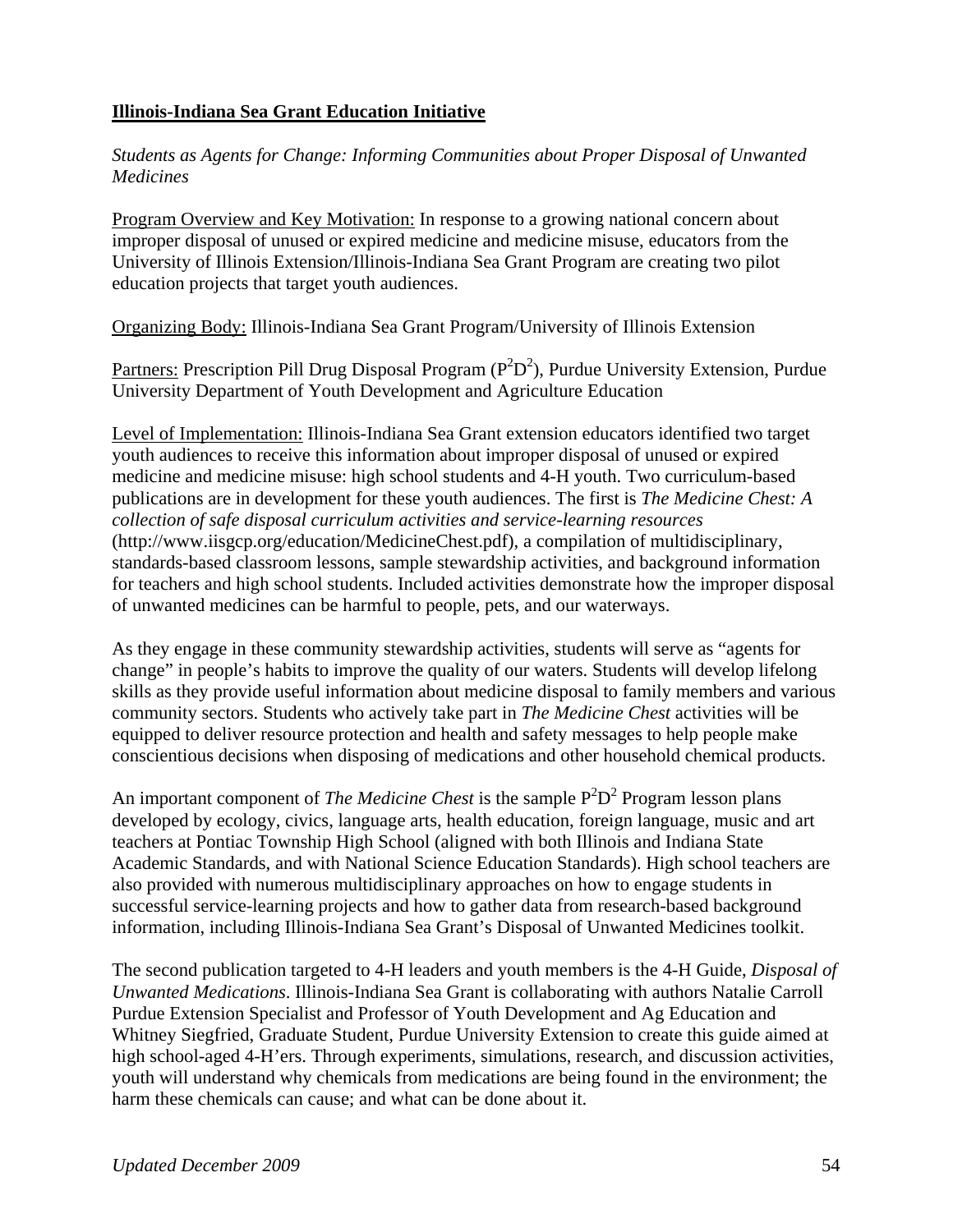Five inquiry-based lessons are included in the guide:

- *So, what's the big deal?* A filtration experiment that teaches about wastewater disposal.
- *What are the issues?* Conducting research to learn about the history of disposal of unused and expired medicine; Taking a poll of citizens' disposal activities.
- *What should I be concerned about?* Using online resources to acquire the latest data and to learn about the medications of primary concern; Preparing a report that describes contaminants found in local waterways.
- *What are my options?* Act upon the better alternatives and work to reduce flushing of medicines in their communities by investigating alternatives for proper disposal of expired and unused medicine and brainstorming ways to provide community education.
- *How can I let other people know about these issues?* Suggestions for how youth can share their knowledge through projects such as speeches, displays, demonstrations, mentoring a younger 4-H member, and outreach to older adults.

Illinois-Indiana Sea Grant's strategic collaborations with scientists, outreach specialists, educators, and curriculum specialists have yielded many benefits. Illinois-Indiana Sea Grant is well positioned to deliver education resources; conduct professional development training for both formal and non-formal educators, with the ultimate goal of providing youth with the necessary skills to take action, engage and inform others, and create awareness about an important topic that will help improve people's health and safety, as well as the sustainability of our living aquatic resources.

Outcome: Both *The Medicine Chest* and the *Disposal of Unwanted Medications* 4-H guide are in final review; expected printing and distribution in Spring 2010. Evaluations of the effectiveness and impacts of the guides will be forthcoming.

Contacts: Robin G. Goettel Associate Director for Education Illinois-Indiana Sea Grant, University of Illinois 390 NSRC, MC-635 1101 W. Peabody Dr., Urbana, IL 61801 goettel@illinois.edu

> Terri Hallesy Education Specialist Illinois-Indiana Sea Grant, University of Illinois 388 NSRC, MC-635 1101 W. Peabody Dr., Urbana, IL 61801 thallesy@illinois.edu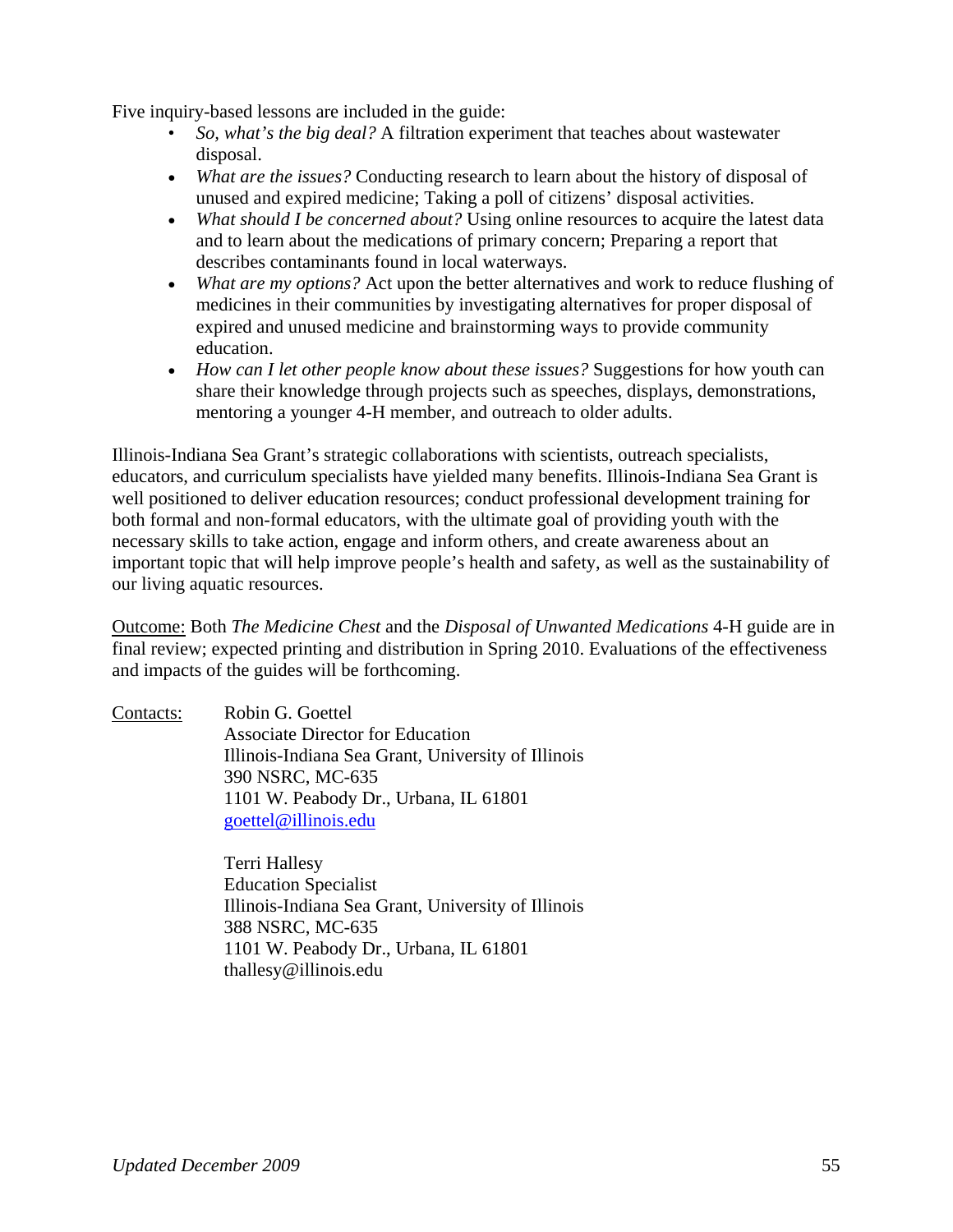### **Hospitals for a Healthy Environment (H2E) (now a part of Practice Greenhealth)**

Program Overview: Hospitals for a Health Environment (H2E) began a national movement for environmental sustainability in health care. H2E was based on the vision of a healthy health care system—a system that embraces safer building products, clean air, energy and water efficiency, safe working practices, and a commitment to public health demonstrated through waste volume and toxicity reduction. The program became a part of Practice Greenhealth, "the nation's leading membership and networking organization for institutions in the healthcare community that have made a commitment to sustainable, eco-friendly practices. Members include hospitals, healthcare systems, businesses and other stakeholders engaged in the greening of healthcare to improve the health of patients, staff and the environment."

Through a U.S. EPA grant in 2004, H2E was able to develop a comprehensive pharmaceutical waste management blueprint. The manual, published in April 2006, and updated in 2008, addresses the regulations related to pharmaceutical disposal, best management practices for nonregulated pharmaceutical waste, ways to minimize pharmaceutical waste, current disposal practices, as well as the next steps on how to launch a national program.

Key Motivation: H2E began its efforts regarding the reduction of pharmaceutical waste to increase the health of patients, workers, their communities, and the global environment.

Organizing Body: H2E was jointly founded by the American Hospital Association, the U.S. Environmental Protection Agency, Health Care Without Harm, and the American Nurses Association.

Partners: Practice Greenhealth collaborates with multiple health care facilities throughout the United States. Education programs are now available through the Teleosis Institute at: www.teleosis.org

Level of Implementation: Practice Greenhealth is a nationally-coordinated membership program which seeks to provide education, tools, and information about best environmental practices to health care professionals in multiple states to improve operational efficiency, increase compliance, and improve the health of their communities.

Outcome: H2E published "Managing Pharmaceutical Waste: A 10-Step Blueprint for Health Care Facilities in the United States" in April, 2006 and the document was updated in August 2008. This manuscript, which is available to the public via the internet at http://www.practicegreenhealth.org/page\_attachments/0000/0102/PharmWasteBlueprint.pdf can be used as a resource nationwide. Backed by the U.S. EPA, this document provides a credible guide that is applicable to any health care facility.

#### **Contacts: Practice Greenhealth**  1901 North Moore Street, Suite 509 Arlington, VA 22209 Tel: 888-688-3332 info@practicegreenhealth.org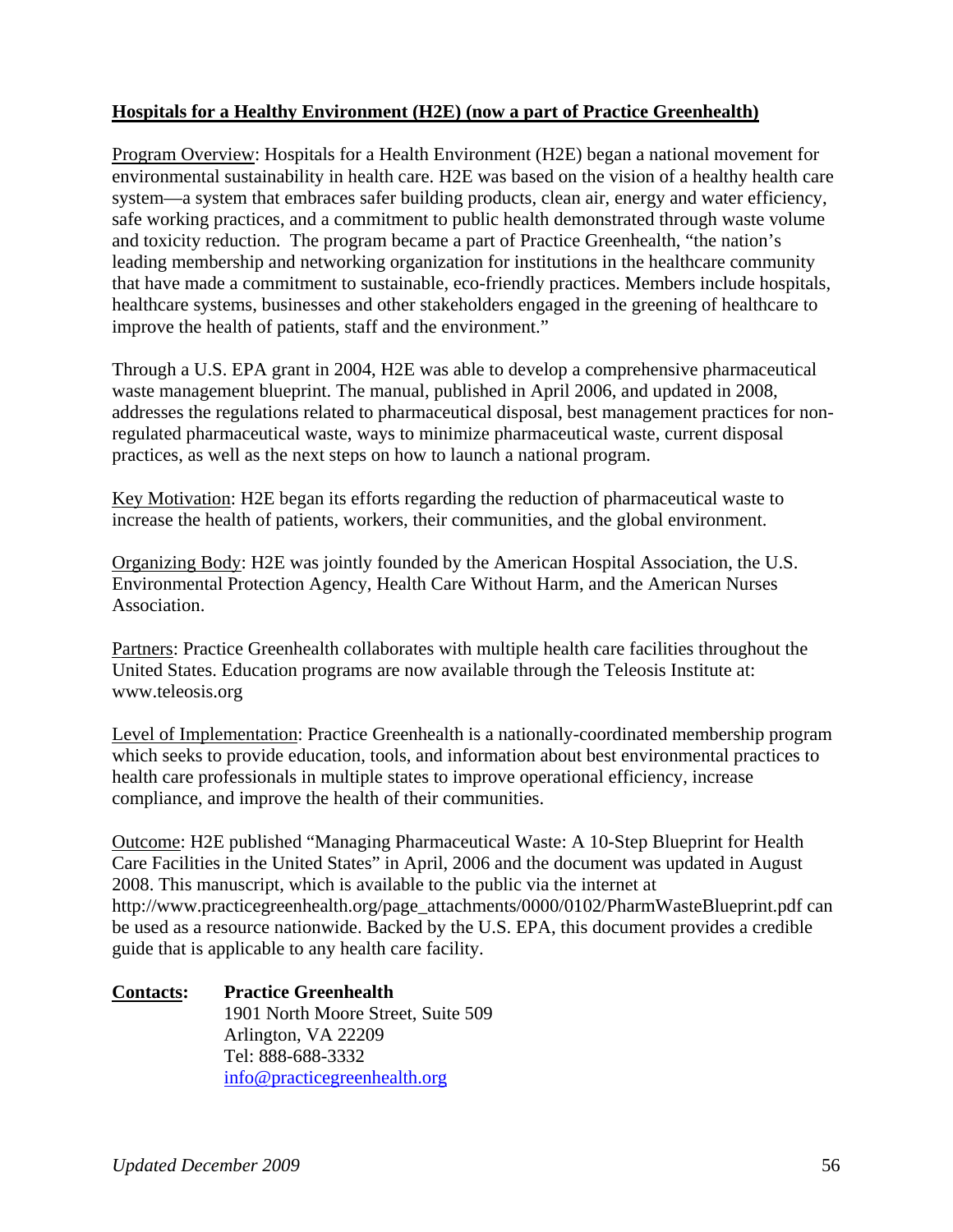### **Product Stewardship Institute (PSI)**

Program Overview: The Product Stewardship Institute (PSI) is a national non-profit membership-based organization located in Boston, Massachusetts. PSI works with state and local government agencies to partner with manufacturers, retailers, environmental groups, federal agencies, and other key stakeholders to reduce the health and environmental impacts of consumer products. PSI takes a unique product stewardship approach to solving waste management problems by encouraging product design changes and mediating stakeholder  $dialogues<sup>1</sup>$ .

In Spring 2005, five local government agencies provided initial funding for PSI to conduct the first phase of a potential national dialogue on unwanted/waste pharmaceuticals. PSI is in the process of interviewing key stakeholders for inclusion in its Product Stewardship Action Plan. This action plan was focused on unwanted/waste pharmaceuticals from households and longterm care facilities (nursing homes, hospice care, etc.), rather than on personal care products or non-pharmaceutical endocrine disruptors. Its main goal is to develop a nationally coordinated system for the management of unwanted pharmaceuticals that allows for multiple solutions to reflect regional differences.

### **From the PSI website:**

"Over the past two years, PSI has received funding from multiple state and local agencies to develop product stewardship approaches for the end of life management of unwanted/waste pharmaceuticals. The primary goals of this project include evaluating the need for a nationally coordinated system for the management of unwanted/waste pharmaceuticals that allows for multiple solutions to reflect local/regional differences, and increasing the safe, legal, and environmentally protective collection and/or disposal of unwanted/waste pharmaceuticals through the development of best management practices. PSI drafted a Project Summary as a tool to develop consensus among diverse stakeholders and used this document as the foundation for a Pharmaceuticals Product Stewardship Action Plan which incorporates multiple key stakeholder interviews and other research. The main goals of the PSI multi-stakeholder dialogue are to increase awareness and to create a national, sustainable system for the end of life management of waste/unwanted pharmaceuticals. "

Key Motivation: PSI cites several reasons for their initiatives addressing the proper management of unused pharmaceuticals that typically enter the municipal solid waste stream, municipal wastewater, or residential septic systems. These include:

- Pharmaceuticals are ubiquitous in our lives;
- Ongoing studies reveal that pharmaceuticals are entering the environment;
- Some classes of pharmaceuticals can act as endocrine disrupters, which have been linked to abnormalities and impaired reproductive performance in some species;
- Currently, a national collection program for unwanted pharmaceuticals is inhibited by various regulations.

 1 http://www.productstewardship.us/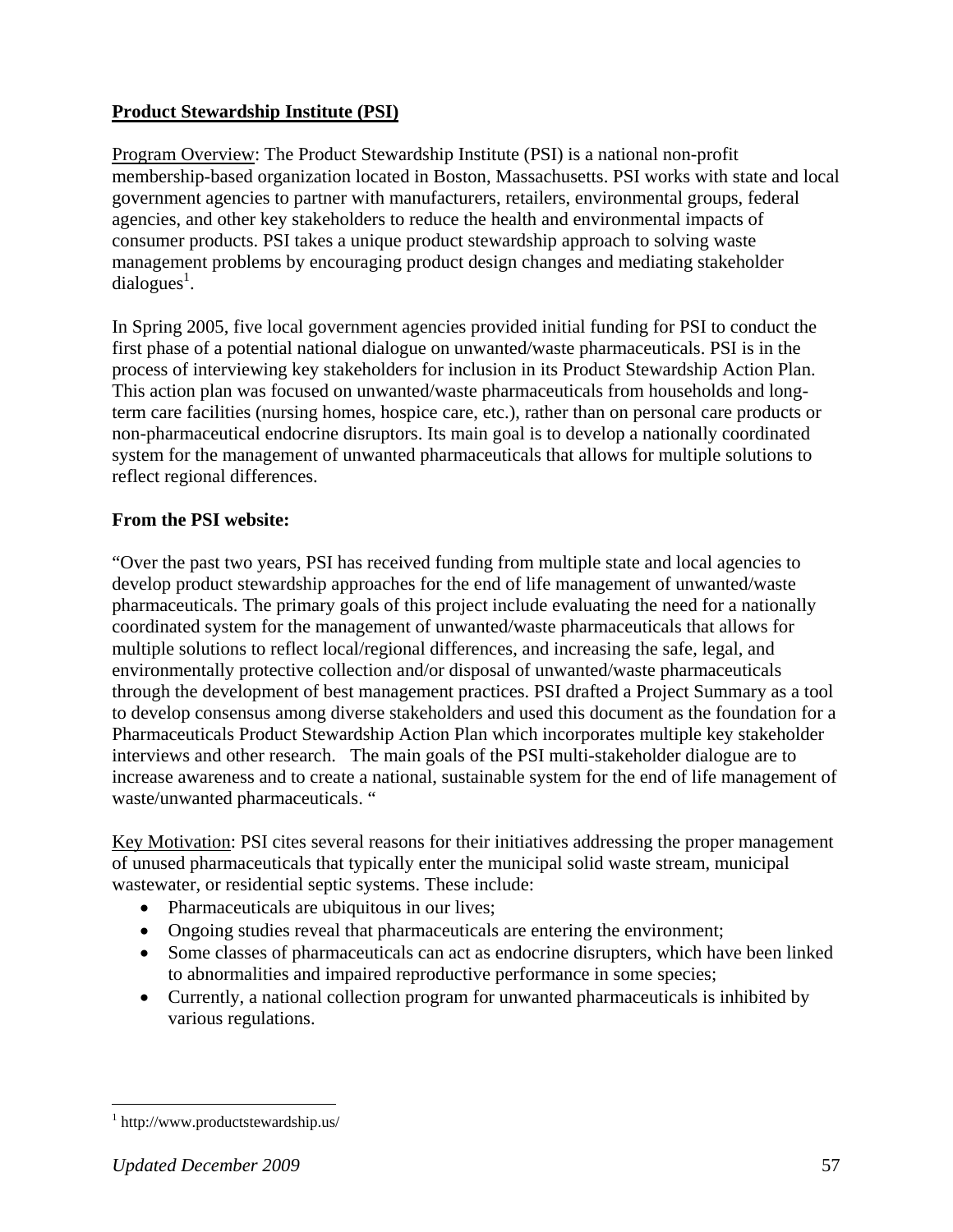Organizing Body: The Product Stewardship Action Plan, which was overseen by the PSI, involved the following parties:

- Pharmaceutical companies/associations that focus on:
	- o Research & Development
	- o Generic Drug Manufacturing
- Government (city, county, state, and federal); PSI received considerable assistance and funding from the local government agencies of King County, WA, Santa Monica, CA, and San Francisco, CA.
- Pharmacies
- Reverse Distributors
- WWTP and Water Treatment Associations (San Benito County Integrated Waste Management Agency (CA) and the Central Vermont Solid Waste Management Agency)

Level of Implementation: The PSI project will provide a national umbrella for local pilots such as those conducted by NERC and the Washington Department of Ecology. By doing so, PSI will help move toward a coordinated, comprehensive solution. By coordinating efforts and sharing results, PSI will save time and money for all those working on managing pharmaceutical wastes.

### **PSI has 4 working groups:**

- Source Reduction Workgroup
- Joint Research Workgroup
- Regulations Workgroup
- Collection and Disposal Workgroup

Outcome: PSI's project is comprised of three phases.

Phase I:

- Conduct literature search
- Identify and summarize existing efforts
- Identify and interview key stakeholders; invite participation in national dialogue
- Develop *Product Stewardship Action Plan for Unwanted/Waste Pharmaceuticals*
- Post *Action Plan* and project materials on PSI website

Phase II:

- Convene four national dialogue meetings with key stakeholders
- Convene workgroups between meetings
- Develop priority agreements with key stakeholders
- Promote and disseminate project results through multiple venues

Phase III:

- Jointly implement priority projects and initiatives
- Contacts: Sierra Fletcher, Associate Policy and Programs *Contact for Fluorescent Lamps/Medical Sharps/Pharmaceuticals*  Telephone: (617) 236-4886 Email: sierra@productstewardship.us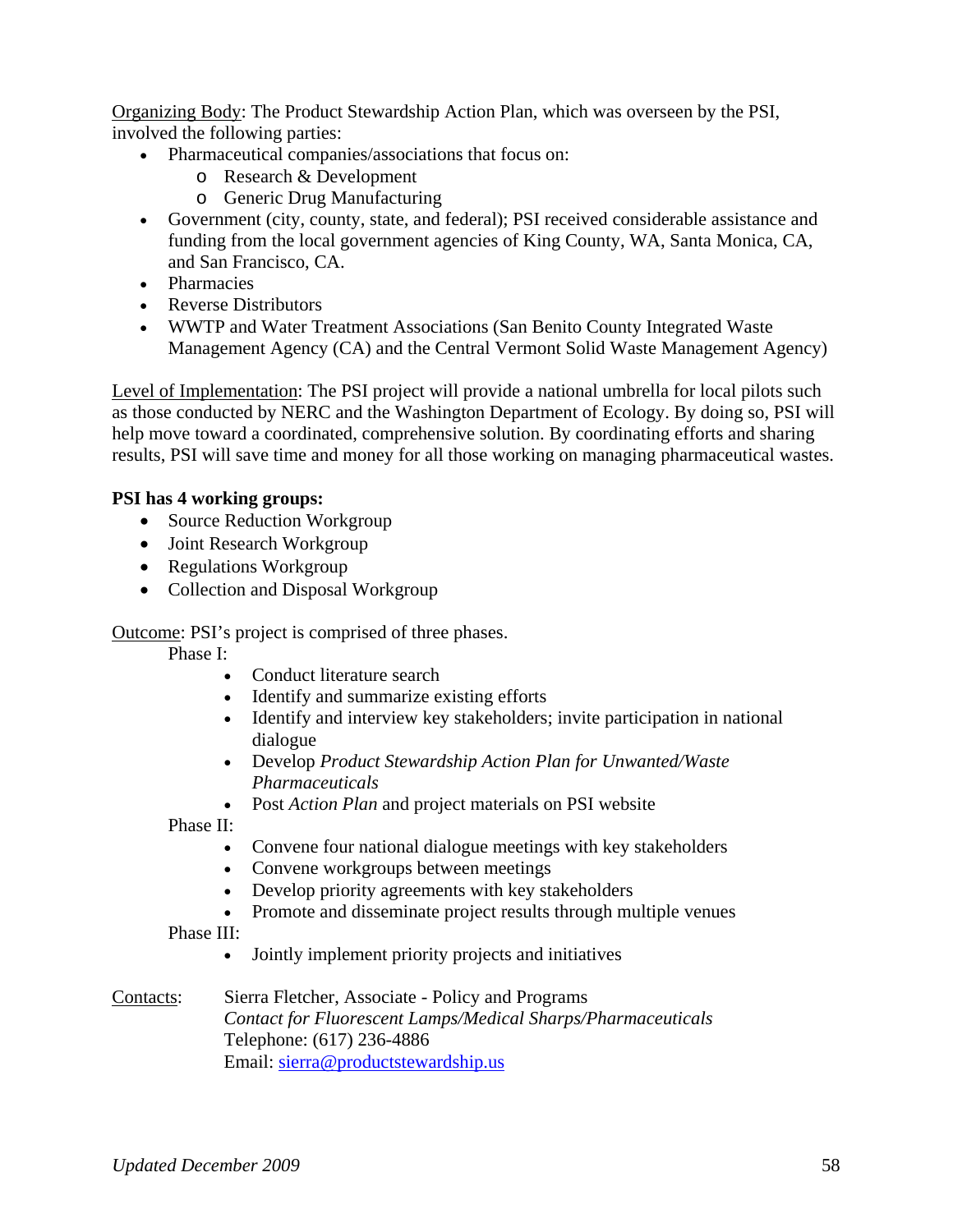### **Other Countries' Programs**

### **Australia**

Program Overview: Australia's Return Unwanted Medicines (RUM) Project, initiated in July 1998, is a permanent, national, government-financed program that provides for unwanted and expired medicines to be collected by community pharmacies. The program was launched in full force after a Return Unwanted Medicine Week beginning on December  $1<sup>st</sup>$ , 2002. Commonwealth funds currently cover these costs with significant support from the pharmaceutical industry. Community pharmacies collect these medicines at no cost to consumers, and pharmaceutical wholesalers have agreed to a dramatic discount in charges for delivery and collection of containers to pharmacies. Residents can return unwanted or expired medicines to any pharmacy at any time. The returned medicines are then disposed of safely by the pharmacies; they are in no way reused or recycled. The program has established protocols on how to manage the waste. It also relies heavily on support from state and local government agencies to initiate consumer awareness campaigns and produce media releases.

The RUM Program has achieved tremendous success due to the clarity and simplicity of the program. Consumers are simply asked to bring expired or unwanted medicines to any pharmacy where the pharmacist collects them in a special bin for correct disposal.

Sites: All unwanted and expired pharmaceutical products can be returned to any pharmacy at any time. The RUM Program incorporated over 5,000 pharmacies throughout Australia.

Key Motivation: The RUM Project was implemented as a result of concern for both human and environmental health. The RUM website, www.returnmed.com.au, cites the following three reasons for initiating the program:

- In an average week, around 50 children are admitted to the hospital after swallowing medicines not intended for them. Additionally, according to a report published in the Australian Institute of Health, "76% of child medicine poisoning cases occur in the home."
- The Australian population aged 65 and over is expected to double by 2051. Such individuals use far more medications, and proper pharmaceutical disposal will reduce the rate of self diagnosis and treatment of new ailments with left over medicines.
- Unwanted chemicals are often dumped in the toilet, down the sink, or thrown out in the trash, which can harm the environment.

Organizing Body: The RUM project was organized, and is funded, by the Commonwealth Department of Health.

Partners: The RUM Project has also been supported by the Commonwealth Department of Health and Aging, the Pharmacy Guild of Australia, the Pharmaceutical Society of Australia, and the Australian Institute of Environmental Health. It is also widely supported by the pharmaceutical industry in Australia.

Level of Implementation: The RUM project is now enacted on a national level. However, the initial medication return program, known as the National Return & Disposal of Unwanted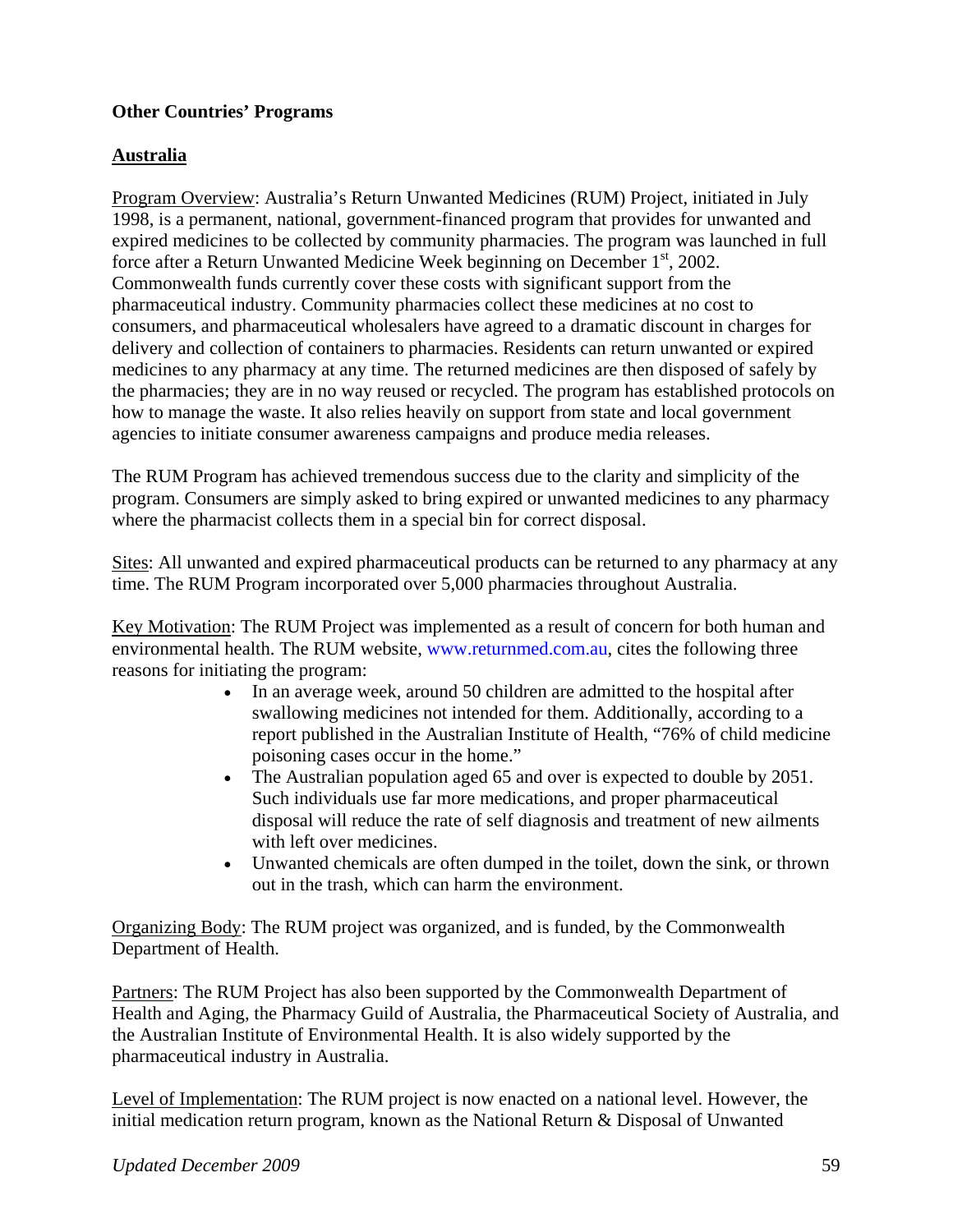Medicines Limited, a not-for-profit company, was originally registered exclusively in South Australia.

Cost: The program has a budget of \$5 million Australian dollars (US \$3.75 million) to operate from 2001 to 2006. Annually, the project costs US \$750,800 or \$1.47 per pound of pharmaceutical waste.

Outcome: Between 1998 and 2002, 1,675,513 pounds of medicines were collected and destroyed through the RUM Project—enough to overflow an Olympic-sized swimming pool. In 2005 alone, the RUM project collected 696,241 pounds of pharmaceutical waste, or 413 million pills, and served 21 million people.

Contacts: Mr. Simon Appel Registered Pharmacist in Victoria RUM Project Manager Phone: 1300 650 835 or 0417 600 419

> Emma Cullen-Ward Jackson Wells Morris Phone: (02) 9904 4333 or 0414 989 137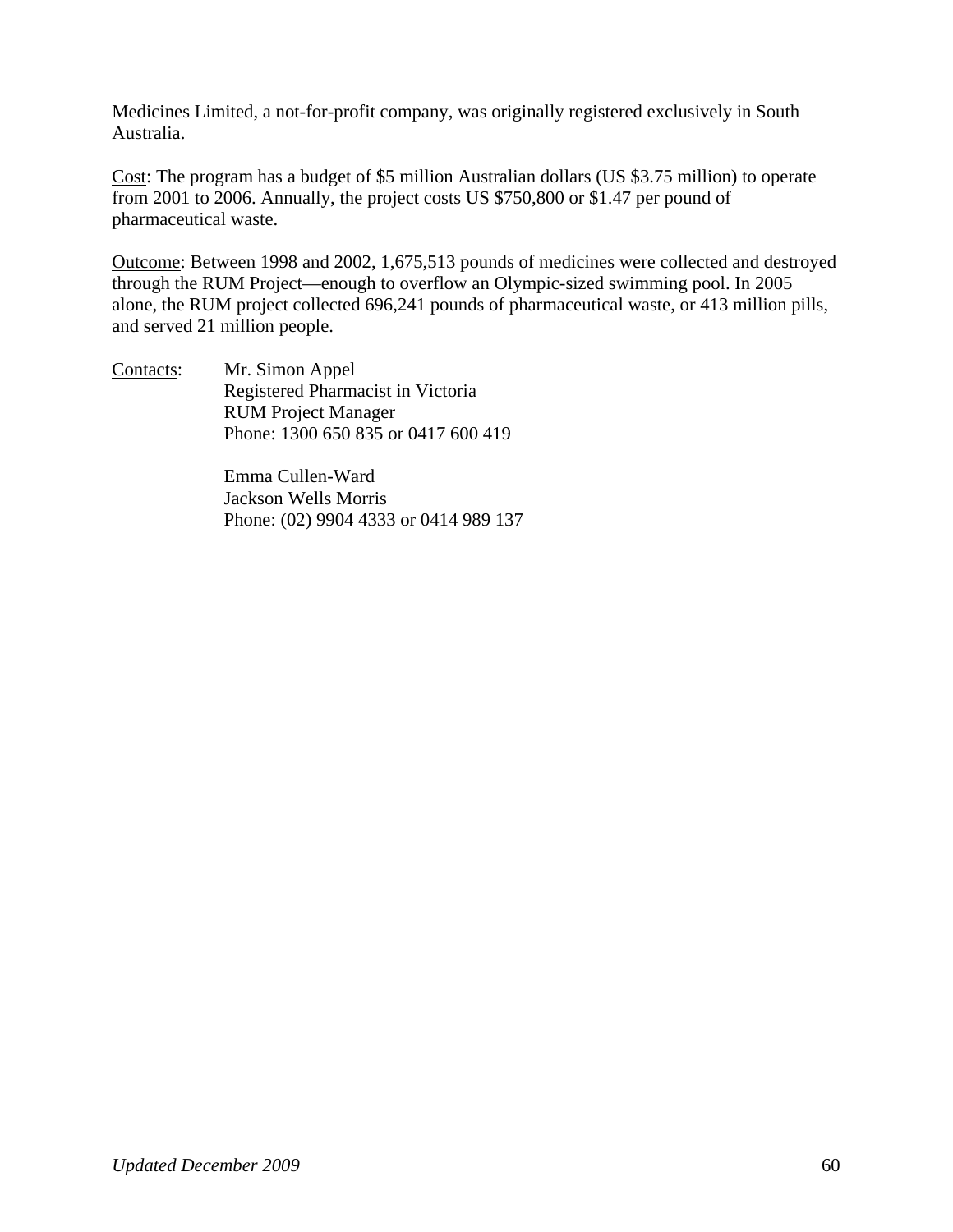### **Canada-British Columbia**

Program Overview: The pharmaceutical industry established the Medications Return Program (MRP), formerly called British Columbia EnviRx, in November 1996. It began as a voluntary program, but the industry eventually requested that pharmaceutical stewardship be made mandatory through its inclusion in the Post-Consumer Residuals Stewardship Regulation. This ongoing program is administrated by the Residuals Management Group Ltd. with funding from the Post-Consumer Pharmaceutical Stewardship Association. Both urban and rural pharmacies are participating. The user-friendliness of the program is key to its success with an easy and ondemand pick-up schedule. Returned pharmaceuticals are tracked through shipping labels to ensure safety.

The MRP accepts all prescription drugs, nonprescription medicine, herbal products, vitamin and mineral supplements, and throat lozenges. It does not accept sharps, cosmetics, antiperspirants, antiseptic and medicated skin care products, contact lens disinfectants, sunscreens, mouthwashes and toothpastes. Also, physicians' offices and hospitals are not permitted to use this program; it is expected that they will contract with reverse distributors or otherwise take responsibility for the disposal of their unneeded medicines.

For more information on the Medications Return Program, please refer to www.medicationsreturn.ca.

Sites: A total of 856 pharmacies throughout British Columbia participate in this national program; these pharmacies are located in both rural and urban areas.

Key Motivation: The MRP derives from a true "cradle to cradle" philosophy in that "ecology of health" is the central focus. The MRP was formed to balance the concerns and objectives for ensuring or improving the health of the environment, consumer, and economy. The MRP has been embraced by Canada's National Association of Pharmacy Regulatory Authorities (NAPRA) for a number of reasons, including consumer/child safety (accidental poisonings, unwitting consumption of expired product or product prescribed for someone else), reduced costs (encouraging purchase of manageable drug amounts that are fully consumed), improved therapeutic outcomes, and reduced potential for environmental damage.

Organizing Body: The Medications Return Program is administrated by the Residuals Management Group Ltd.

Partners: The MRP is also administered by the Post-Consumers Pharmaceutical Stewardship Association (PCPSA) and funded by brand owners with the support of the Canada's Research Based Pharmaceutical Companies (R & D), Canadian Generic Pharmaceutical Association (CGPA), NDMAD Advancing Canadian self-care, and other brand owners not affiliated with these associations.

Level of Implementation: The Medications Return Program has been implemented on a national level. However, each province has taken a slightly different approach to the issue and allows different types of pharmaceutical products to be collected. British Columbia, Alberta, Ontario, and Prince Edward Island have taken the lead on the MRP.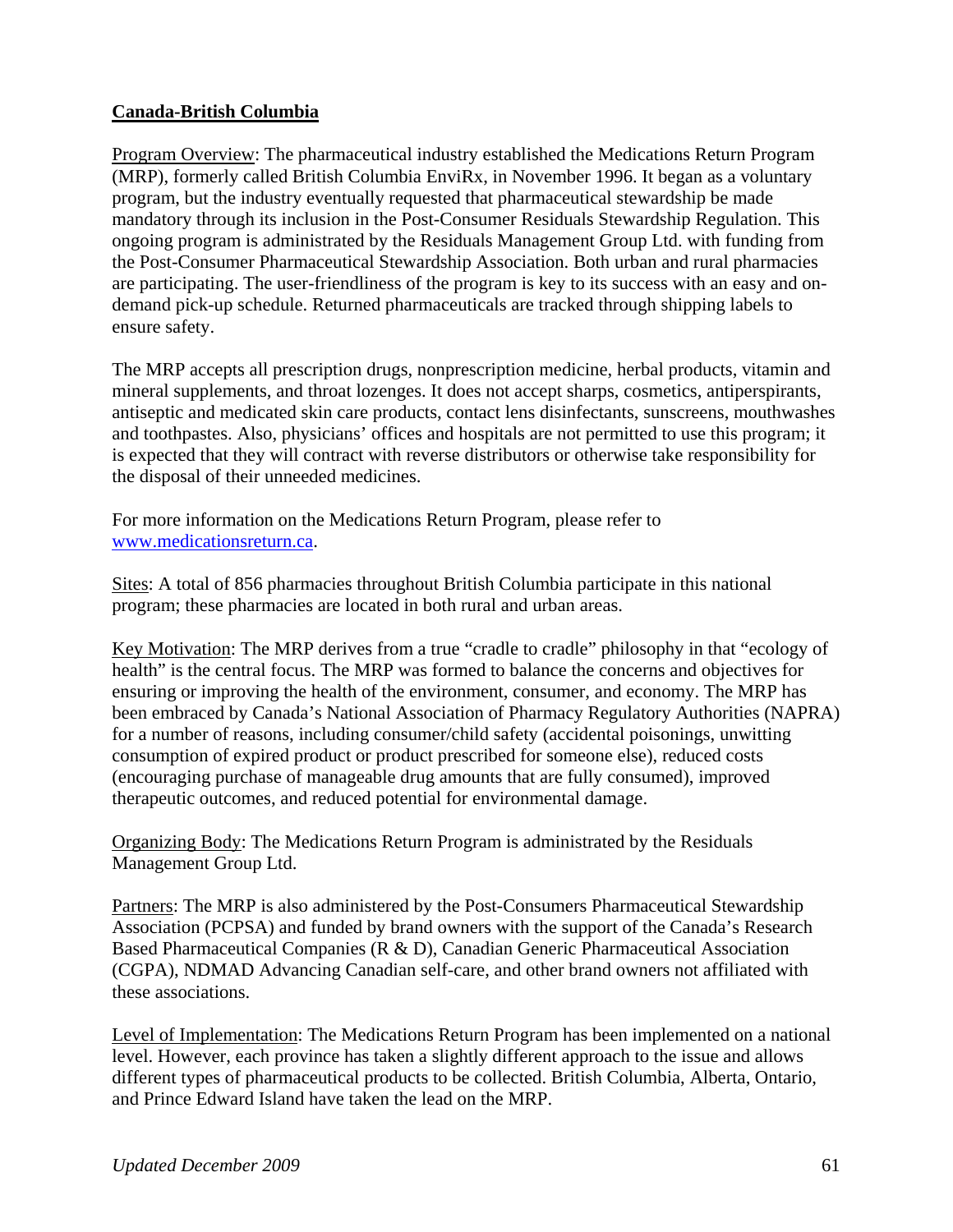Cost: The total cost of the Medications Return Program is US \$170,500 per year or US \$3.25 per pound of unwanted pharmaceutical waste. In order to ensure consumers are not discouraged from properly disposing of their waste medications, brand-owners are not permitted under the regulation to charge any fees to return regulated product residuals. The pharmaceuticals industry has chosen to fund the program directly and no fees are assessed to consumers at the point of sale.

Outcome: For the period April 2000 to December 2000, industry reports that over 550 retail pharmacy outlets, representing over 75% of all pharmacies in British Columbia, accepted unwanted and expired medications from consumers. For the same nine-month period, the program collected 9878 pounds for a four-year program total of 72,107 pounds.

In 2001, the MRP was revised, and the re-launch included a new communications plan that included consumer brochures and posters for pharmacies. Improved public awareness has resulted in an increase of residual medications being returned to participating pharmacies. Since the re-launch of the program, the volumes collected have grown by 35%. In 2004, the program, which serves approximately 4 million people, collected 52,800 pounds of unwanted pharmaceuticals, or 43 million pills. In 2005, 39,600 pounds of medications were collected under the program.

Contacts: Recycling Hotline of British Columbia Greater Vancouver (604) 732-9253 Outside Greater Vancouver 1 (800) 667-4321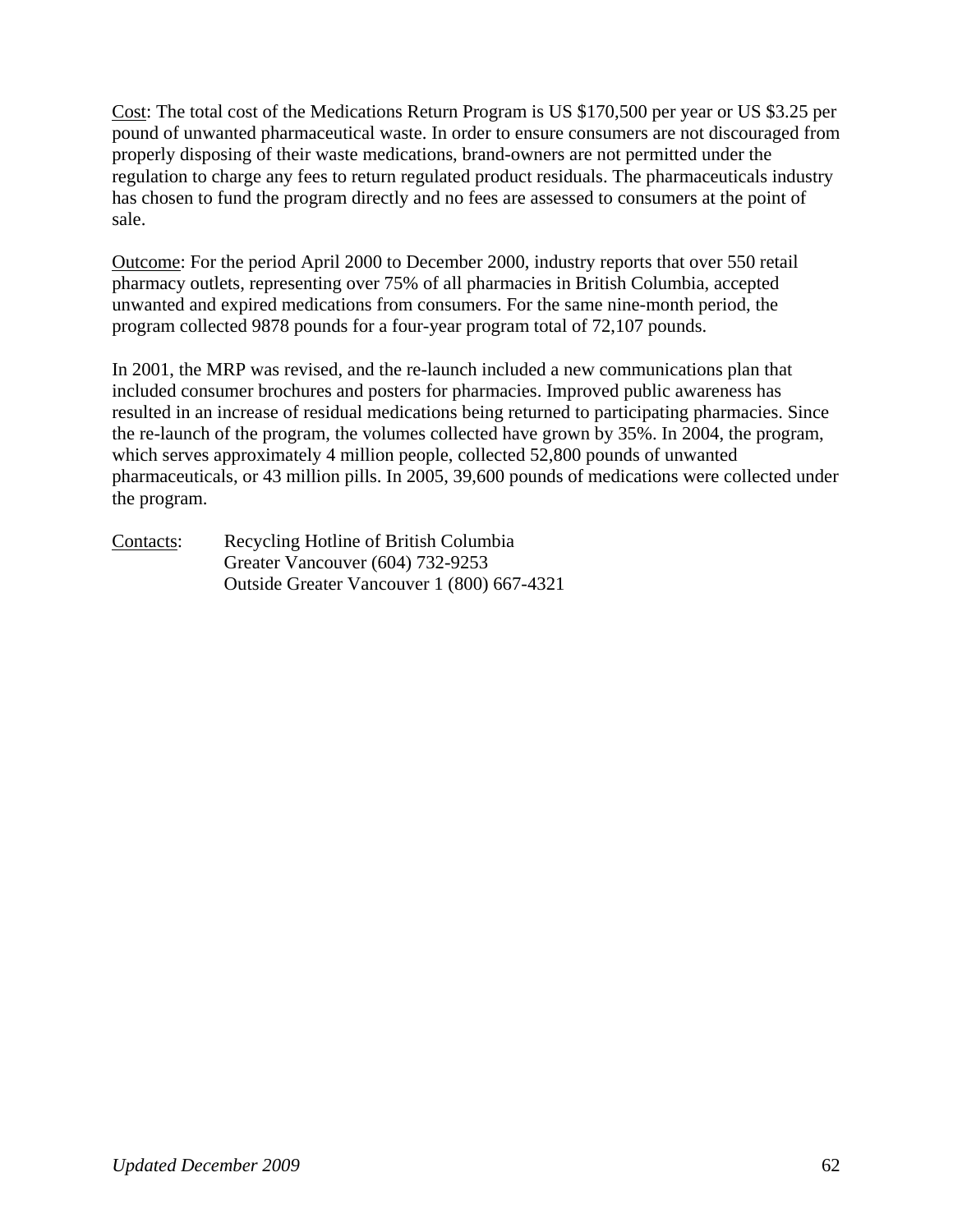### **European Union**

Program Overview: Eleven European Union member nations have pharmaceutical take-back systems, all of which allow residents to drop unwanted pharmaceuticals at pharmacies. More than half of the European nation systems are operated by the pharmaceutical industry or by pharmacies; the rest are paid for by municipalities. Each country has a different approach to managing these programs.

Five countries (Belgium, France, Luxembourg, Portugal, and Spain) have take-back schemes operated by the pharmaceutical network as a whole. The remaining six countries (Denmark, Finland, Germany, Italy, Sweden, and U.K.) only conduct take-back programs through pharmacies in collaboration with a public or private waste contractor. Of these 11 nations, two have had particular success in the past two decades. These include:

Italy: In the late 1980's, Associazione Indennizzo Resi (Ass Inde) was established in Italy as an independent company to run an inter-sector agreement to refund the distribution chain, on behalf of pharmaceutical manufacturers, for the cost of expired, damaged, or recalled medicines. Italy's take-back program involves collection at more than 16,000 pharmacies. The program operates on a six-month cycle. Every January and July, wholesalers and pharmacies clear their shelves of out-of-date or damaged stock and draw up an inventory on a designated form. The pharmaceutical products are transported by a licensed carrier to Ass Inde's offices in Rome, where the packaging materials are separated, sealed in bags, quarantined for six months, and then shredded. The products themselves are incinerated.

France: France operates a structured, industry-funded system for recalling pharmaceutical waste. The system is run in a collaborative manner between manufacturers (265), wholesalers (6), and community pharmacies (22,590), but without any refunds. The scheme, run by an association known as Cyclamed, has both an environmental and a humanitarian aim. Through their local pharmacy, households are invited to return all unused medicines and packaging, even empty packs. Bags and leaflets handed out at the time of dispensing and window stickers and posters reinforce this message. Partially used, expired, or damaged stock is placed by the pharmacist in a "destroy" box. Products that could possibly find use by medical charities in France or overseas are stored in a second box. When full, the "destroy" boxes are picked up by a wholesale company on its delivery rounds and put into an isolated, closed container at the warehouse. Wholesalers then arrange for a waste contractor to collect containers when full for incineration.

The scope of take-back schemes is normally limited to medicines when the system is financed by pharmacies or municipalities. Where industry must comply with national regulations deriving from the packaging wastes directive, then the take-back scheme is expanded to packaging (including empty packs); this is financed by industry.

Key Motivation: The 11 member nations that currently support pharmaceutical take-back programs believe these programs have significant practical value in terms of drug safety, the environment, economics, and in the sense of partnership they bring to members of the medicines of the supply chain.

Organizing Body: The take-back schemes implemented throughout the European Union are primarily organized by the European Federation of Pharmaceutical Industries and Associations